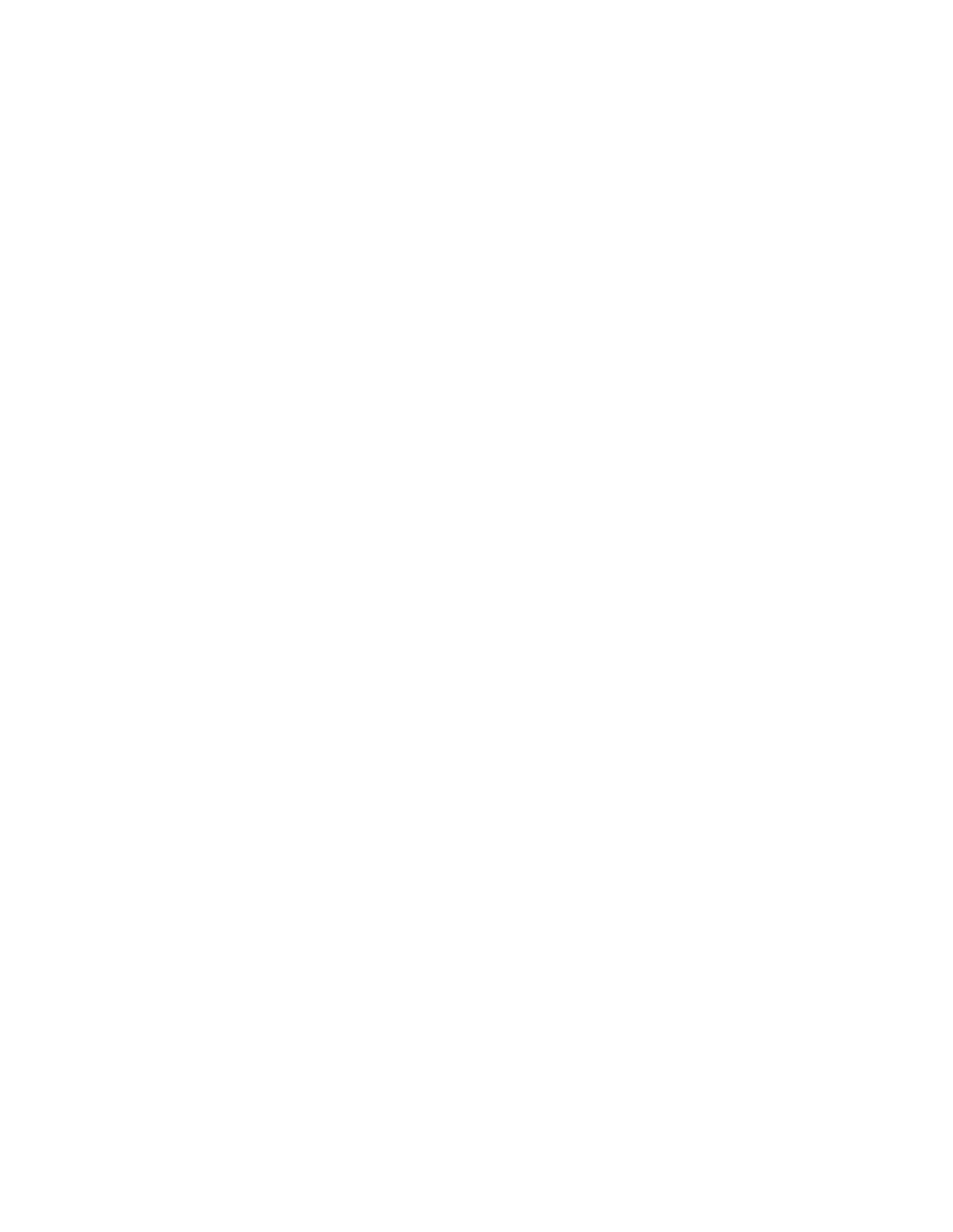

Knowledge Informing Transformation

# **Building** Your Program

**Integrated Treatment for Co-Occurring Disorders**

**U.S. Department of Health and Human Services Substance Abuse and Mental Health Services Administration Center for Mental Health Services**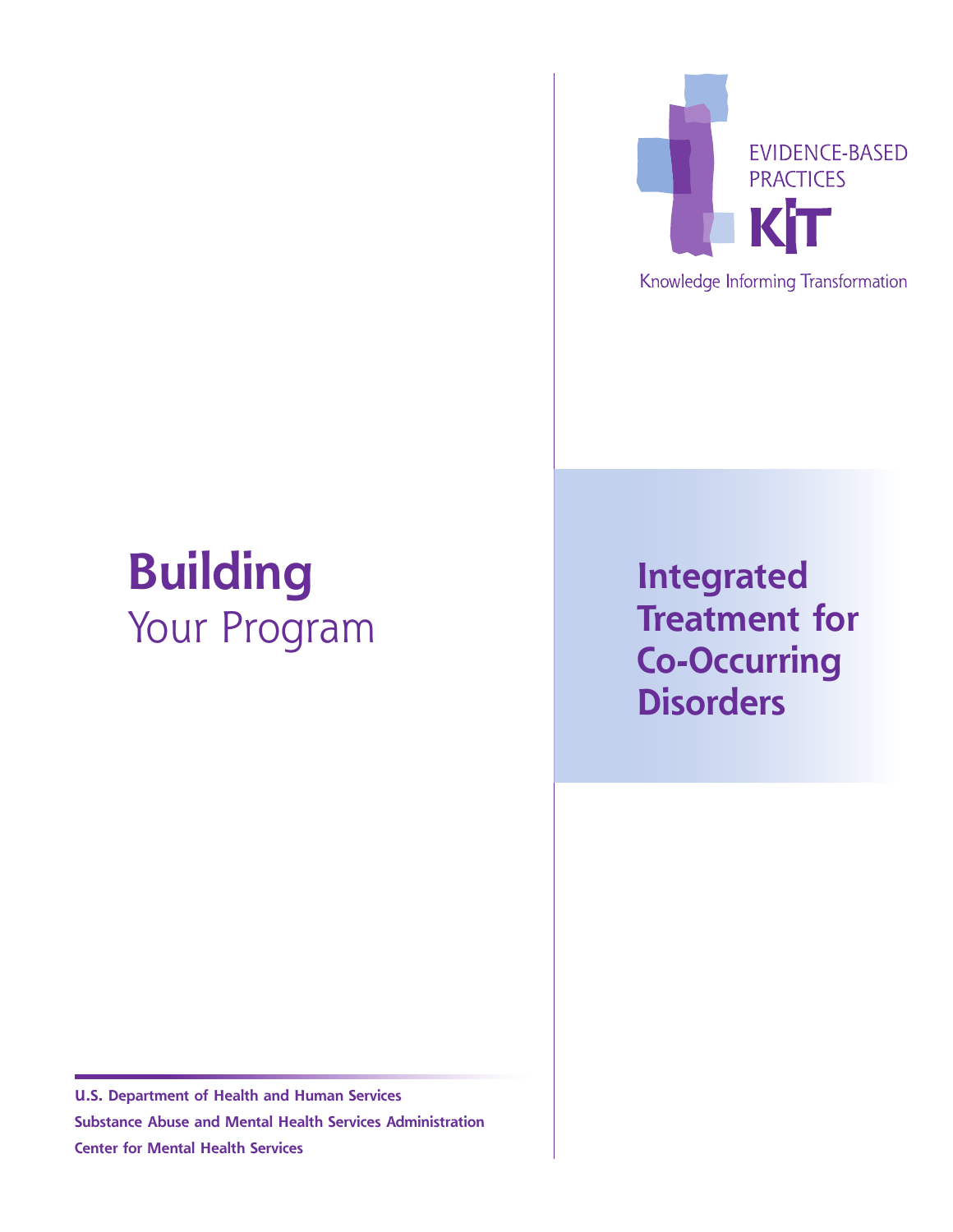#### **Acknowledgments**

This document was produced for the Substance Abuse and Mental Health Services Administration (SAMHSA) by the New Hampshire-Dartmouth Psychiatric Research Center under contract number 280-00-8049 and Westat under contract number 270-03-6005, with SAMHSA, U.S. Department of Health and Human Services (HHS). Neal Brown, M.P.A., and Crystal Blyler, Ph.D., served as the Government Project Officers.

#### **Disclaimer**

The views, opinions, and content of this publication are those of the authors and contributors and do not necessarily reflect the views, opinions, or policies of the Center for Mental Health Services (CMHS), SAMHSA, or HHS.

#### **Public Domain Notice**

All material appearing in this document is in the public domain and may be reproduced or copied without permission from SAMHSA. Citation of the source is appreciated. However, this publication may not be reproduced or distributed for a fee without the specific, written authorization from the Office of Communications, SAMHSA, HHS.

#### **Electronic Access and Copies of Publication**

This publication may be downloaded or ordered at [www.samhsa.gov/shin.](http://www.samhsa.gov/shin) Or, please call SAMHSA's Health Information Network at **1-877-SAMHSA-7** (1-877-726-4727) (English and Español).

#### **Recommended Citation**

Substance Abuse and Mental Health Services Administration. *Integrated Treatment for Co-Occurring Disorders: Building Your Program.* DHHS Pub. No. SMA-08-4366, Rockville, MD: Center for Mental Health Services, Substance Abuse and Mental Health Services Administration, U.S. Department of Health and Human Services, 2009.

**Originating Office**

**Center for Mental Health Services Substance Abuse and Mental Health Services Administration 1 Choke Cherry Road Rockville, MD 20857**

DHHS Publication No. SMA-08-4366 Printed 2009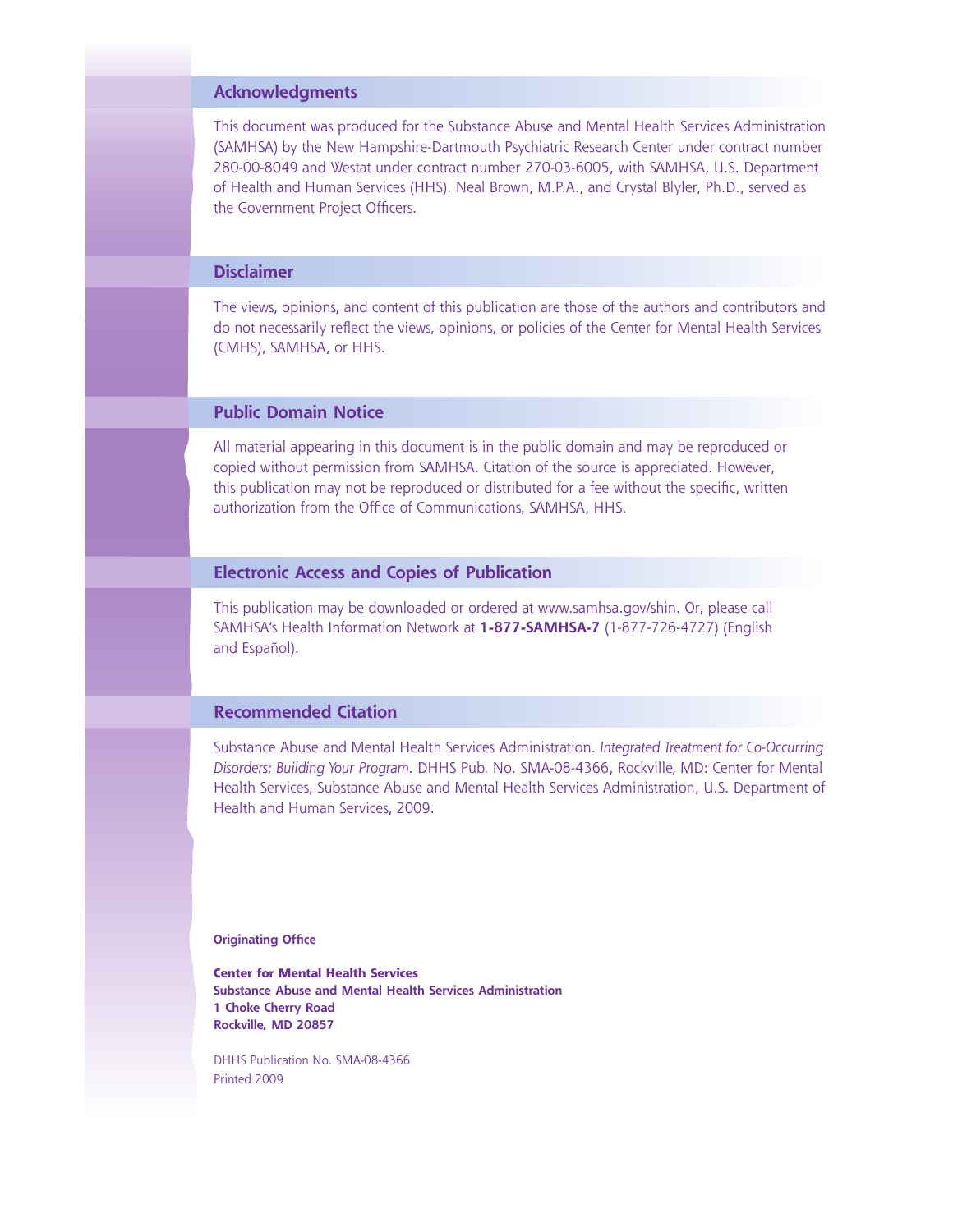

### **Building Your Program**

*Building Your Program* is intended to help mental health and substance abuse authorities, agency administrators, and program leaders think through and develop the structure of Integrated Treatment for Co-Occurring Disorders. The first part of this booklet gives you background information about the evidence-based model. This section is followed by specific information about your role in implementing and sustaining your Integrated Treatment program. Although you will work closely together to build your program, for ease, we separated tips into two sections:

- n *Tips for Mental Health and Substance Abuse Authorities*; and
- *Tips for Agency Administrators and Program Leaders.*

In preparing this information, we could think of no one better to advise you than people who have worked successfully with Integrated Treatment programs. Therefore, we based the information in this booklet on the experience of veteran program leaders and administrators.

**Integrated Treatment for Co-Occurring Disorders**

#### For references, see the booklet *The Evidence.*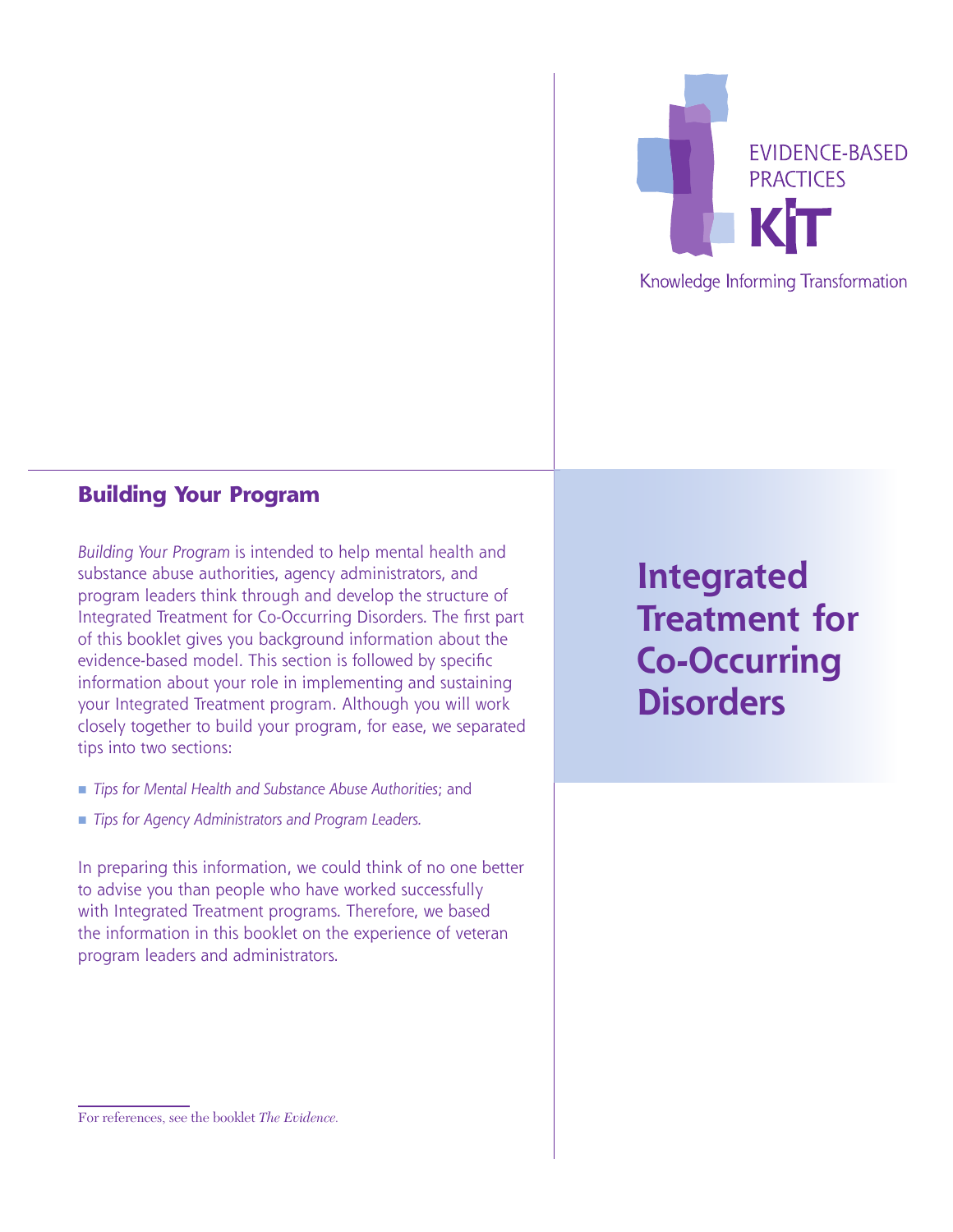This KIT is part of a series of Evidence-Based Practices KITs created by the Center for Mental Health Services, Substance Abuse and Mental Health Services Administration, U.S. Department of Health and Human Services.

This booklet is part of the Integrated Treatment for Co-Occurring Disorders KIT that includes a DVD, CD-ROM, and seven booklets:

**How to Use the Evidence-Based Practices KITs Getting Started with Evidence-Based Practices Building Your Program Training Frontline Staff Evaluating Your Program The Evidence Using Multimedia to Introduce Your EBP**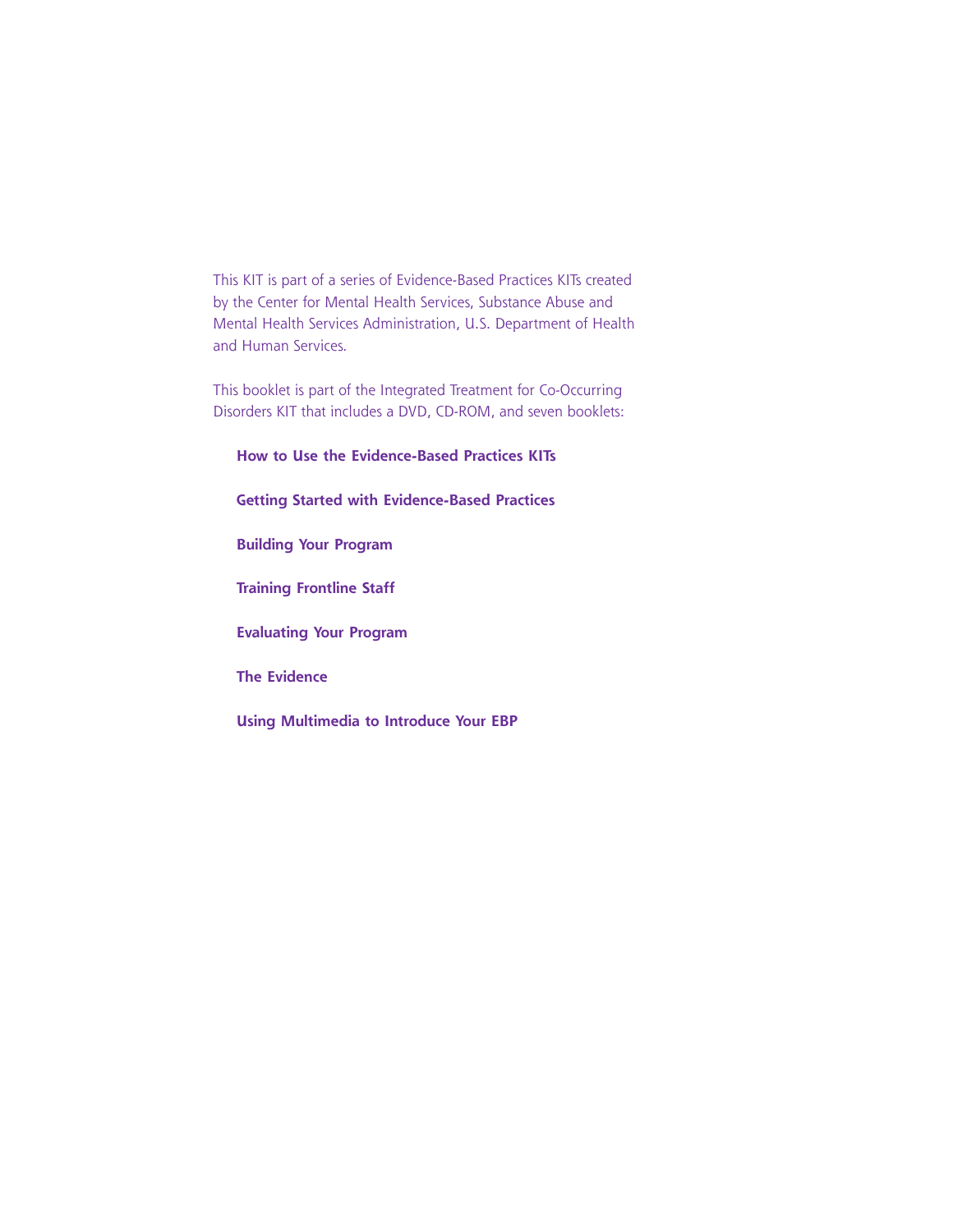

## **What's in Building Your Program**

| What Is Integrated Treatment          |
|---------------------------------------|
| Tips for Mental Health and Substance  |
| <b>Tips for Agency Administrators</b> |

## **Integrated Treatment for Co-Occurring Disorders**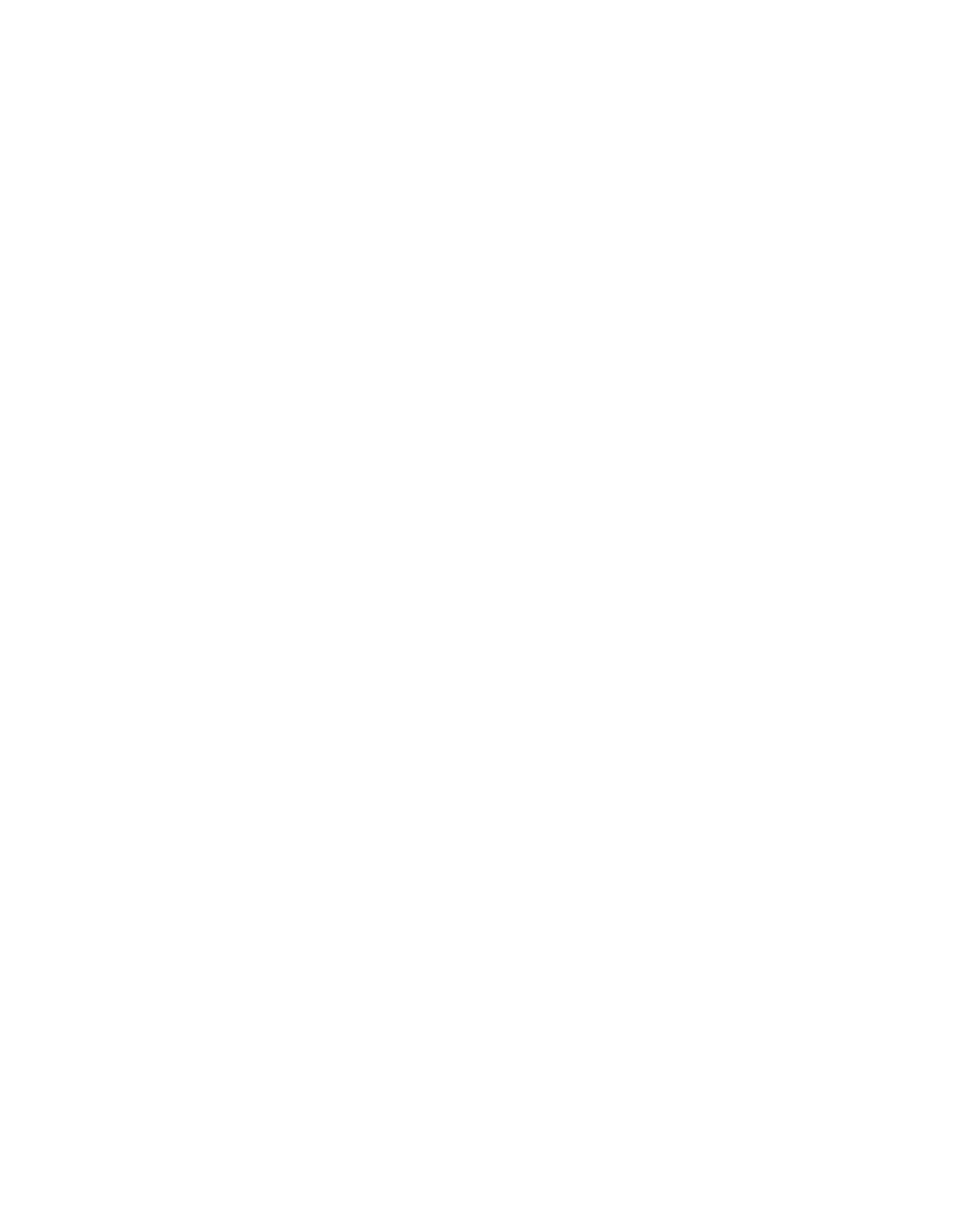

## <span id="page-8-0"></span>**Building Your Program**

### **What is Integrated Treatment for Co-Occurring Disorders?**

Integrated Treatment for Co-Occurring Disorders differs from traditional approaches in several ways. First, services are organized in an integrated fashion. For example, assessments screen for both mental illness and substance use.

Practitioners in the Integrated Treatment program (called *integrated treatment specialists*) develop integrated treatment plans and treat both serious mental illnesses and substance use disorders so that consumers do not get lost, excluded, or confused going back and forth between different mental health and substance abuse programs.

Consumers receive one consistent, integrated message about substance use and mental health treatment. Second, clinical treatment is integrated. Integrated treatment specialists have knowledge of

both substance use disorders and serious mental illnesses and understand the complexity of interactions between disorders. They are trained in skills that have been found to be effective in treating consumers with co-occurring disorders.

Up to 56 percent of people with the most serious mental illnesses have a co-occurring substance use disorder within their lifetime (Regier et al., 1990). Therefore, within specialty mental health and substance use clinical settings, it is the norm rather than the exception to see consumers with cooccurring disorders. Lacking recognition of the high prevalence of co-occurring disorders, agencies that develop specialty teams to treat small groups of consumers with co-occurring disorders, consequently, leave many consumers undiagnosed and untreated.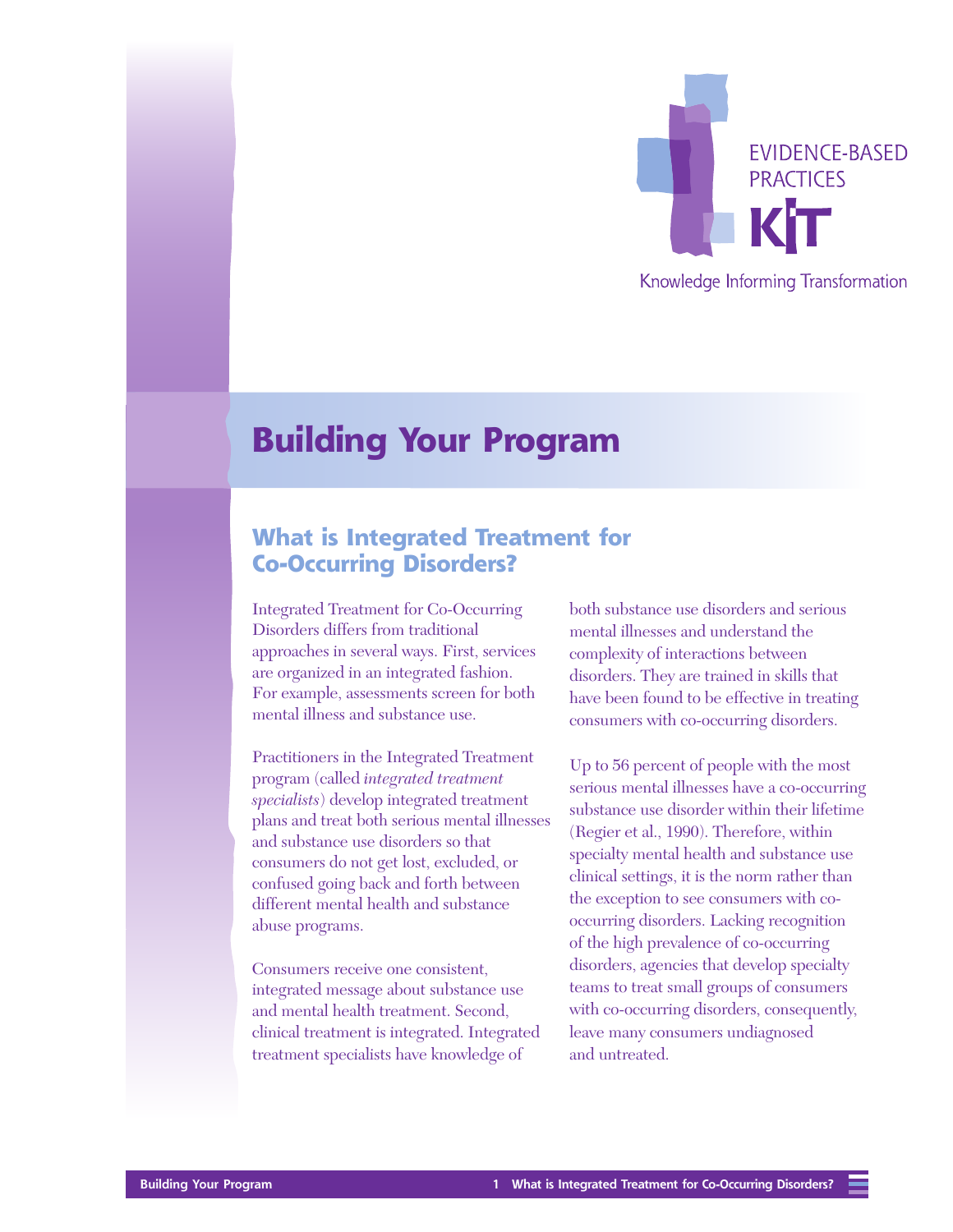In the Integrated Treatment model, however, one or more integrated treatment specialists participate in each multidisciplinary treatment team in the agency. They cross-train other treatment team members to disseminate information and skills about treating consumers with co-occurring disorders. Working in multidisciplinary treatment teams also ensures that treatment addresses consumers' goals related to both substance use and serious mental illness.

The goal of this evidence-based practice is to support consumers in their recovery process. Recovery is not simply abstaining from substance use, controlling symptoms, or complying with mental health treatment. Instead, *recovery* means that consumers are learning

to move beyond illness so that they can pursue a personally meaningful life. Integrated treatment specialists support and empower consumers to define and achieve their individual goals.

Integrated Treatment programs are based on a core set of practice principles that form the foundation of the program (see below). A mid-level manager (called a *program leader*) with both administrative and clinical skills and authority oversees the Integrated Treatment program. The program leader supervises integrated treatment specialists and develops policies and procedures to ensure that these practice principles and other core components of the evidence-based model guide the way treatment and services are provided.

#### **The Practice Principles**

- $\blacksquare$  Mental health and substance abuse treatment are integrated to meet the needs of people with co-occurring disorders.
- Integrated treatment specialists are trained to treat both substance use disorders and serious mental illnesses.
- Co-occurring disorders are treated in a stage-wise fashion with different services provided at different stages.
- $\blacksquare$  Motivational interventions are used to treat consumers in all stages, but especially in the persuasion stage.
- Substance abuse counseling, using a cognitive-behavioral approach, is used to treat consumers in the active treatment and relapse prevention stages.
- $\blacksquare$  Multiple formats for services are available, including individual, group, self-help, and family.
- Medication services are integrated and coordinated with psychosocial services.

#### **Principle 1. Mental health and substance abuse treatment are integrated to meet the needs of people with co-occurring disorders**

Co-occurring disorders are common. Up to 56 percent of people with the most serious mental illnesses have a co-occurring substance use disorder within their lifetime (Regier et al., 1990). Yet most

consumers with co-occurring disorders receive treatment from different agencies or for their mental illness or substance use disorder *only* if they receive treatment of any kind. This kind of fragmented treatment often leads to poor outcomes. Consumers with co-occurring disorders have a better chance of recovering from both disorders when they receive mental health and substance abuse treatment in an integrated fashion from the same practitioner (an integrated treatment specialist).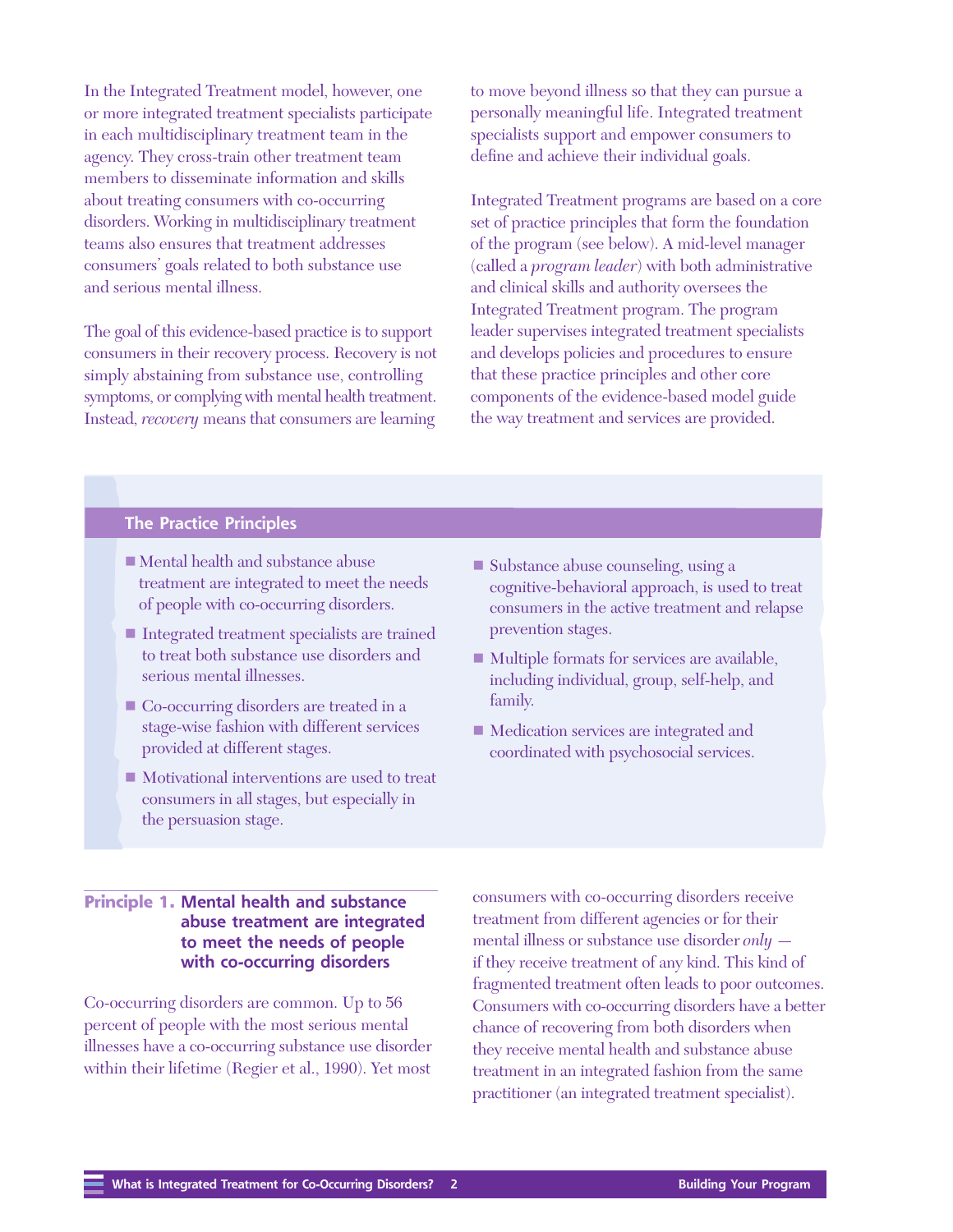#### **Principle 2. Integrated treatment specialists are trained to treat both substance use disorders and serious mental illnesses**

To effectively assess and treat co-occurring disorders, integrated treatment specialists should be trained in psychopathology, assessment, and treatment strategies for both mental illnesses and substance use disorders. Mental health practitioners, therefore, should increase their knowledge about substance use disorders including the following:

- Substances that are abused by consumers;
- How these substances affect people with co-occurring disorders; and
- The short- and long-term effects of abuse and dependence.

Integrated treatment specialists should understand both mental health terminology and the language used for substance use disorders. They should understand the differences in levels of substance use and abuse and be able to provide integrated services to treat co-occurring disorders.

#### **Principle 3. Co-occurring disorders are treated in a stage-wise fashion with different services provided at different stages**

Consumers recovering from substance use disorders and serious mental illnesses go through stages, each of which marks readiness for a specific treatment. Integrated treatment specialists must assess consumers' stage of treatment and tailor services accordingly.

#### **The Four Stages of Treatment**

- **n** Engagement
- $\blacksquare$  Persuasion
- $\blacksquare$  Active treatment and
- Relapse prevention

#### **Principle 4. Motivational interventions are used to treat consumers in all stages, but especially in the persuasion stage**

Motivational interventions are key to integrated treatment for co-occurring disorders. These interventions help consumers identify personal recovery goals. Typically, consumers reduce or abstain from using substances of abuse as they become motivated to reach their goals. These interventions often stimulate consumers to make a number of changes in their lives.

Motivational interventions include motivational interviewing, motivational counseling, and motivational treatment. When providing the interventions, integrated treatment specialists use specific listening and counseling skills to help consumers who are demoralized or who are not ready to pursue abstinence.

#### **Principle 5. Substance abuse counseling, using a cognitive-behavioral approach, is used to treat consumers in the active treatment and relapse prevention stages**

Consumers may have difficulty managing unpleasant emotions and symptoms that lead to substance use disorders. Integrated treatment specialists with skills in cognitive-behavioral counseling can help consumers stop automatic patterns of thought that lead them to abusing substances. For example, one way to help consumers change their substance use behavior is to help them identify thoughts or feelings that trigger the urge to use and then help them change these thoughts and feelings. Learning to manage negative thoughts and emotions can dramatically help consumers to stay away from substances.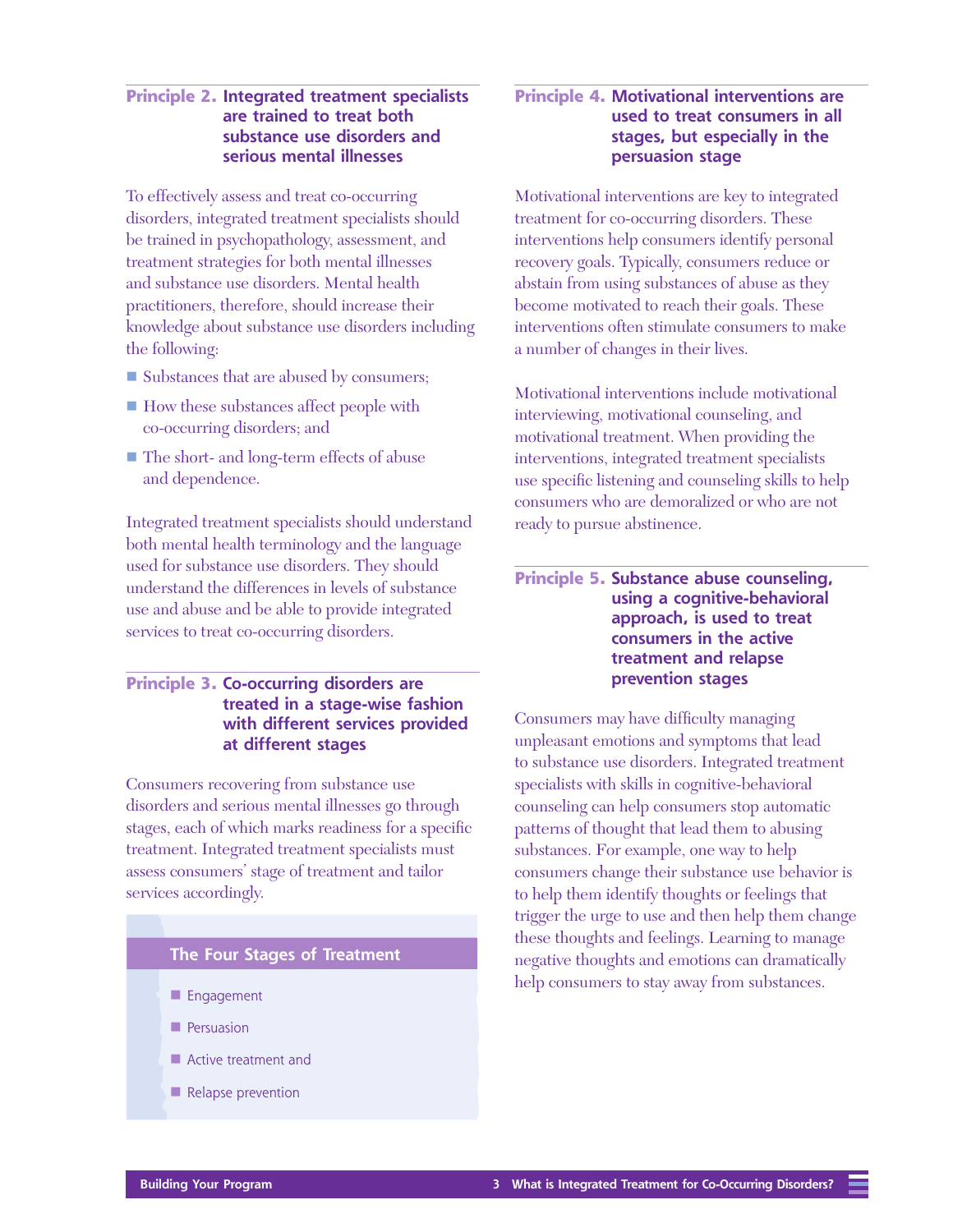#### **Principle 6. Multiple formats for services are available, including individual, group, self-help, and family**

Consumers benefit most when multiple formats are available to them at appropriate stages of treatment. For example, consumers in the persuasion stage may benefit from motivational interventions that are provided individually. Including family or other supporters in treatment is recommended because they can be a strong source of support for consumers who often have a restricted, nonsubstance-using social network. Also, families who receive information are better able to effectively support their relative.

Group treatment can help consumers feel less alone. Whether groups are led by professionals or peers, group treatment allows consumers to develop a peer network. Consumers with similar experiences offer support, empathy, and opportunities to socialize with nonusers, which is especially useful in the relapse prevention stage.

#### **Principle 7. Medication services are integrated and coordinated with psychosocial services**

Physicians, nurses, or other approved providers who prescribe medications should be trained to treat co-occurring disorders effectively. Medication prescribers should participate in multidisciplinary treatment team meetings. They should work closely with consumers, integrated treatment specialists, and other treatment team members to ensure that treatment for both mental illnesses and substance use disorders is provided in an integrated fashion.

Psychiatric medication should be prescribed despite active substance use. Medication prescribers should avoid prescribing potentially addictive medications to consumers with cooccurring disorders and, when appropriate, they should offer medications that may help reduce addictive behavior.

Many people who take numerous medications at various times throughout their day have difficulties following medication regimes. Providing medication services can help consumers by enhancing their motivation and offering strategies for remembering medication regimes.

## **How do we know that it's effective?**

Researchers began to document the prevalence of co-occurring disorders in the early 1980s. As noted earlier, studies found that up to 56 percent of people with the most serious mental illnesses have a co-occurring substance use disorder within their lifetime (Regier et al., 1990). Also, studies showed that compared to consumers without co-occurring disorders, consumers with co-occurring disorders relapsed more frequently and were more likely to be—

- Hospitalized;
- $\blacksquare$  Violent:
- Incarcerated:
- Homeless: and
- n Infected with HIV, hepatitis, and other diseases (Drake et al., 2001).

Studies also showed that consumers who received care in systems in which mental health and substance abuse treatment were separate were often excluded from services in one system and told to return when the other problem was under control. Those who received services in nonintegrated systems of care also had difficulty making sense of disparate messages about treatment and recovery. Consequently, the evidence demonstrated that consumers with co-occurring disorders in nonintegrated systems of care have poor outcomes (Drake et al., 2001).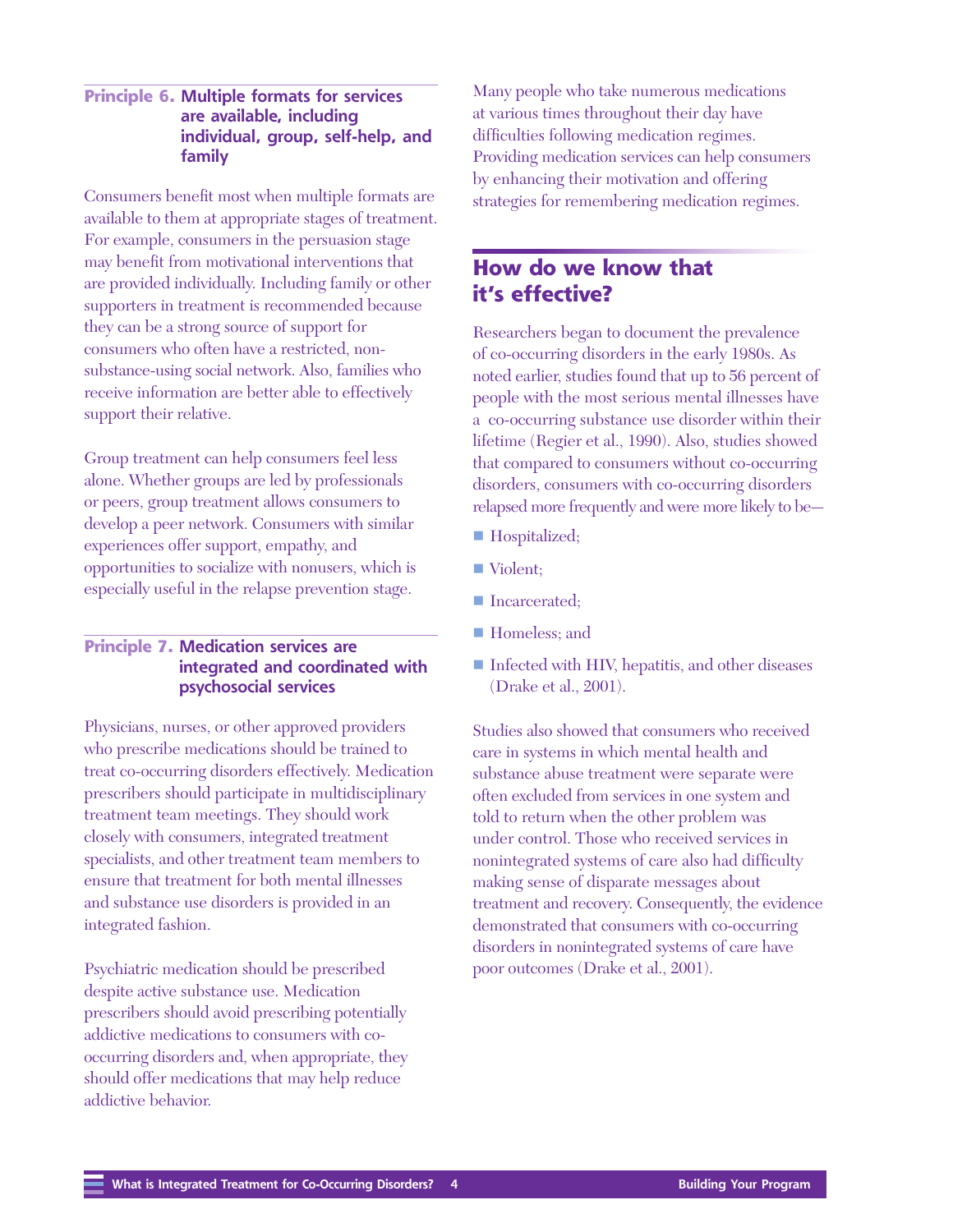Since the mid 1990s, eight studies support the effectiveness of Integrated Treatment for Co-Occurring Disorders. While the type and array of interventions in these programs vary, they include the critical components outlined in the Integrated Treatment Fidelity Scale. This scale's measures help agencies assess whether their Integrated Treatment program provides services in a manner that adheres to the evidence-based model.

In contrast with nonintegrated treatment, integrated treatment is associated with the following positive outcomes:

- Reduced substance use;
- Improvement in psychiatric symptoms and functioning;
- Decreased hospitalization;
- Increased housing stability;
- **F** Fewer arrests; and
- Improved quality of life (Drake et al., 2001).

In short, consumers with co-occurring disorders fare better when provided Integrated Treatment for Co-Occurring Disorders. For more information about the effectiveness of this evidence-based model, see *The Evidence* in this KIT.

Similarly, all these studies included both males and females, with males making up the majority of participants, which is consistent with the higher prevalence of substance abuse in men than women (Mueser, Yarnold, & Bellack, 1992; Mueser et al., 2000). Special issues have been identified related to the unique needs of women with co-occurring disorders (Brunette & Drake, 1998; Brunette & Drake, 1997; Gearon & Bellack, 1999), but no evidence suggests that women with co-occurring disorders benefit less from integrated treatment.

Race and ethnicity have varied across the different studies, with most studies including a majority of Caucasian consumers but also including some African American consumers (Carmichael et al., 1998; Drake et al., 1998a; Godley et al., 1994; Jerrell & Ridgely, 1995). One study included only African American consumers and reported very positive results (Drake et al., 1997).

Research studies have also included significant numbers of consumers with housing instability and homelessness (Carmichael et al., 1998; Drake et al., 1998a; Drake et al., 1997; Meisler, Blankertz, Santos, & McKay, 1997). The evidence from these studies shows that this model is effective at improving both co-occurring disorders and housing outcomes. Presumably, the outreach component is critical to successful outcomes in work with this challenging population.

## **Who benefits most?**

Studies show that Integrated Treatment for Co-Occurring Disorders is effective for consumers with a wide range of backgrounds. Although consumers with co-occurring disorders tend to be younger, studies include a wide range of ages, with most consumers between ages 18 and 55 (Barrowclough et al., 2001; Carmichael et al., 1998; Drake et al., 1998a; Drake, Yovetich, Bebout, Harris, & McHugo, 1997; Godley, Hoewing-Roberson, & Godley, 1994; Jerrell & Ridgely, 1995).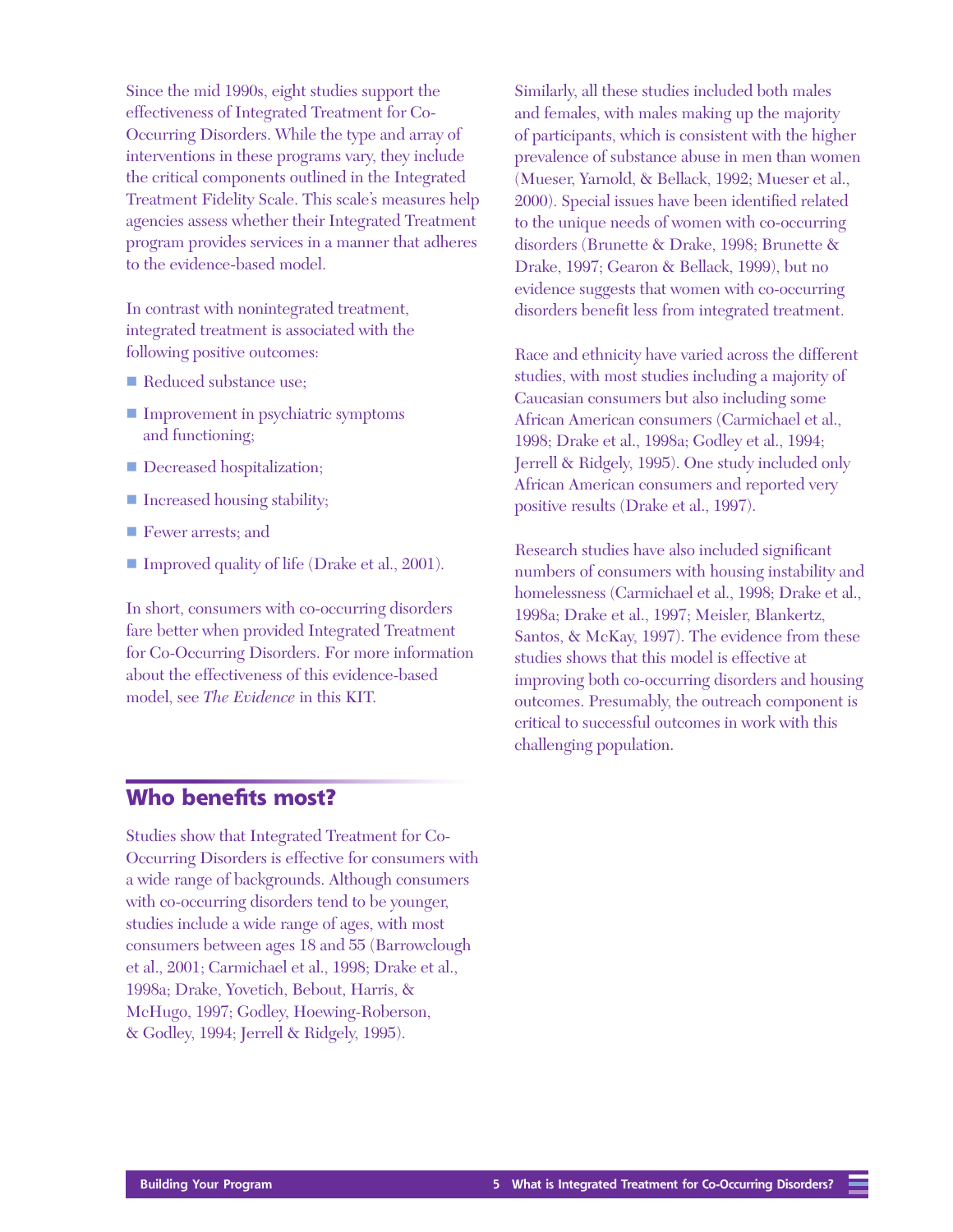## **Where should Integrated Treatment for Co-Occurring Disorders be provided?**

Integrated Treatment for Co-Occurring Disorders has been successfully implemented in a variety of settings and geographic locations. The majority of the studies have been conducted on an outpatient basis, with positive results (Barrowclough et al., 2001; Carmichael et al., 1998; Drake et al., 1998a; Drake et al., 1997; Godley et al., 1994; Jerrell & Ridgely, 1995).

Less research has examined the effectiveness of this model provided in inpatient, residential, or intensive day treatment programs. Most of the studies examining short-term, residential, or intensive day treatment (3 to 6 months) programs suffer from high dropout rates (Blankertz & Cnaan, 1994; Burnam et al., 1995; Penn & Brooks, 1999; Rahav et al., 1995).

#### **Substance Abuse Treatment for Persons with Co-Occurring Disorders: A Treatment Improvement Protocol (TIP) 42**

Similar to this KIT, TIP 42 produced by SAMHSA's Center for Substance Abuse Treatment (CSAT) is a guide for treating co-occurring mental illnesses and substance use disorders. It is an excellent complement to the Integrated Treatment KIT.

The primary audiences for TIP 42 are substance abuse treatment practitioners with varying degrees of education and experience. Secondary audiences are other professionals who work with people who have co-occurring disorders and policymakers.

TIP 42 summarizes state-of-the-art treatment of co-occurring disorders. It has chapters on terminology, assessment, and treatment strategies and gives suggestions for policy planning. Concepts, models, and strategies outlined in TIP 42 are based on definitive research, empirical support, and agreements of a consensus panel. Successful models of treatment are portrayed and specific consensus panel recommendations are cited throughout the TIP.

For example, TIP 42 presents The Quadrants of Care, developed by the National Association of State Alcohol and Drug Abuse Directors (NASADAD) and the National Association of State Mental Health Program Directors (NASMHPD) as a conceptual framework that classifies consumers in four basic groups based on symptom severity:

- **Category I:** Less severe mental disorder/less severe substance disorder
- **Category II:** More severe mental disorder/less severe substance disorder
- **Category III:** Less severe mental disorder/more severe substance disorder
- **Example 3 Category IV:** More severe mental disorder/more severe substance disorder

The quadrants are an aid to formulating treatment and a guide to improvements in systems integration of mental illness and substance abuse (pp. 28-30). Examples of their use are given throughout the TIP. The TIP offers these six guiding principles in treating consumers with co-occurring disorders (p.38):

- 1. Employ a recovery perspective.
- **2.** Adopt a multi-problem viewpoint.
- **3.** Develop a phased approach to treatment.
- **4.** Address specific real-life problems early in treatment.
- **5.** Plan for the consumer's cognitive and functional impairments.
- **6.** Use support systems to maintain and extend treatment effectiveness.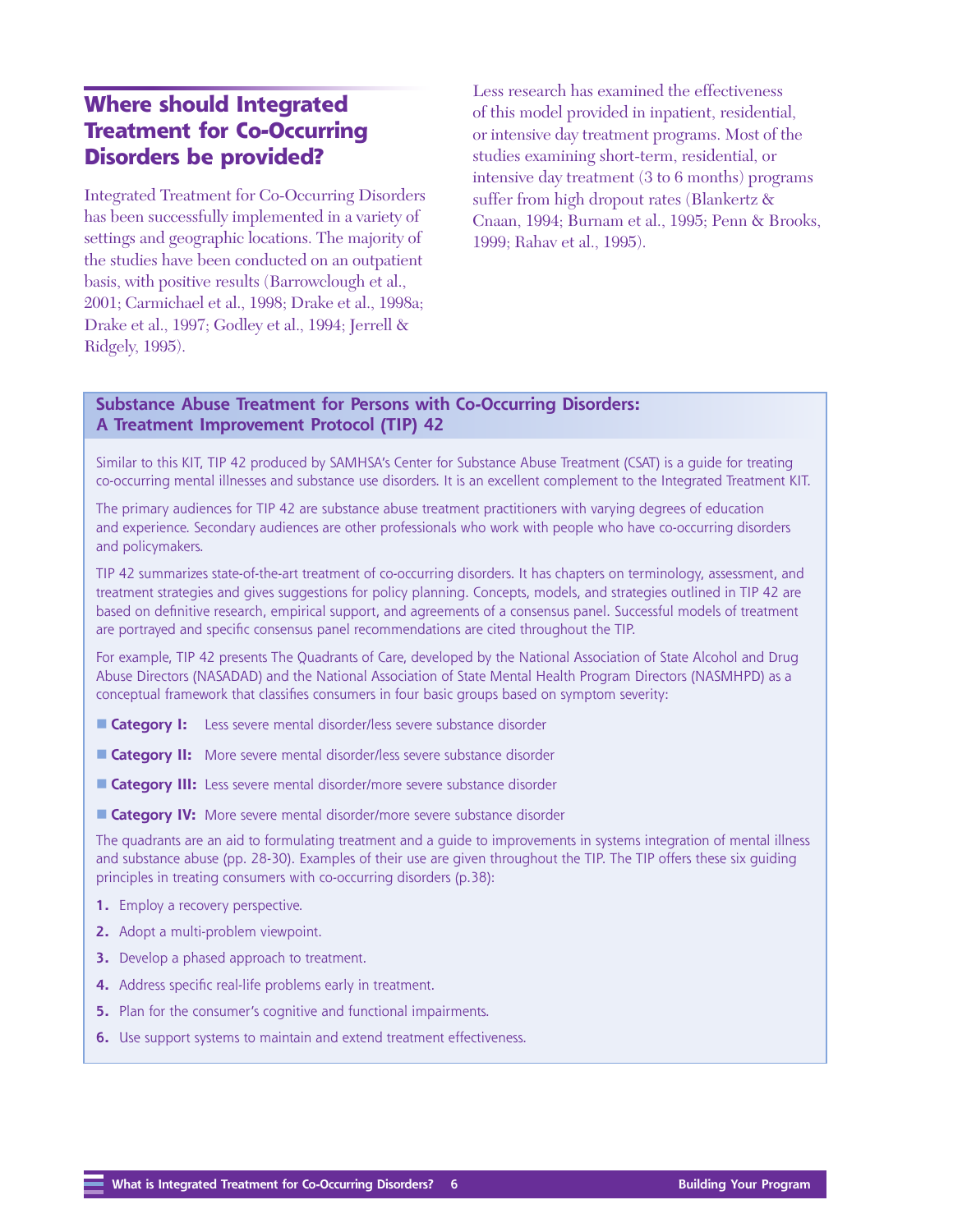#### **More on TIP 42**

TIP 42 is a valuable source of federal, state, and private funding opportunities (pp. 52-53). It presents a wide variety of funding resources, with advice on how they may best be used and how they can be combined to collaborate on initiatives. TIP 42 also addresses organizational and systems changes necessary for successful programming and financing change.

TIP 42 summarizes a variety of outpatient and residential settings for co-occurring disorders treatment and highlights promising models as well as provides a guide to evaluating outpatient programs (see Chapter 6). TIP 42 describes Assertive Community Treatment (ACT) and Intensive Case Management (ICM) and offers empirical evidence for each. Similarities and differences of ACT and ICM are detailed (p. 159). Advice to administrators who wish to implement these programs is presented on page 157 (ACT) and page 159 (ICM).

Similar to information found in *Training Frontline Staff* of the Integrated Treatment KIT, TIP 42 includes information about practice strategies including—

- $\blacksquare$  Motivational interviewing
- $\blacksquare$  Cognitive-behavioral therapy
- $\blacksquare$  Contingency management
- Relapse prevention
- $\blacksquare$  Self-help groups

It includes information about the specific needs of consumers who are homeless, those in the criminal justice system, and women. It also offers advice for helping these special populations.

While nicotine dependence is not discussed in the Integrated Treatment KIT, TIP 42 provides a brief history of nicotine dependence and steps for addressing tobacco use in substance use and mental illness treatment planning (see Chapter 8). Additionally, TIP 42 discusses specific mental disorders in the context of their treatment in substance abuse including—

- $\blacksquare$  Personality disorders
- $\blacksquare$  Bipolar
- $\blacksquare$  Major depressive
- $\blacksquare$  Schizophrenia
- $\blacksquare$  Attention deficit hyperactivity disorder
- $\blacksquare$  Post-traumatic stress disorder
- $\blacksquare$  Eating disorders

TIP 42 includes a brief section on substance-induced disorders that describes how substances can mimic mental illness (see Chapter 9). These disorders are distinguished from independent co-occurring disorders because the psychiatric symptoms are a result of substance use.

For a copy of TIP 42 and supplemental guides for this TIP, see the CD-ROM for this KIT or visit **[www.ncadi.samhsa.gov](http://www.ncadi.samhsa.gov)**.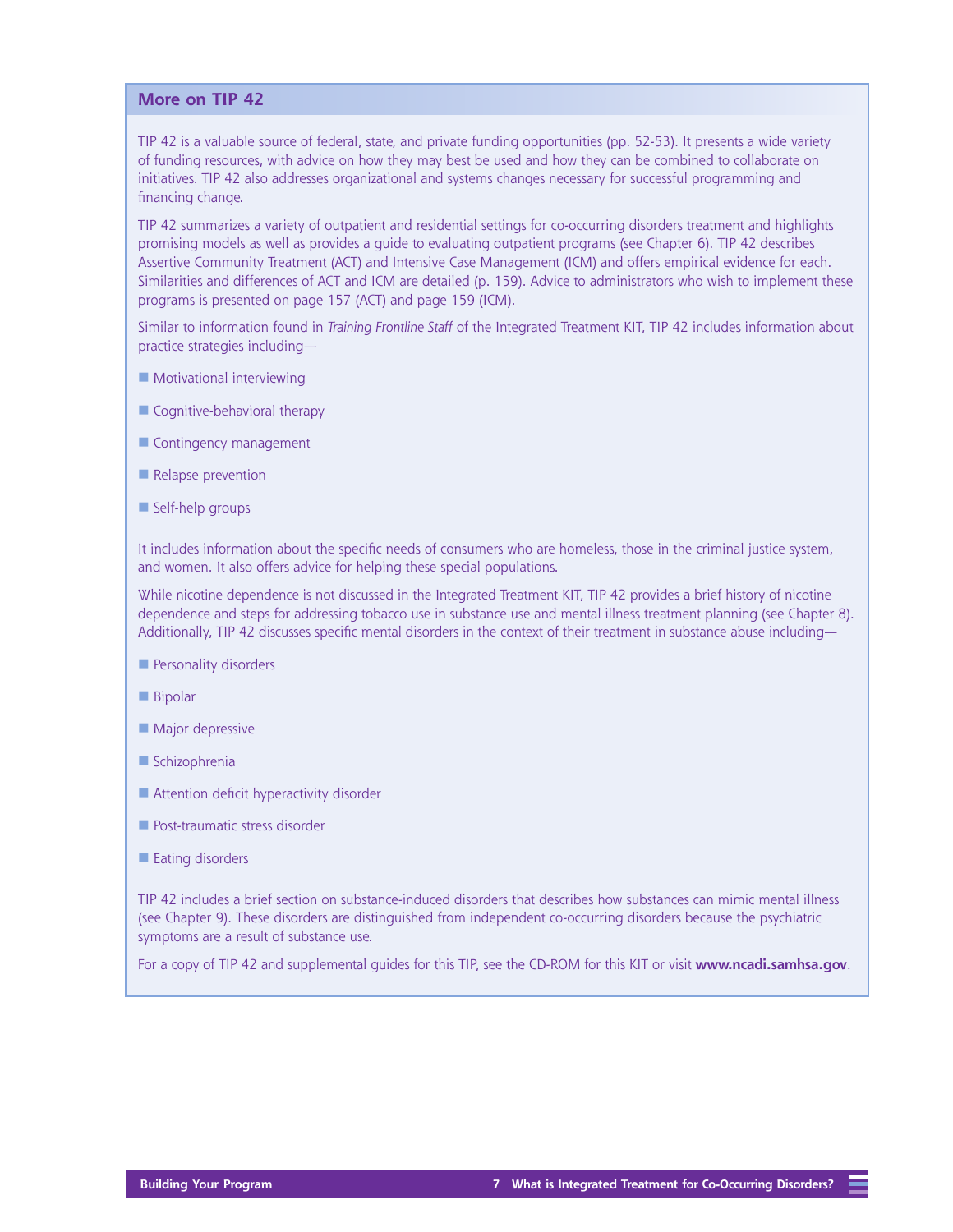One longer term residential program, integrated into the community with a gradual transition from the residence into the community, found very positive long-term outcomes (Brunette, Drake, Woods, & Hartnett, 2001). Shorter term, integrated inpatient treatment for co-occurring disorders may have an important role to play in stabilizing consumers, engaging them in treatment, providing education about mental illness and substance abuse interactions, and motivating them to work on their substance abuse problems (Franco, Galanter, Castaneda, & Patterson, 1995; Rosenthal, 2002). However, more research is needed.

Research has been conducted in a variety of places with positive effects including large urban areas (Barrowclough et al., 2001, Carmichael et al., 1998; Drake et al., 1997; Jerrell & Ridgely, 1995) and rural settings (Drake et al., 1998a; Godley et al., 1994). These studies show that the model is robust across a variety of geographical settings.

While the materials in this KIT are designed to help implement the model in mental health settings, the model may also be implemented in substance abuse centers. For more information on implementing Integrated Treatment for Co-Occurring Disorder in substance abuse treatment settings, see the Substance Abuse Treatment for Persons with Co-Occurring Disorders: Treatment Improvement Protocol (TIP) 42 in *The Evidence* in this KIT.

## **Is Integrated Treatment for Co-Occurring Disorders cost-effective?**

On average, services for consumers with cooccurring disorders cost nearly twice as much as for consumers with single disorders. Compared to consumers without co-occurring disorders, consumers with co-occurring disorders are at risk for negative outcomes such as the following:

- Hospitalization;
- Violence;
- **n** Incarceration;
- Homelessness: and
- Infectious disease (Drake et al., 2001).

Consequently, mental health and substance abuse systems spend most of their resources on high-risk populations such as consumers with co-occurring disorders (Dickey & Azeni, 1996).

Often consumers with co-occurring disorders are forced into parallel treatment settings, where substance abuse treatment is provided separately and independently of treatment for mental illness. This practice has proved to be costly, inefficient, and ineffective. In contrast, Integrated Treatment for Co-Occurring Disorders leads to dual recovery and reduces costs.

In summary, many mental health and substance abuse authorities and agencies are confronted with the challenge of meeting the needs of consumers with co-occurring disorders in an environment of limited resources. Integrated Treatment for Co-Occurring Disorders, an evidence-based practice, is one of the most effective service strategies available, demonstrating consistent, positive outcomes for this vulnerable population.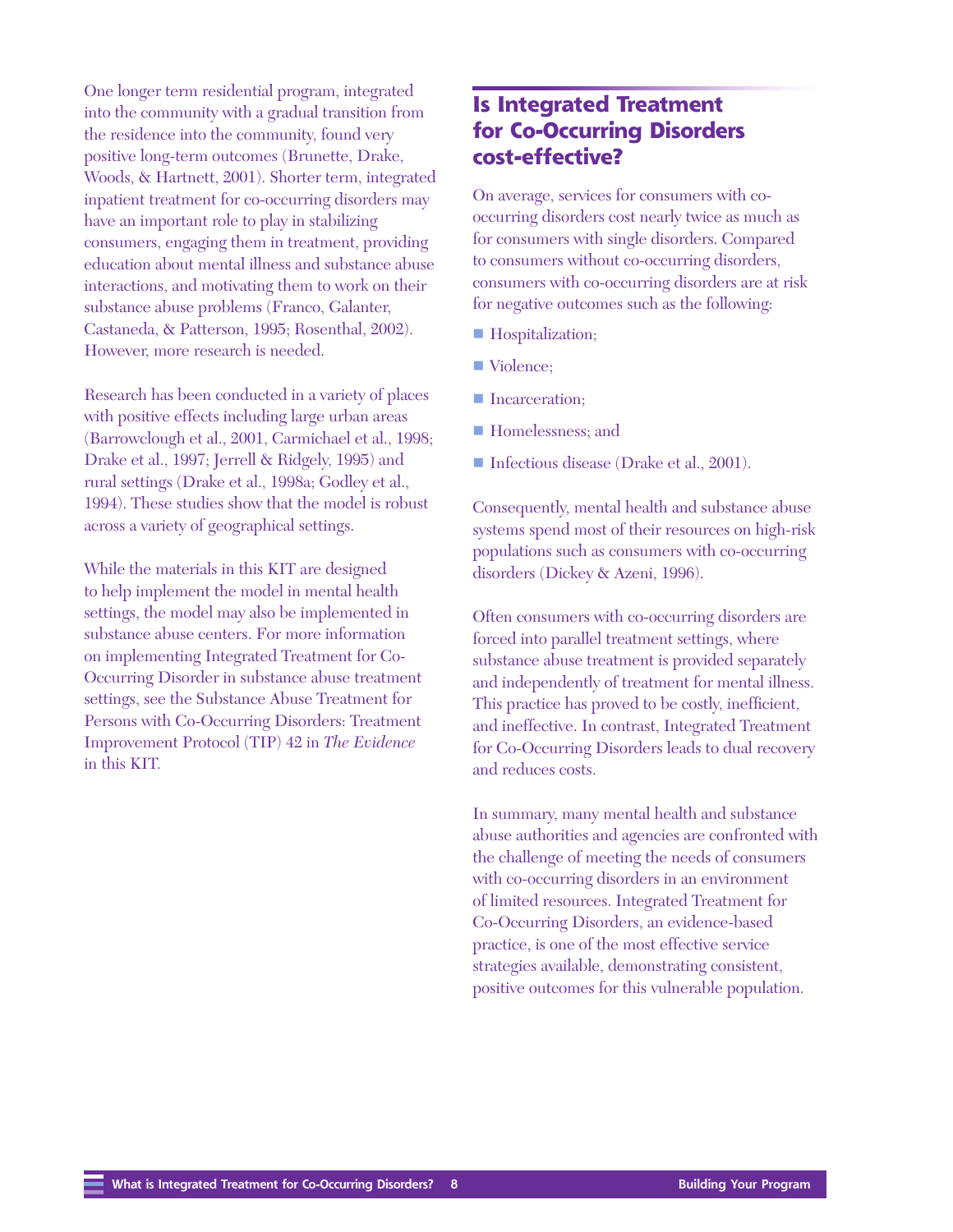

### Knowledge Informing Transformation

## <span id="page-16-0"></span>**Building Your Program**

## **Tips for Mental Health and Substance Abuse Authorities**

**Successfully implementing evidence-based practices requires the leadership and involvement of mental health and substance abuse authorities. This section discusses why you should be involved in implementing Integrated Treatment for Co-Occurring Disorders and the types of activities that mental health and substance abuse authorities typically undertake.**

## **Why should you be interested in Integrated Treatment for Co-Occurring Disorders?**

Up to 56 percent of people with the most serious mental illnesses have a co-occurring substance use disorder within their lifetime (Regier et al., 1990). These consumers are at risk for a variety of negative outcomes, which makes them both difficult and costly to treat.

Also, consumers with co-occurring disorders are often provided treatment for their substance use disorder separately and independently from their treatment for mental illness. This practice has proved to be ineffective, both clinically and in relation to cost.

The Integrated Treatment KIT presents public mental health and substance abuse authorities with a unique opportunity to improve services for consumers with both serious mental illnesses and substance use disorders. Research has demonstrated that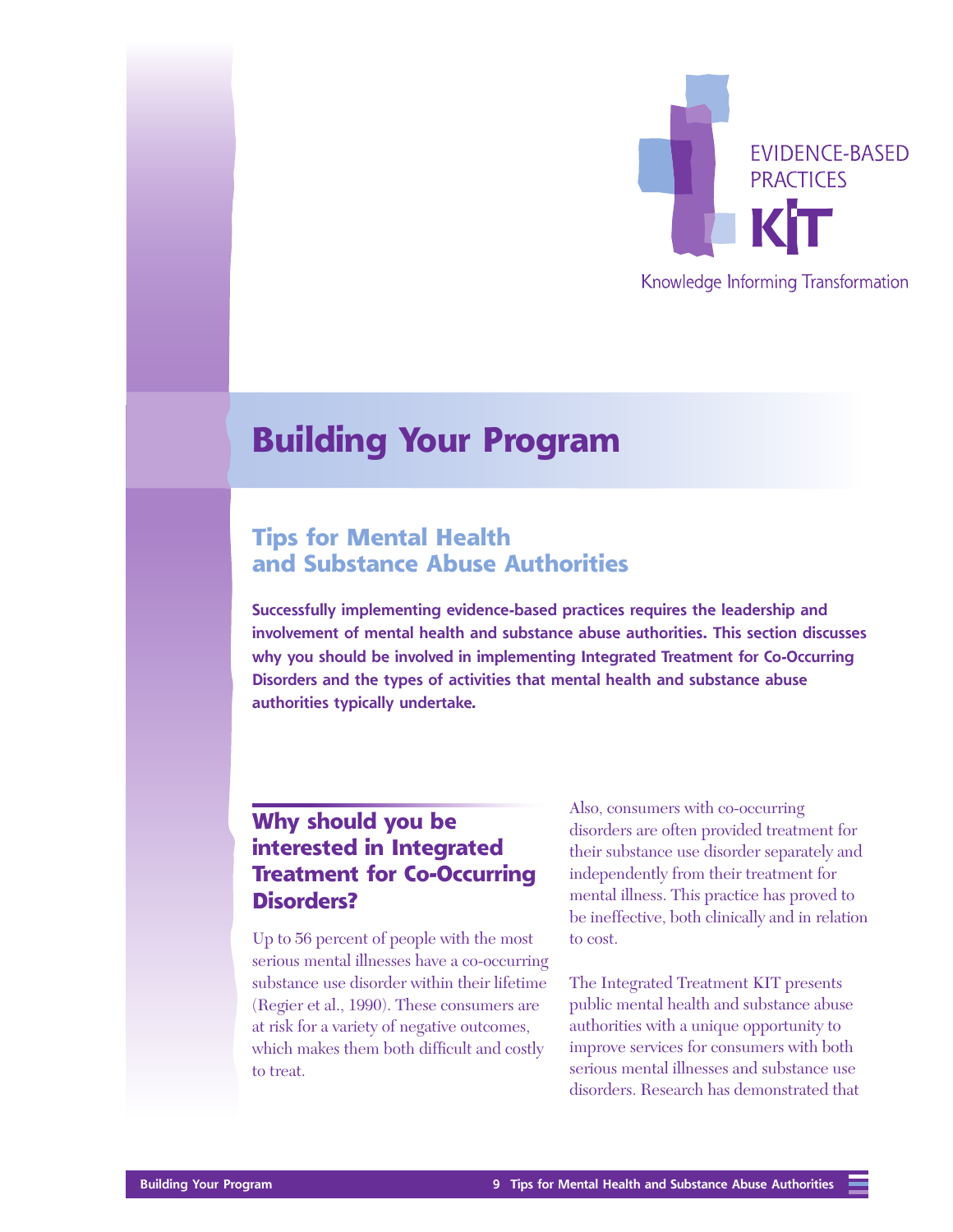Integrated Treatment for Co-Occurring Disorders has a consistent, positive impact on the lives of consumers.

The Integrated Treatment KIT provides information and guidance for implementing this evidence-based practice in a comprehensive and easy-to-use format.

## **Can Integrated Treatment for Co-Occurring Disorders make a difference?**

Whenever new programs arise, administrators have to ask whether it is worth it to reorganize: **Is the new program really going to make a difference?**

When it comes to Integrated Treatment for Co-Occurring Disorders, extensive research shows that the answer is "**Yes.**" Most impressive is the extent to which this model has been subjected to rigorous research and the consistency of favorable findings.

Briefly stated, research shows that consumers in Integrated Treatment programs were more successful than consumers in non-integrated programs in the following areas:

- Reduced substance use:
- Improvement in psychiatric symptoms and functioning;
- Decreased hospitalization;
- Increased housing stability;
- **Fewer arrests; and**
- Improved quality of life (Drake et al., 2001).

In short, consumers with co-occurring disorders have high rates of recovery when provided Integrated Treatment for Co-Occurring Disorders. For more information, see *The Evidence* in this KIT.

## **Aren't we already doing this?**

Your behavioral health system may already provide both mental health and substance abuse treatment programs. While these services share some characteristics of the evidence-based model, important distinctions exist. In Integrated Treatment programs, the same practitioner or treatment team provides both mental health and substance abuse interventions in an integrated fashion. Consumers receive one consistent, integrated message about treatment and recovery.

#### **Integrated Treatment for Co-Occurring Disorders Is Based on These Principles**

- $\blacksquare$  Mental health and substance abuse treatment are integrated to meet the needs of people with co-occurring disorders.
- $\blacksquare$  Integrated treatment specialists are trained to treat both substance use disorders and serious mental illnesses.
- $\blacksquare$  Co-occurring disorders are treated in a stagewise fashion with different services provided at different stages.
- $\blacksquare$  Motivational interventions are used to treat consumers in all stages, but especially in the persuasion stage.
- $\blacksquare$  Substance abuse counseling, using a cognitive-behavioral approach, is used to treat consumers in the active treatment and relapse prevention stages.
- $\blacksquare$  Multiple formats for services are available, including individual, group, self-help, and family.
- $\blacksquare$  Medication services are integrated and coordinated with psychosocial services.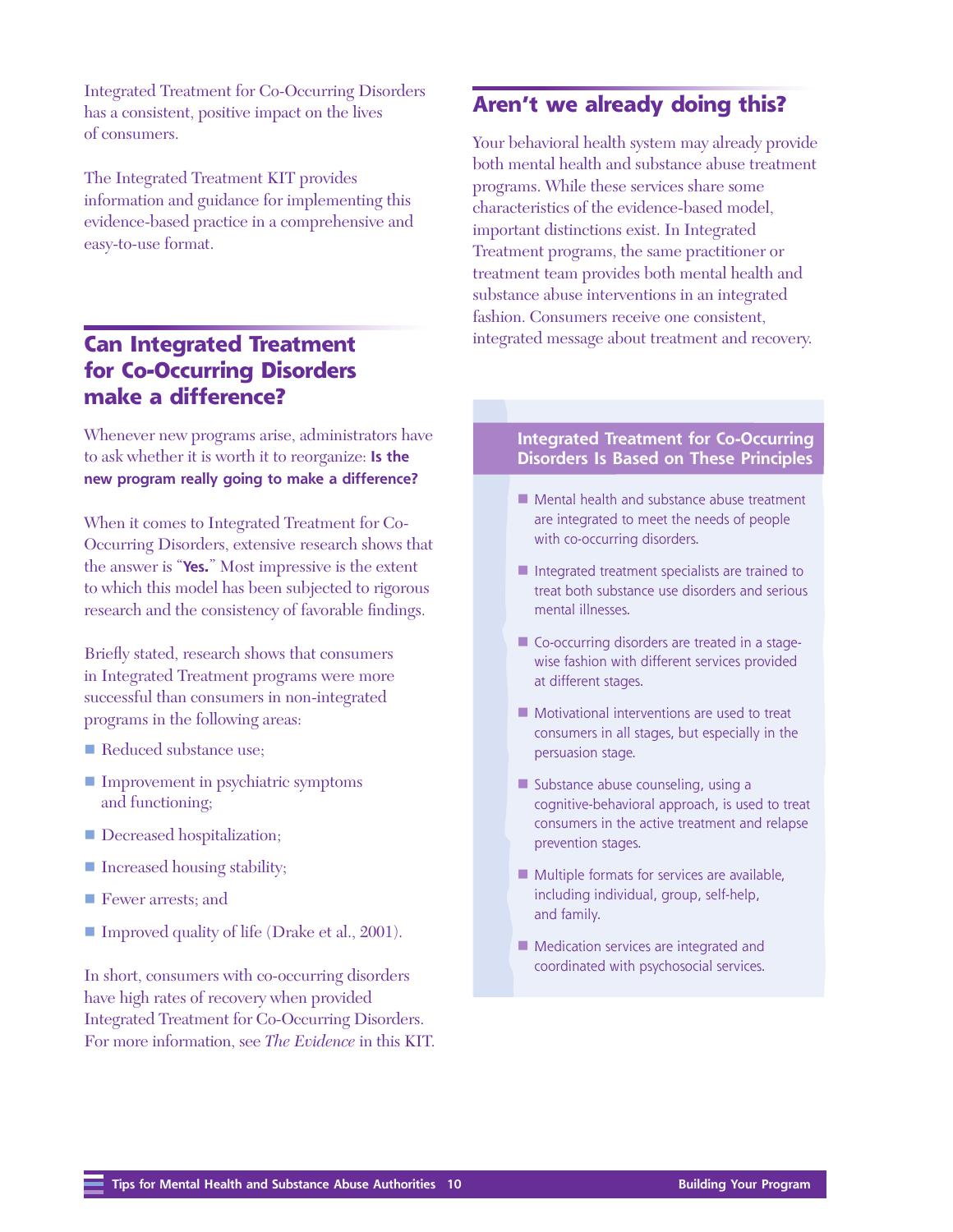## **Will Integrated Treatment for Co-Occurring Disorders work in your behavioral health system?**

The evidence-based model has been adapted in diverse settings and a wide range of geographic locations. Studies show that the model is effective for consumers of different ages, genders, races, and ethnicities as well as for consumers who are homeless.

## **How can mental health and substance abuse authorities support Integrated Treatment for Co-Occurring Disorders?**

As you read about the evidence-based model, you may think that it sounds great but unaffordable. We want to challenge that notion because other mental health systems with limited resources are implementing Integrated Treatment programs statewide. These systems have visionaries who recognized the benefits of providing this evidence-based practice and persisted in overcoming challenges.

Implementing this evidence-based model takes a consolidated effort by agency staff, mental health authorities, substance abuse authorities, consumers, and families. However, for this initiative to be successful, mental health authorities must lead and be involved in developing Integrated Treatment programs in local communities.

#### **Be Involved in Integrated Treatment for Co-Occurring Disorders**

| <b>Step 1</b> Create a vision by clearly articulating<br>evidence-based practice principles<br>and goals. Designate a staff<br>person to oversee your Integrated<br>Treatment initiative. |
|-------------------------------------------------------------------------------------------------------------------------------------------------------------------------------------------|
| Step 2 Form advisory groups to build<br>support, plan, and provide feedback for<br>your Integrated Treatment initiative.                                                                  |
| Step 3 Establish program standards that<br>support implementation. Make<br>adherence to those standards part of<br>licensing criteria.                                                    |
| Step 4 Address financial issues and align<br>incentives to support implementation.                                                                                                        |
| Step 5 Develop a training structure tailored<br>to the needs of different stakeholders.                                                                                                   |
| <b>Step 6</b> Monitor fidelity and outcomes<br>to maintain and sustain program<br>effectiveness.                                                                                          |

#### **Create a vision**

Agencies commonly set out to implement one program, but end up with something entirely different. Sometimes these variations are intentional, but often they occur for the following reasons:

- One administration starts an initiative and another with a different vision and priorities subsequently assumes leadership.
- The model wasn't clearly understood from inception.
- $\blacksquare$  The staff drifts back to doing things in a way that is more familiar and comfortable.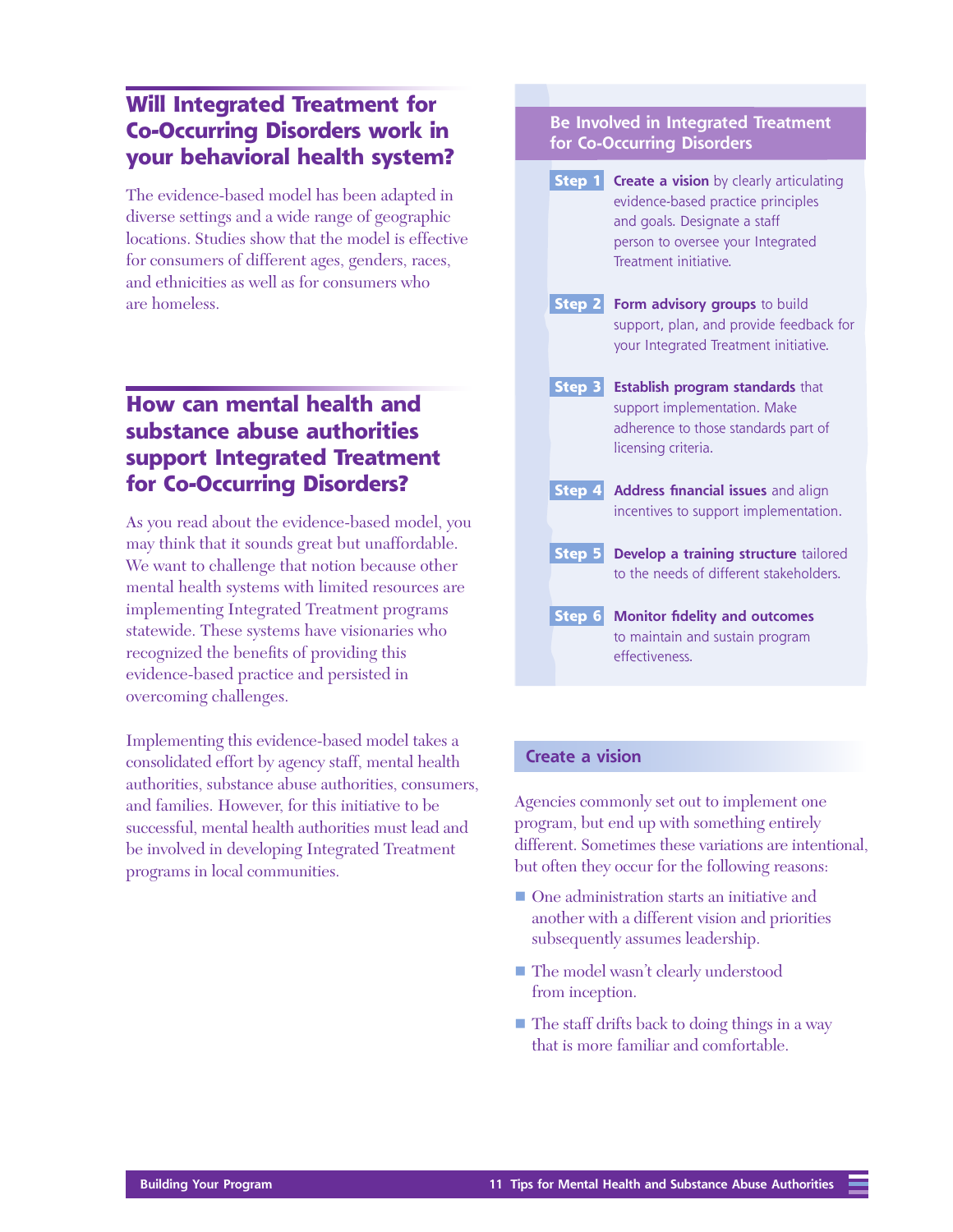Articulating the vision that providing integrated treatment to help consumers recover from cooccurring disorders is essential for successfully implementing an Integrated Treatment program. Place the Integrated Treatment initiative in the context of the larger recovery paradigm. Talk about how Integrated Treatment programs help agencies fulfill their mission—assisting consumers with cooccurring disorders in their recovery process.

To ensure that your vision is clearly communicated, designate a staff person who has experience with the evidence-based model to oversee your Integrated Treatment initiative. Some mental health and substance abuse authorities designate an office and staff with whom agencies may consult throughout the process of building and sustaining their Integrated Treatment programs. Designated staff may also have oversight responsibility for Integrated Treatment programs across the state.

#### **Form advisory groups**

You can ensure that the evidence-based model is implemented appropriately if you mandate that stakeholder advisory groups guide the implementation initiative. Your Integrated Treatment program can benefit in many ways from an advisory group. Among other things, an advisory group can help you do the following:

- Build internal and external support;
- Increase program visibility; and
- Advise you about ongoing planning efforts.

Consider forming both local and state-level advisory groups. State-level advisory groups may include the following members:

- **n** Representatives of state agencies (mental health and substance abuse authorities, Medicaid, etc.) that would be invested in the initiative
- Leadership from implementing agencies; and
- **n** Representatives from consumer and family advocacy organizations.

Local advisory groups can serve as liaisons between the community and agencies that are implementing Integrated Treatment programs. Community stakeholders who have an interest in the success of Integrated Treatment programs include representatives of the following:

- Local consumer organizations;
- Local family organizations;
- Agency administrators;
- Local substance abuse agencies; and
- Integrated treatment specialists.

#### **Form a partnership between your mental health and substance abuse authorities**

If mental health and substance abuse authorities are separate in your region or state, inviting key representatives of both to participate in an Integrated Treatment Advisory Committee is the first step in integrating treatment between the two systems. Forming this partnership will allow you to do the following:

- **n** Develop a common vision for integrating treatment;
- Discuss how services are currently provided, and
- **n** Develop a unified plan to blend mental health and substance abuse treatments so that consumers need not go from one place to another to receive information and services.

#### **Partner with other key stakeholders**

Consumers, families, agency administrators, and policymakers are also critical partners to effectively plan, implement, and sustain an integrated service system for consumers with co-occurring disorders. Involve key leaders from different stakeholder groups early in the planning process. Examine the expectations and goals related to implementing the evidence-based model and make sure that stakeholders share a common vision.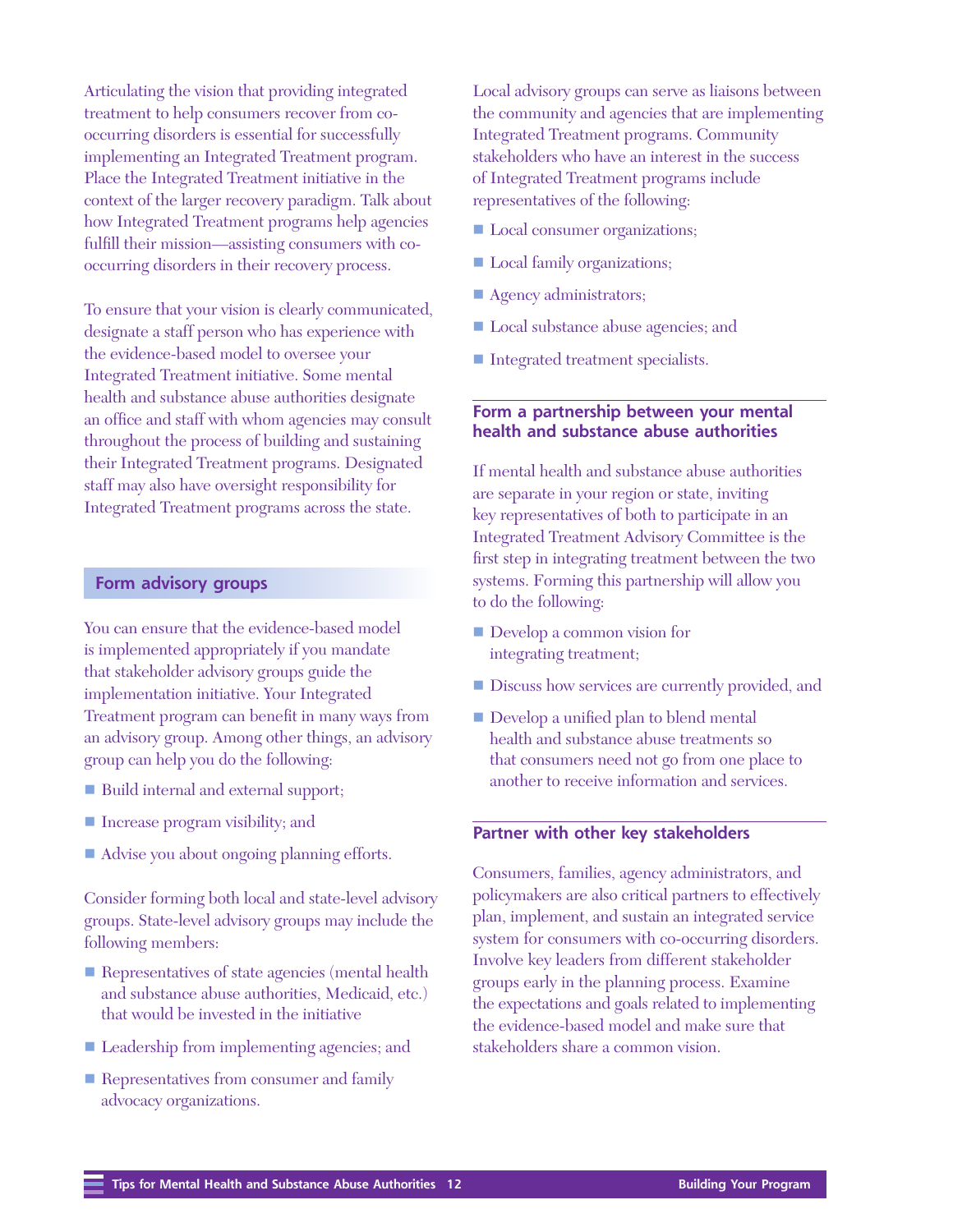Financial structures and organizational processes must be aligned at the top administrative levels to support agencies in their efforts to implement Integrated Treatment programs.

 Collaborative planning may generate ideas for streamlining procedures that are related to screening, diagnosing, assessing, and treating consumers with co-occurring disorders. The development of training and evaluation structures is another area where stakeholder input is extremely valuable. It can ensure that consumers have access to treatment regardless of their point of entry into the system. For more information on the "No wrong door" approach for service planning, see the reference for TIP 42 in *The Evidence* in this KIT.

#### **Facilitating your advisory group**

From the beginning, lead your advisory groups in understanding and articulating what Integrated Treatment for Co-Occurring Disorders is and how it is going to be developed in your behavioral health care system. For training materials that you can use to help stakeholders develop a basic understanding of the evidence-based model, see *Using Multimedia to Introduce Your EBP* in this KIT.

Advisory groups should continue to meet well after your Integrated Treatment program has been established. We suggest that they meet about once a month for the first year, once every 2 months for the second year, and quarterly for the third year. By the second and third years, advisory groups may help Integrated Treatment programs sustain high fidelity by assisting with fidelity evaluations and outcomes monitoring or translating evaluation data into steps for continuous quality improvement. For more information about the role of advisory groups, see *Getting Started with EBPs* in this KIT.

## **Planning your Integrated Treatment initiative**

With a vision firmly in place, the process of unfolding Integrated Treatment programs across the service system can begin. Carefully planning this process will help ensure a successful outcome.

Implementing Integrated Treatment programs first in pilot or demonstration sites may be useful. Working with pilot sites can help you manage problems as they arise and also give constituents the opportunity to see that the evidence-based model works. Multiple pilot sites are preferable to just one. When only one site is used, idiosyncratic things can happen that misrepresent the model.

In contrast, when programs do a system-wide "rollout," it is difficult to adequately train all Integrated Treatment program staff. In that case, system problems, which may have been resolved easily on a smaller scale with a few Integrated Treatment programs, can cause havoc.

#### **Establish program standards**

Studies of agencies that have tried to replicate evidence-based practices have found that if agencies did not achieve positive outcomes, it was often because they failed to implement all of the components of the evidence-based model (Becker et al., 2001; Bond & Salyers, 2004; Jerrell & Ridgely, 1995; McHugo et al., 1996). As a behavioral health authority, you have the capacity to ensure that the system has incentives to implement the evidencebased model. Attention to aligning these incentives in a positive way (such as attaching financial incentives to achieving improved mental health and substance use outcomes) is vital to successfully implementing Integrated Treatment programs.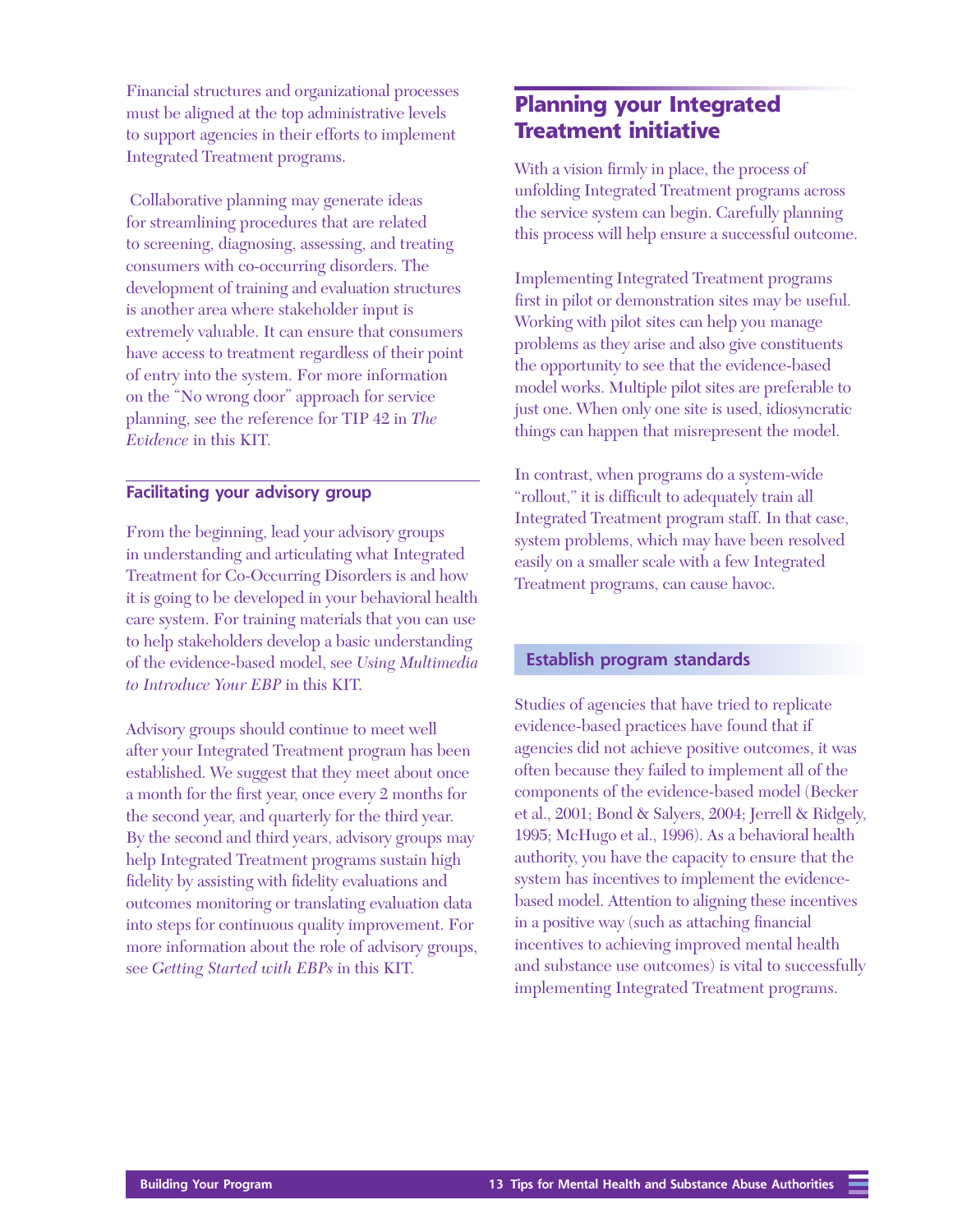States have the authority to adopt regulations that govern services to consumers. These regulations set standards for the quality and adequacy of programs, including criteria that govern these areas:

- **n** Screening and diagnosis;
- **n** Referral and discharge;
- $\blacksquare$  Staffing;
- **n** Program organization and communication;
- Core service components;
- $\blacksquare$  Assessment and treatment planning;
- **n** Consumer medical records;
- **n** Consumer rights; and
- Supervision and program evaluation.

Support implementing Integrated Treatment programs by explicitly referencing the evidencebased model in licensing standards and other program review documents (for example, grant applications, contracts, requests for proposals, and so forth). It is also important to review current administrative rules and regulations to identify any barriers to implementing programs. Work closely with agency administrators to ensure that state-level policies support high-fidelity practice.

#### **Address financial issues**

Each state is different. In many cases, while your Integrated Treatment initiative can be mounted with little or no additional appropriations, it is important to review funding streams to ensure that they support implementing the evidence-based model. Financing should correspond with services, and policymakers must ensure that Integrated Treatment programs are reimbursed at a realistic level by some combination of state mental health and substance abuse dollars, SAMHSA block grants, Medicaid, and other insurers.

For more information on federal, state, and private funding opportunities, advice on how they may best be used, and how they can be combined, see the reference for TIP 42 in *The Evidence* in this KIT.

#### **Develop a training structure**

Agencies that implement evidence-based practices are often stymied in their efforts because people misunderstand the model or because they lack information. It is important that key stakeholders (consumers, families, and other essential community members) and agency-wide staff develop a basic understanding of the evidencebased model.

We encourage you to support agency administrators in their efforts to develop a training structure for implementing the evidence-based model. The training plan should include basic training for key community stakeholders, including these:

- Consumers;
- Families;
- $\blacksquare$  Mental health authorities;
- Substance abuse authorities; and
- Staff from key community organizations.

The training plan should also include basic training for staff at all levels across the agency, especially medication prescribers, and intensive training for integrated treatment specialists (staff designated to provide services to consumers with co-occurring disorders).

#### **Choose your trainer**

An intensive training plan for integrated treatment specialists may be designed in several different ways, but you must first decide who will conduct the training. Program leaders may facilitate the initial training for integrated treatment specialists by using the training tools in *Training Frontline Staff* in this KIT. Some mental health or substance abuse authorities choose to hire external trainers.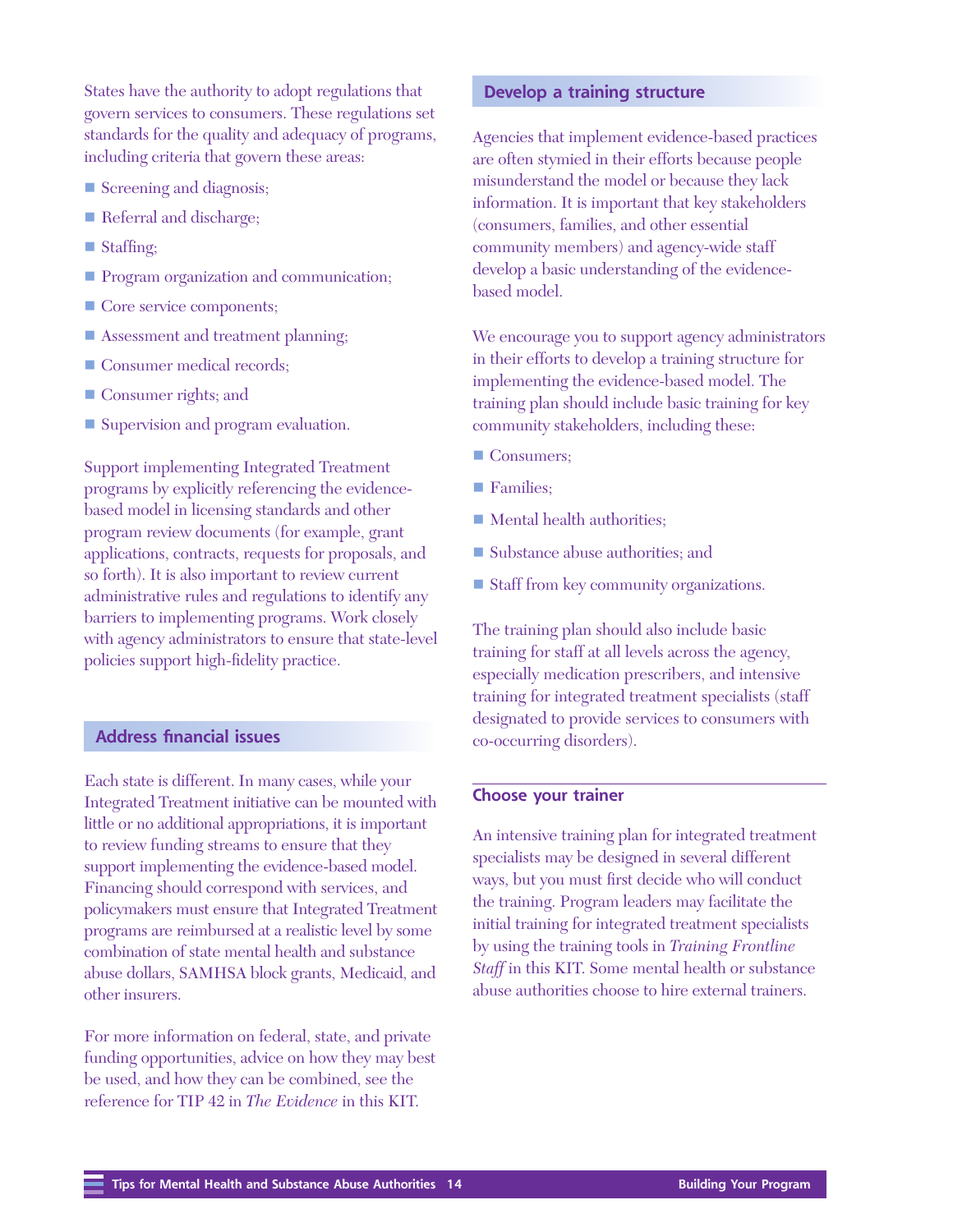One successful strategy for training integrated treatment specialists entails having new integrated treatment specialists visit an existing, wellfunctioning, high-fidelity Integrated Treatment program to observe how the program works. New integrated treatment specialists will benefit most from this visit if they have a basic understanding of the evidence-based model.

Once trained, program leaders and integrated treatment specialists will be able to use the tools in *Using Multimedia to Introduce Your EBP* in this KIT to provide basic training to key stakeholders.

#### **Offer ongoing training and consultation**

Throughout the first year of your Integrated Treatment program, we encourage you to offer integrated treatment specialists intermittent booster training sessions. After the first year, consider establishing an annual statewide conference on Integrated Treatment for Co-Occurring Disorders.

Routine onsite and telephone consultation is also important, particularly for program leaders since leading an Integrated Treatment program requires a complex set of administrative and clinical skills. For example, program leaders provide direct services and supervision, which may require a shift in thinking from how services were traditionally provided. Program leaders also have administrative responsibilities such as hiring, preparing administrative reports, and developing policies and procedures.

Perhaps more important, program leaders are responsible for ensuring that the Integrated Treatment program operates with fidelity to the evidence-based model, including ensuring the quality and content of staff-consumer interactions. It is very difficult for any program leader to grasp everything that has to be learned in a brief time. Also, understanding what needs to be done and translating that understanding into action are different and equally difficult. Since the daily leadership provided by the program is essential for ensuring that the evidence-based model is faithfully carried out, supporting the program leader during early implementation is essential.

For at least the first year a new program is in operation, program leaders need someone who is experienced in the evidence-based model to provide ongoing consultation on organizational and clinical issues. Consultation ranges from integrating evidence-based practice principles into the agency's policies and procedures to case consultation.

Some states develop a few Integrated Treatment programs at a time so that staff from the first Integrated Treatment programs can help train those in newly developed programs. Generally, it takes about a year for staff to feel confident providing the evidence-based model, but this can vary depending on how much structural change is needed. Integrated treatment specialists who are not already participating in treatment team meetings or practitioners who are reluctant to accept new models can take longer to change.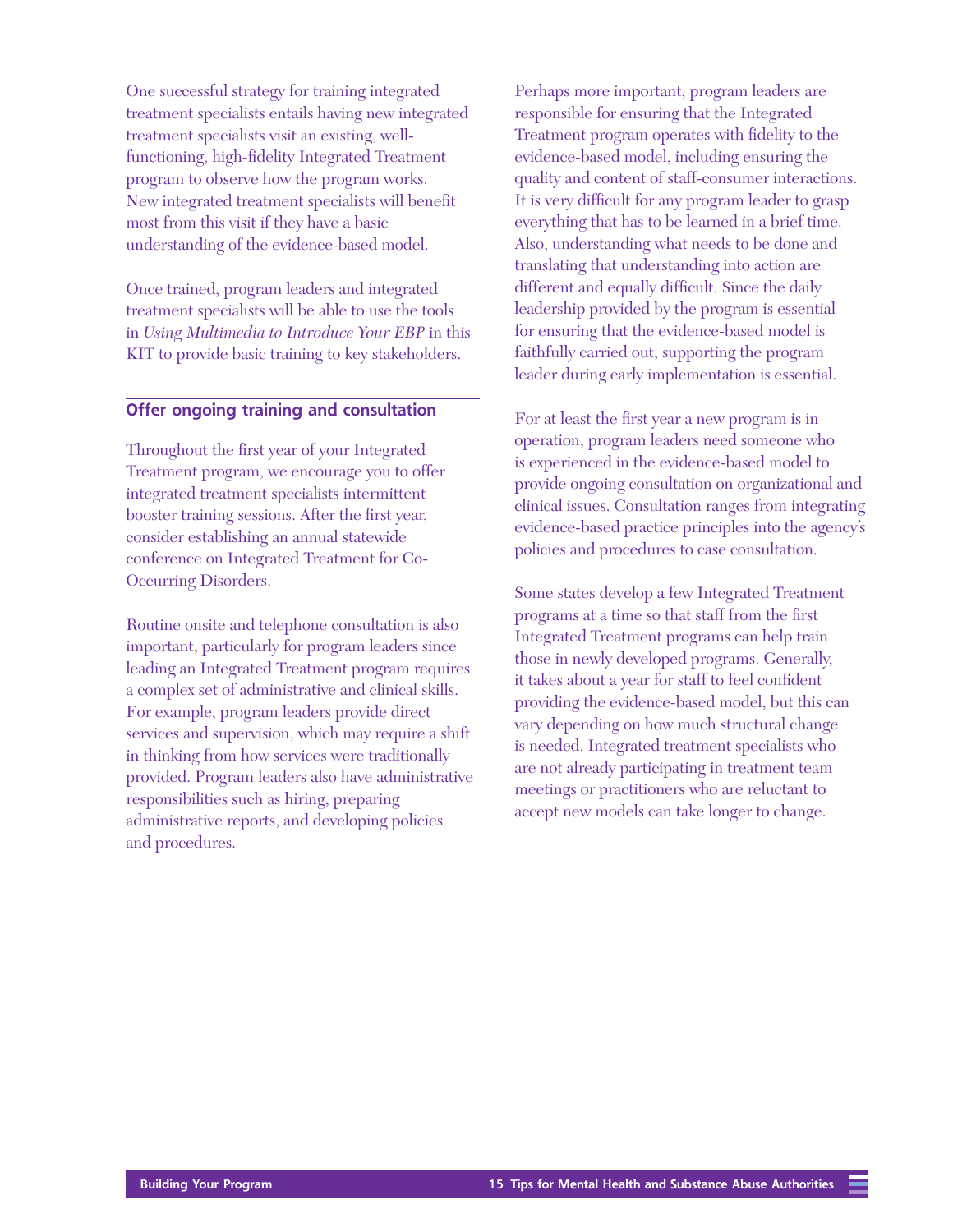It may take 2 to 3 years for an agency to become sufficiently proficient in the evidence-based model before it can assume the added responsibility of training other agencies' integrated treatment specialists. Agencies that have become training sites indicate that involving their staff in training staff from new Integrated Treatment programs reinforces the practice principles and knowledge of the evidence-based model.

Other states have established training centers or enhanced existing education and training centers that offer education, training, and ongoing consultation or supervision. A state- or county-wide coordinator who is experienced with the evidencebased model can also help new Integrated Treatment programs through ongoing contact, assessment, and troubleshooting.

#### **Monitor fidelity and outcomes**

Providing Integrated Treatment for Co-Occurring Disorders involves incorporating a new program into the service delivery system. The best way to protect your investment is to make certain that agencies actually provide services that positively affect the lives of consumers.

**Programs that adhere more closely to the evidence-based model are more effective than those that do not follow the model.** Adhering to the model is called *fidelity*.

The Integrated Treatment Fidelity Scale measures how well programs follow key elements of the evidence-based model. Services research tells us that the higher an agency scores on a fidelity scale, the greater the likelihood that the agency will achieve favorable consumer outcomes (Jerrell & Ridgely, 1995; McHugo et al., 1999). For this reason, it is important to monitor both fidelity and outcomes.

As a central part of the initial planning process, you must address how you will monitor the fidelity and outcomes of Integrated Treatment programs. Too many excellent initiatives had positive beginnings and enthusiastic support but floundered at the end of a year because they did not plan how they would maintain the program. Monitoring fidelity and outcomes on an ongoing basis is a good way to ensure that your Integrated Treatment programs will continue to grow and develop. For more information about monitoring fidelity and outcomes, see *Evaluating Your Program* in this KIT.

Consider developing routine supervision and evaluations of your Integrated Treatment programs. If it is not possible, use strategies (for example, rules, contracts, financial incentives, and so forth) to support fidelity and outcomes monitoring on the local level or within individual agencies.

The characteristics of a program that would have a perfect score on the Integrated Treatment Fidelity Scale are shown on the next page. For the entire Integrated Treatment Fidelity Scale, see *Evaluating Your Program* in this KIT.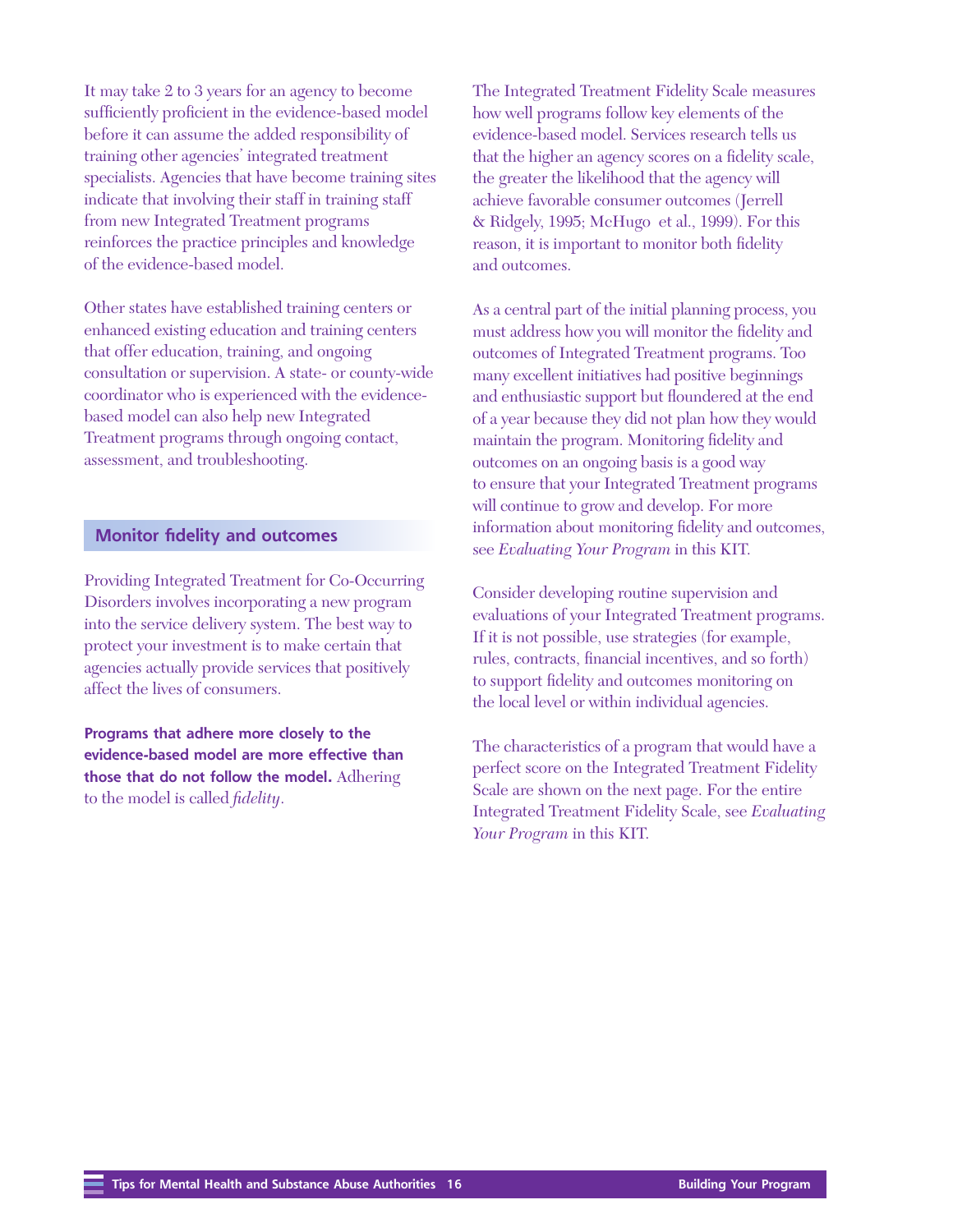**Characteristics of an Integrated Treatment Program that Would Have a Perfect Score on the Integrated Treatment Fidelity Scale (see Evaluating Your Program for a copy of the Fidelity Scale)**

| <b>Multidisciplinary team</b>                             | Case managers, psychiatrists, nurses, residential staff, employment specialists, and<br>rehabilitation specialists work collaboratively on mental health treatment teams.                                                                                                                            |
|-----------------------------------------------------------|------------------------------------------------------------------------------------------------------------------------------------------------------------------------------------------------------------------------------------------------------------------------------------------------------|
| <b>Integrated treatment specialist</b>                    | Integrated treatment specialists work collaboratively with the multidisciplinary<br>treatment team, modeling co-occurring disorders treatment skills and training<br>other staff in evidence-based practice principles and practice.                                                                 |
| <b>Stage-wise interventions</b>                           | All services are consistent with and determined by each consumer's stage<br>of treatment (engagement, persuasion, active treatment, relapse prevention).                                                                                                                                             |
| <b>Access to</b><br>comprehensive services                | Consumers in the Integrated Treatment program have access<br>to comprehensive services.                                                                                                                                                                                                              |
| <b>Time-unlimited services</b>                            | Consumers in the Integrated Treatment program are treated on a time-unlimited<br>basis with intensity modified according to each consumer's needs.                                                                                                                                                   |
| <b>Outreach</b>                                           | Integrated treatment specialists demonstrate consistently well-thought-out<br>outreach strategies and connect consumers to community services, whenever<br>appropriate, to keep consumers engaged in the Integrated Treatment program.                                                               |
| <b>Motivational interventions</b>                         | All interactions with consumers in the Integrated Treatment program are based<br>on motivational interventions.                                                                                                                                                                                      |
| <b>Substance abuse counseling</b>                         | Consumers who are in the active treatment or relapse prevention stages receive<br>substance abuse counseling that includes seven specific criteria.                                                                                                                                                  |
| <b>Group treatment</b><br>for co-occurring disorders      | Consumers in the Integrated Treatment program are offered group treatment<br>specifically designed to address both mental health and substance abuse problems.                                                                                                                                       |
| <b>Family interventions</b><br>for co-occurring disorders | With consumers' permission, integrated treatment specialists involve consumers'<br>families (or other supporters), provide education about co-occurring disorders,<br>offer coping skills training and support to reduce stress in the family, and<br>promote collaboration with the treatment team. |
| <b>Alcohol and drug</b><br>self-help groups               | Consumers in the active treatment or relapse prevention stages attend self-help<br>programs in the community.                                                                                                                                                                                        |
| <b>Pharmacological treatment</b>                          | Prescribers for consumers in the Integrated Treatment program are trained<br>in the evidence-based model and use five specific strategies (see Fidelity Scale).                                                                                                                                      |
| <b>Interventions</b><br>to promote health                 | Integrated treatment specialists promote health by encouraging consumers with<br>co-occurring disorders to avoid high-risk behaviors and situations that can lead<br>to infectious diseases, find safe housing, and practice proper diet and exercise.                                               |
| <b>Secondary interventions</b><br>for nonresponders       | The Integrated Treatment program has a protocol to identify consumers who do<br>not respond to basic treatment for co-occurring disorders, to evaluate them, and<br>to link them to appropriate secondary interventions.                                                                             |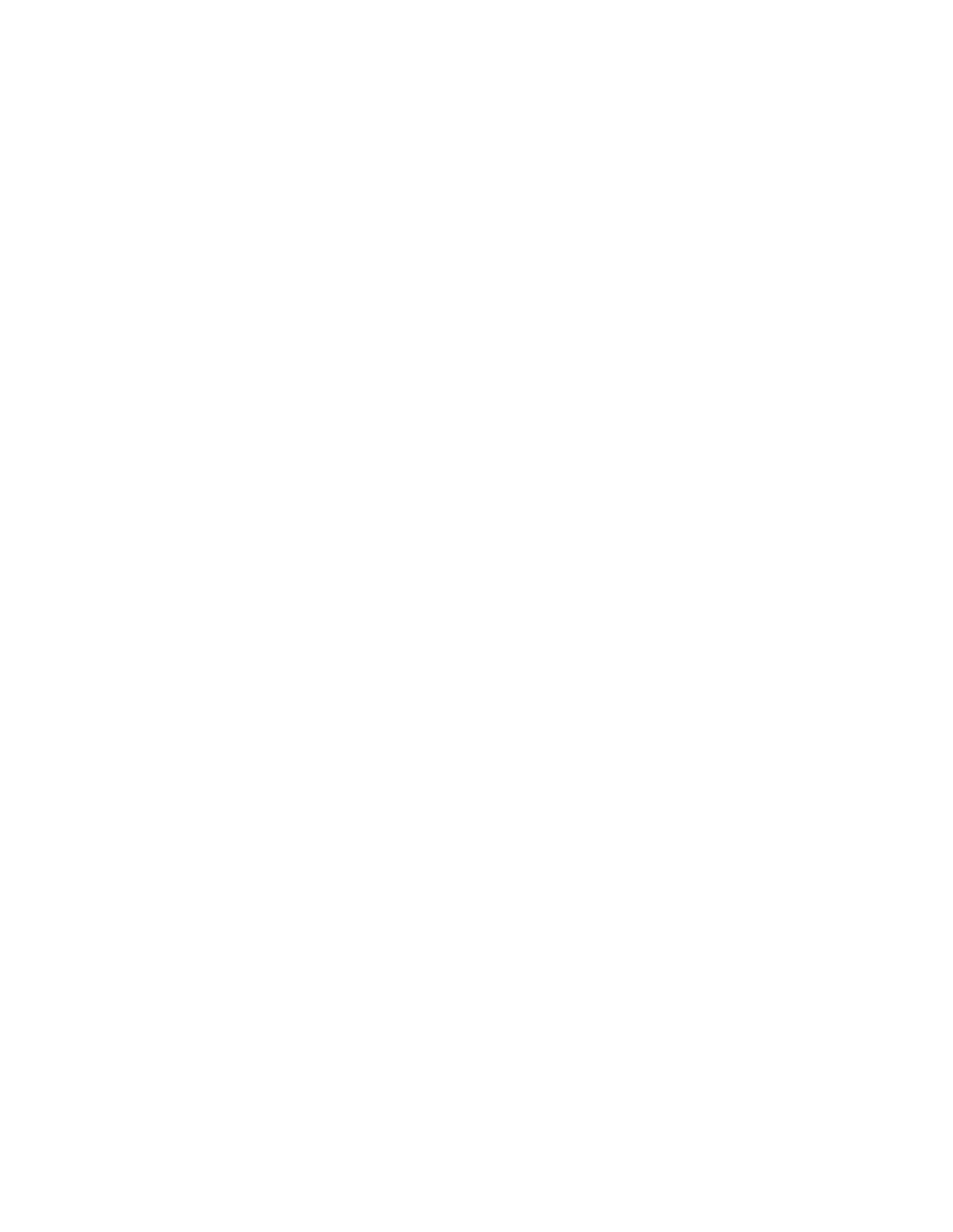

Knowledge Informing Transformation

## <span id="page-26-0"></span>**Building Your Program**

## **Tips for Agency Administrators and Program Leaders**

**Whether your agency is interested in enhancing an existing program or developing a new one, you will need a broad range of activities to successfully implement Integrated Treatment for Co-Occurring Disorders. This section outlines the range of implementation activities in which agency administrators and program leaders are often involved.**

## **Recruit your staff**

Integrated Treatment programs consist of a program leader and one or more practitioners, depending on the number of consumers that the agency plans to serve. Mental health practitioners often have not been trained to assess and treat substance use disorders, and substance abuse practitioners often have not been trained to assess and treat mental illnesses. For this reason, many agencies simply designate practitioners who are currently on staff to receive intensive training on the evidence-based model and to serve as *integrated treatment specialists*.

Integrated treatment specialists should participate in multidisciplinary treatment teams. If your agency already has multidisciplinary treatment teams, consider designating one integrated treatment specialist to each team.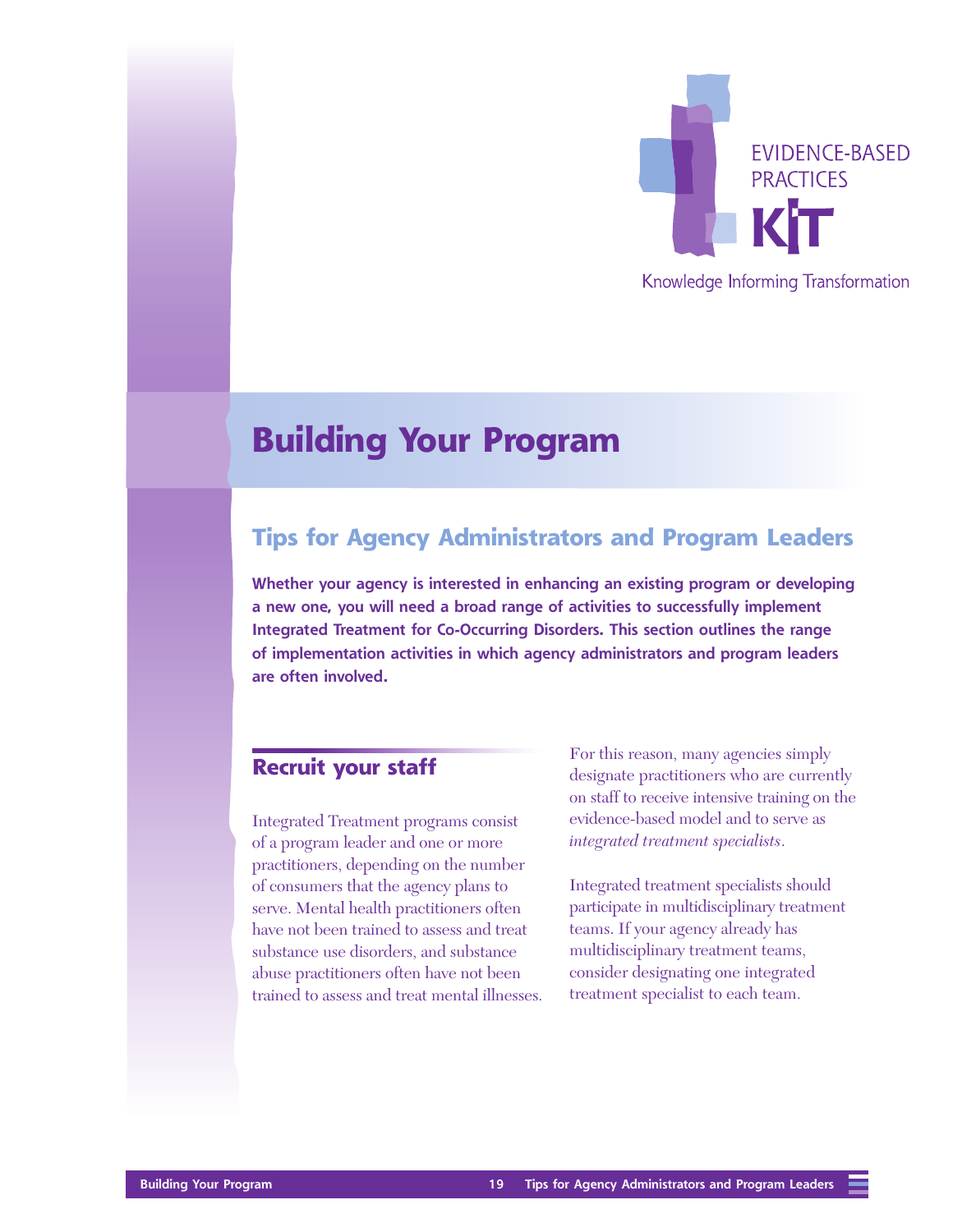#### **Choose a program leader**

It is important to hire or designate a leader for your Integrated Treatment program. We suggest that program leaders be full-time employees whose time is completely dedicated to the Integrated Treatment program.

Program leaders are often mid-level managers who have the authority to make or suggest administrative changes within the agency. Successful program leaders have both administrative and clinical skills. As part of their administrative responsibilities, program leaders undertake the following tasks:

- Hire and train integrated treatment specialists;
- Develop program policies and procedures;
- Act as a liaison with other agency coordinators;
- Manage program referrals;
- Monitor the program's fidelity to the evidencebased model;
- $\blacksquare$  Give program feedback to the integrated treatment specialists and other key stakeholders; and
- Oversee other quality control and financial responsibilities.

As part of their clinical responsibilities, program leaders undertake the following tasks:

- **n** Provide services to consumers with co-occurring disorders;
- **n** Provide weekly group supervision; and
- **n** Provide individual supervision as needed.

On this page is an example of the program leader's job description. Because program leaders must have an active role in setting up the structures and processes needed to support the Integrated Treatment program, we encourage you to make the KIT available to candidates during the hiring process so that they will understand what they must do.

|                            | <b>Sample Job Description for Program Leaders</b>                                                                                                                                            |
|----------------------------|----------------------------------------------------------------------------------------------------------------------------------------------------------------------------------------------|
| <b>Overall</b><br>function | Oversees the Integrated Treatment<br>program by supervising integrated<br>treatment specialists and being<br>the administrative liaison to other<br>coordinators within the agency.          |
| <b>Responsibilities</b>    | Accepts referrals and assigns<br>integrated treatment specialists<br>to work with consumers.                                                                                                 |
|                            | Supervises integrated treatment<br>specialists weekly as a group<br>using case examples and<br>following evidence-based practice<br>principles and procedures.                               |
|                            | Individually supervises integrated<br>treatment specialists as needed.                                                                                                                       |
|                            | Acts as liaison to other department<br>coordinators in the agency.                                                                                                                           |
|                            | Monitors and ensures the<br>participation of integrated<br>treatment specialists with<br>multidisciplinary treatment teams.                                                                  |
|                            | Provides services to small caseload.                                                                                                                                                         |
| <b>Qualifications</b>      | Previous experience as an<br>integrated treatment specialist,<br>substance abuse specialist, or<br>mental health practitioner helping<br>people with serious mental<br>illnesses is desired. |
|                            | Previous supervisory experience<br>is desired.                                                                                                                                               |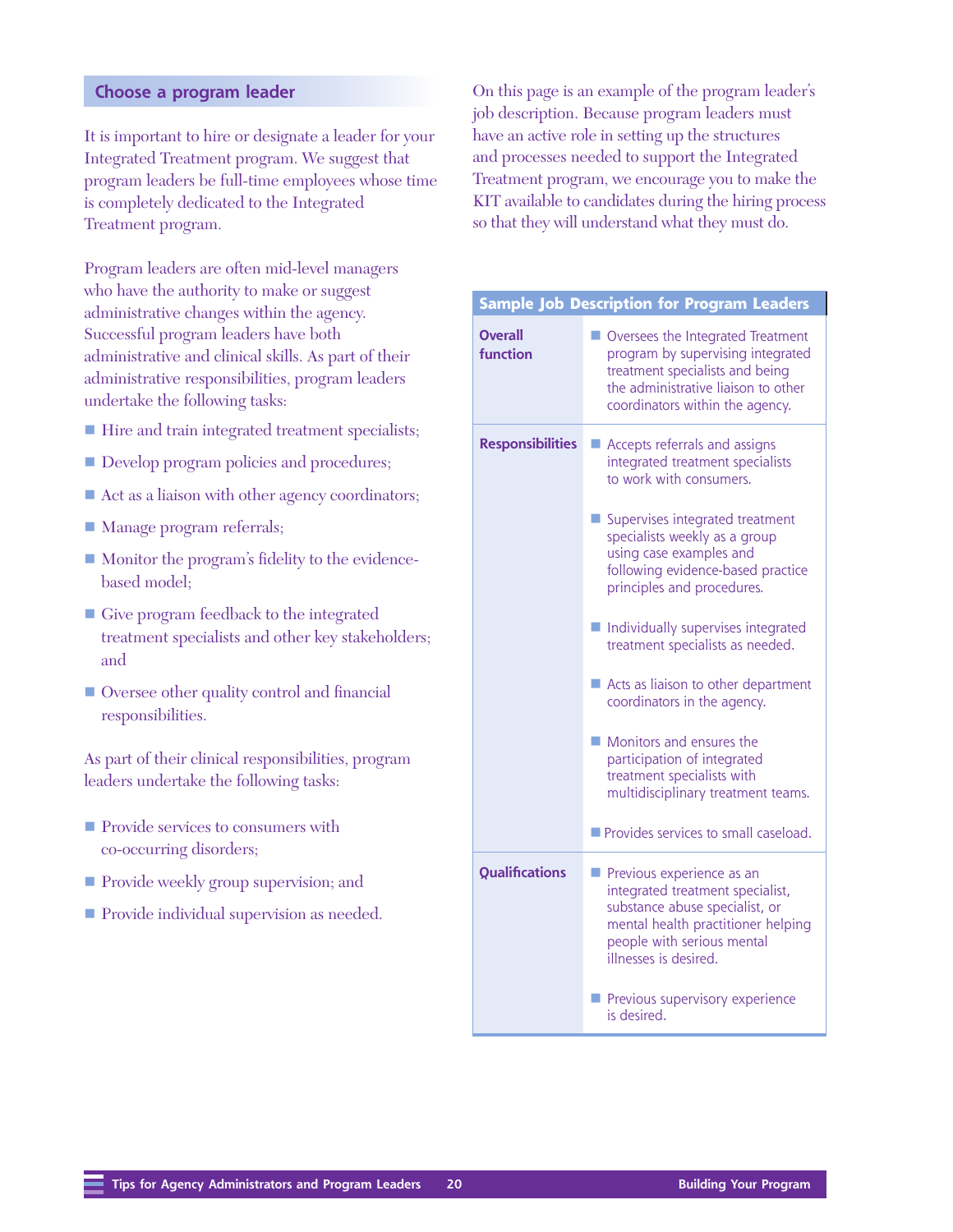#### **Reflect your community's cultural diversity**

Staff of Integrated Treatment programs should reflect the cultural diversity of the communities in which they operate. More important, integrated treatment specialists must be aware of and sensitive to cultural differences and consumer preferences. Integrated Treatment programs should include bilingual integrated treatment specialists as needed to reflect the cultural diversity of the communities in which they provide services. If bilingual staff are not available, translators should be provided as needed.

Having a balance of male and female integrated treatment specialists may also be helpful. Your Integrated Treatment program must also have resources available to allow integrated treatment specialists to work with consumers who have hearing and visual impairments.

#### **Consider these hiring tips**

Thoroughly check references for job candidates. The best predictor of work performance is likely to be candidates' performance in previous jobs, particularly jobs that required some of the same skills and personal qualities that are desirable for integrated treatment specialists. The program leader should talk to previous supervisors, ask in detail about candidates' previous work responsibilities and performance, and seek opinions about their capabilities.

Invite all candidates who are being seriously considered for employment to spend half a day or more in your Integrated Treatment program so that they can see integrated treatment specialists at work firsthand. Candidates can then better evaluate how well they might fit in and be able to make a more informed decision about taking the job.

This visit will also give integrated treatment specialists a chance to talk with and observe candidates. Ask them to offer their feedback during the hiring process. This type of screening may help you to screen out people who may not be appropriate for your Integrated Treatment program.

### **Build support for your program**

Developing a successful Integrated Treatment program depends on the support and collaboration of a number of stakeholders. Internally, it is important that the director and staff across the agency understand and support implementing Integrated Treatment for Co-Occurring Disorders. Your program is more likely to achieve high fidelity if the agency director is informed and involved in the implementation process from the start.

It is important that the agency director take the lead in promoting the Integrated Treatment program and addressing any misconceptions. Articulate internal and public support for the Integrated Treatment program by telling key stakeholders that consumers can recover from both mental illnesses and substance use disorders. Inform key stakeholders that Integrated Treatment for Co-Occurring Disorders is linked to positive consumer outcomes and emphasize the importance of your Integrated Treatment program by demonstrating how integrated treatment helps consumers get on with life beyond illness to achieve their personal recovery goals.

Once the agency director has articulated a clear vision for implementing the evidence-based model, continue to bolster internal support for your program by giving all agency staff basic information. For more information, see Develop a Training Plan later in this booklet.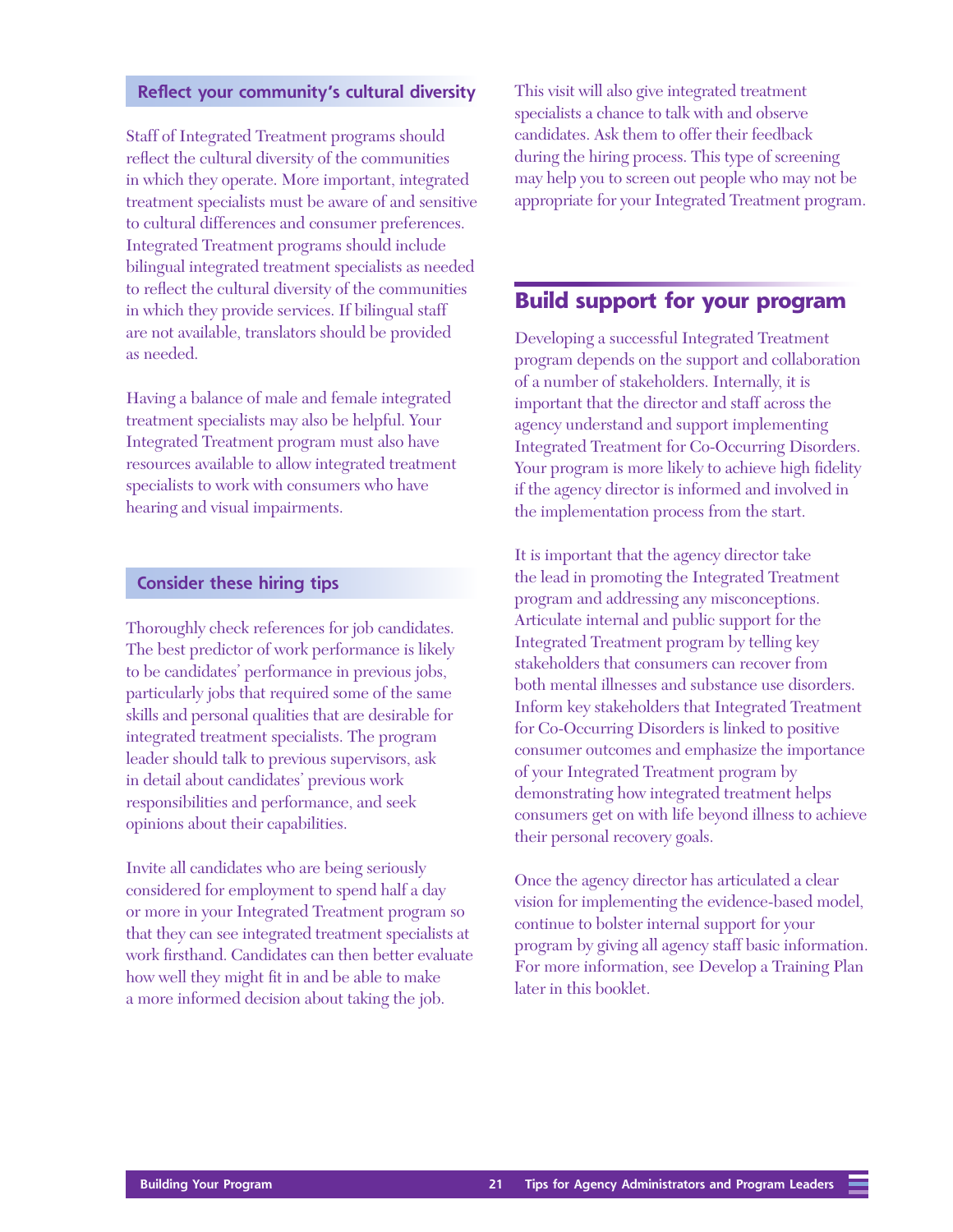#### **Form advisory committees**

Forming a local advisory committee for your Integrated Treatment program is an effective way to gain key stakeholders' support for your program. Identify community stakeholders who have an interest in the success of your Integrated Treatment program to serve on your committee. Committees often include the following personnel:

- Representatives from local consumer organizations;
- Members of local family organizations;
- **n** Representatives from local mental health authority;
- **n** Representatives from local substance abuse authority;
- **n** Representatives from local substance abuse and mental health agencies;
- Key agency staff; and
- Integrated treatment specialists.

To start, your mental health authority and substance abuse authority representatives or agency director should voice support for the Integrated Treatment initiative. Next, provide basic training to help advisory group members understand the evidencebased model. Once established, advisory groups may help implement your program in a variety of ways. For more information, see *Getting Started with Evidence-Based Practices* in this KIT.

#### **Sustain support for your program**

Building support for your Integrated Treatment program should be an ongoing effort. Once your program is operational, find ways to recognize and reward the achievements of integrated treatment specialists and consumers. For example, organize meetings with key stakeholders during which consumers share success stories and administrators highlight staff achievements.

Another option is to sponsor a banquet to celebrate the program's accomplishments with consumers, family members, policymakers, and agency staff members. Banquets are particularly helpful if a wide array of stakeholders (such as physicians, administrators, and key public officials) attend.

Your agency director and program leader should meet regularly to review program evaluation data, discuss roadblocks, and plan ways to improve your Integrated Treatment program.

Building support from internal staff and key community stakeholders is essential to implementing an effective Integrated Treatment program. While sharing information is important, remember to protect consumers' confidentiality when information is shared outside of the treatment team. Consumers with substance use disorders are particularly vulnerable since using and distributing illicit drugs is an illegal activity punishable by law. For this reason, they are afforded special protections under the Code of Federal Regulations. For more information about the types of information you may share and how to protect consumers' confidentiality, see: **[http://www.access.gpo.gov/nara/cfr/](http://www.access.gpo.gov/nara/cfr/waisidx_00/42cfr2_00.html) waisidx\_00/42cfr2\_00.html** or pages 523-525 in TIP 42 in *The Evidence* in this KIT.

#### **Agency Directors Can Lead This Effort**

- $\blacksquare$  Articulate clear support for the Integrated Treatment program to internal staff and key community stakeholders.
- **n** Attend some Integrated Treatment trainings, supervision, and advisory group meetings.
- $\blacksquare$  Meet monthly with the program leader to address roadblocks to providing Integrated Treatment for Co-Occurring Disorders.
- **n** Facilitate ongoing planning and program improvement efforts.
- **n** Engage local and state mental health and substance abuse authority representatives.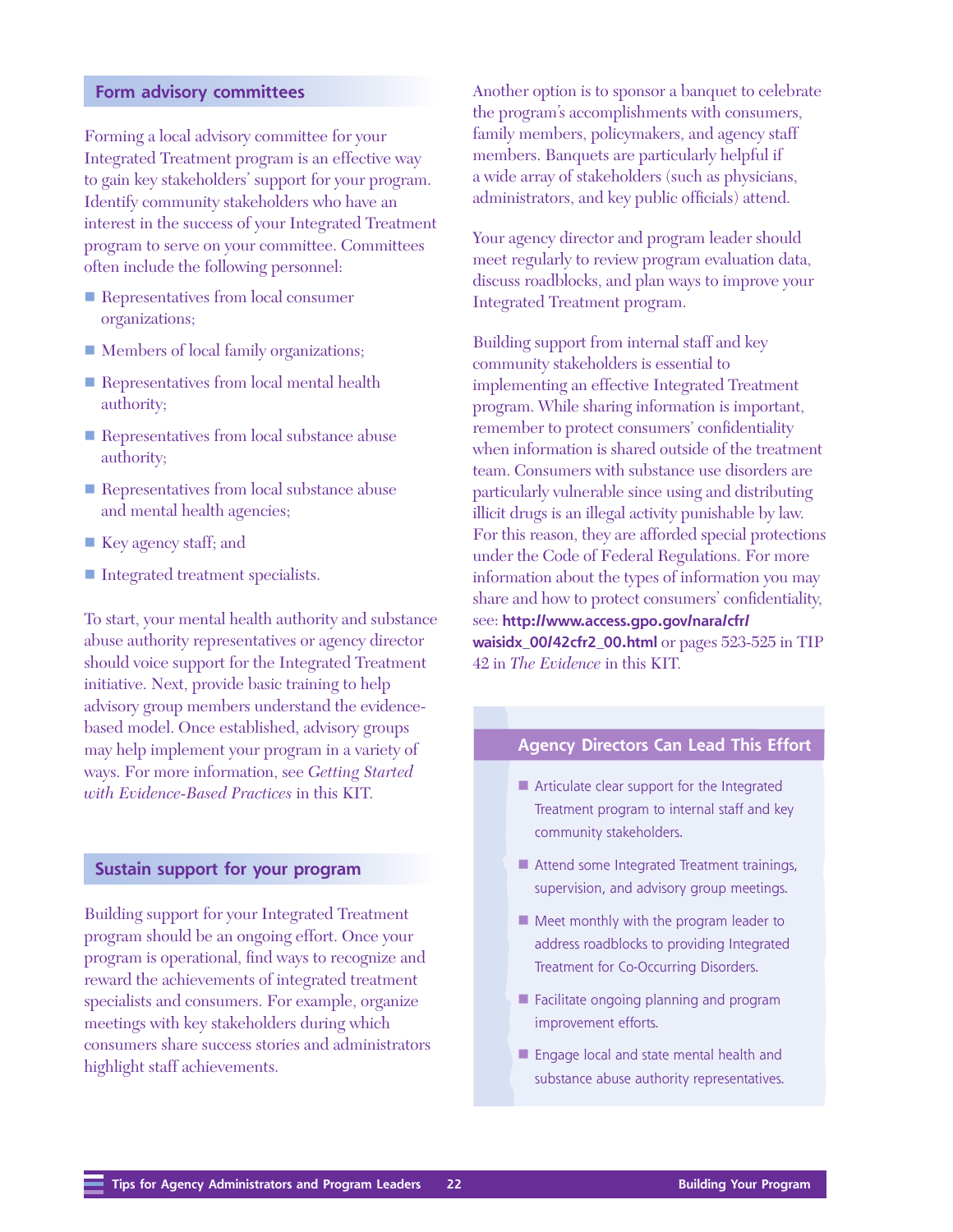## **Develop effective policies and procedures**

Starting a new Integrated Treatment program means developing policies and procedures that support the activities of the evidence-based model.

#### **What Policies and Procedures Should Cover**

- $\blacksquare$  Screening and diagnosis
- $\blacksquare$  Referral and discharge criteria
- $\blacksquare$  Staffing criteria
- $\blacksquare$  Program organization and communication
- $\blacksquare$  Core service components
- $\blacksquare$  Assessment and treatment planning criteria
- **n** Consumer records requirements
- **n** Consumers' rights
- **n** Program and team member performance evaluation

#### **Develop criteria for screening and diagnosis**

When you develop criteria for screening and diagnosing co-occurring disorders, integrate the principles of the evidence-based model. The intent is to identify all who could benefit from the Integrated Treatment program. Establish explicit and routine procedures for screening and diagnosing co-occurring disorders. Screening typically occurs during intake when consumers first enter the agency. However, since co-occurring disorders can develop at any time, you should routinely re-screen all consumers. Screen all consumers for both substance use disorders and mental illnesses. Establish explicit procedures to ensure all consumers are screened for substance use and mental disorders and that both disorders are appropriately diagnosed.

Designate someone to be responsible for conducting screenings and for diagnosing mental illnesses and substance use disorders. Also, develop a system to track the results of your screening so that you can report the number of consumers who are eligible for your program as a part of your quality assurance efforts. For more information on process and outcomes monitoring, see *Evaluating Your Program* in this KIT.

To screen for substance use disorders in consumers, we recommend using the Dartmouth Assessment of Lifestyle Inventory (DALI) (Rosenberg et al., 1998). For an electronic version, instructions, and scoring, see **[http://dms.dartmouth.edu/prc/](http://dms.dartmouth.edu/prc/instruments/DALI.pdf) instruments/DALI.pdf**.

To diagnose mental health and substance use disorders, we recommend using the Structured Clinical Interview for DSM-IV TR (SCID). For more information about the DSM-IV TR or the SCID, contact the American Psychiatric Association or see **[www.psych.org](http://www.psych.org)**.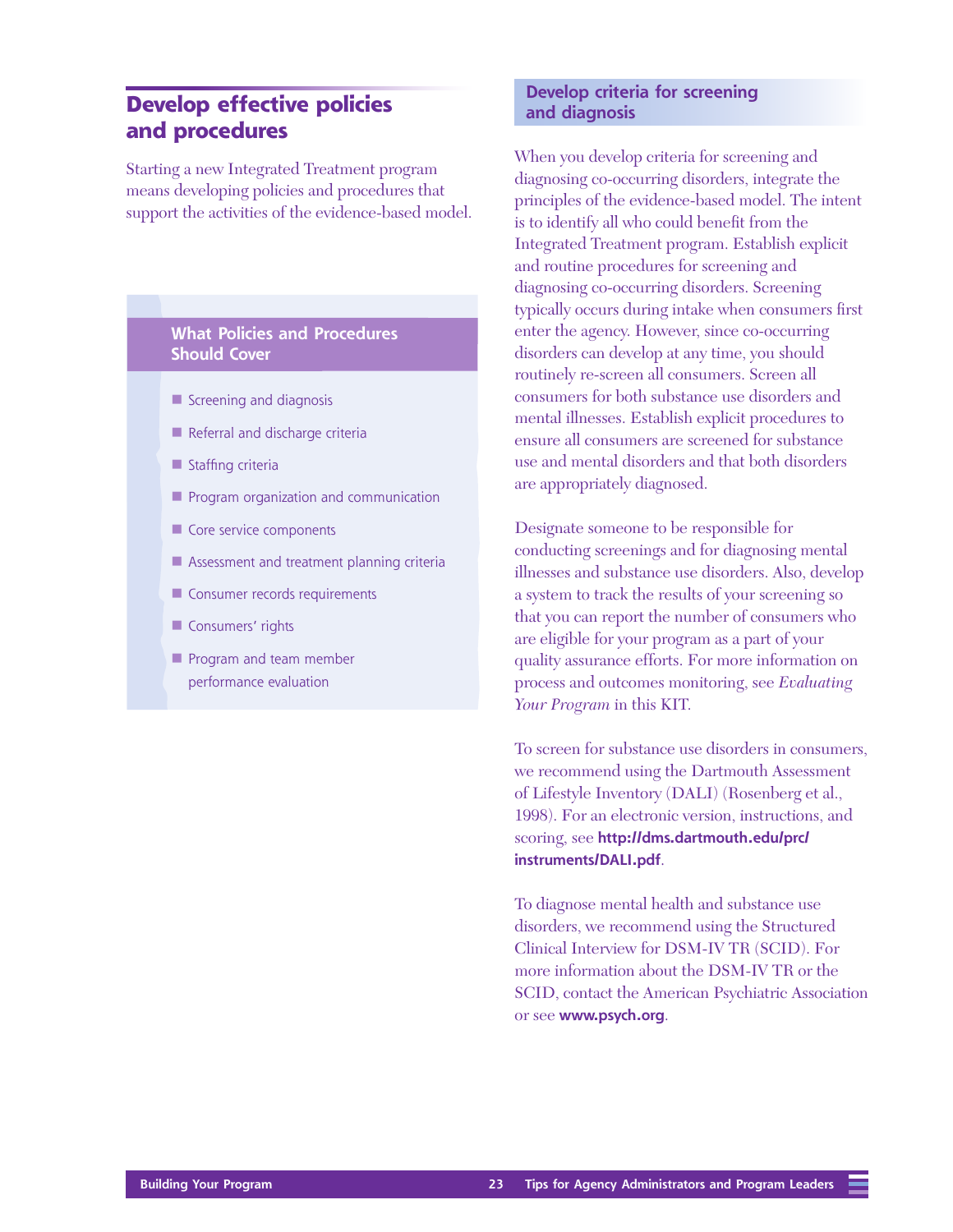#### **Develop referral and discharge criteria**

Agencies with effective Integrated Treatment programs routinely screen consumers for both mental health and substance use disorders. Once consumers screen "positive" for both substance use and mental health disorders, they should be referred to the Integrated Treatment program.

Consumers do not have to accept that they have a mental illness or substance use disorder to be referred to the Integrated Treatment program. Integrated treatment specialists can effectively work with consumers even if they do not believe that their substance use or mental health issues are causing problems in their lives. For this reason, all consumers who are positively screened for co-occurring disorders should be referred to the program.

Develop a simple referral process. Typically, program leaders receive all referrals, review them, and pair consumers with integrated treatment specialists.

Once you have developed your referral process, integrate it into your intake procedures so that consumers who are new to your agency know that your agency has an Integrated Treatment program. Staff from your Integrated Treatment program and intake specialists should review ways to explain the program to consumers to help them make informed decisions about accepting services.

Generating referrals takes some planning and effort at first. All of the activities designed to build support for your program (described in this booklet) can also help you generate referrals. Acquaint a variety of stakeholders with your referral process including these individuals:

- All staff in your agency;
- Advisory committee members; and
- Consumers in your agency.

The key to generating referrals is to get the word out. Elicit ideas from your Integrated Treatment Advisory Group and staff for engaging consumers and increasing referrals. On the next page is a sample referral form that you may use as a basis for creating your own.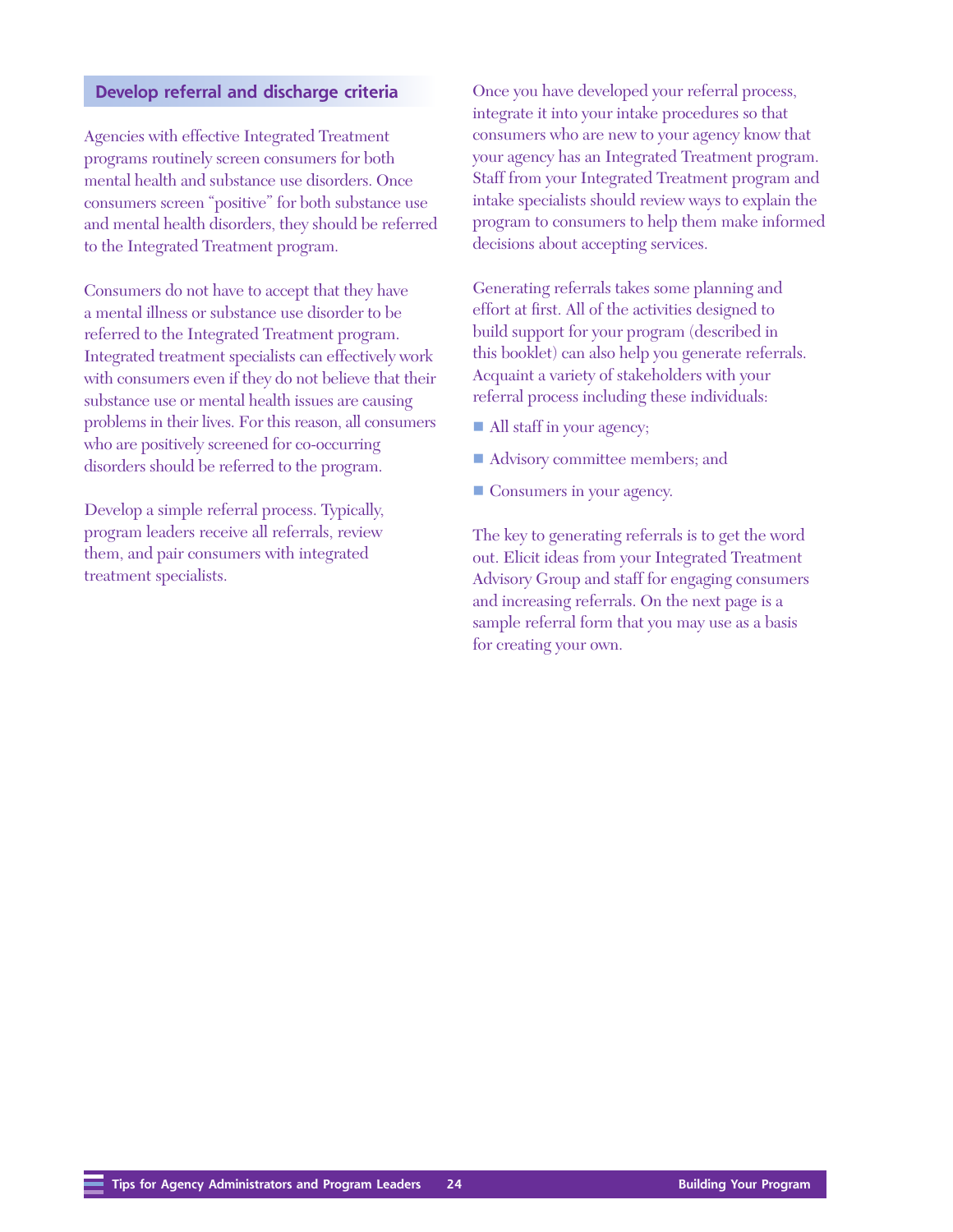## **Sample: Integrated Treatment Referral Form**

|                                                                                          |                                                                                                                                                                                                                                                                                                                                                                                                                                                                                      | Consumer's I.D.                       |  |
|------------------------------------------------------------------------------------------|--------------------------------------------------------------------------------------------------------------------------------------------------------------------------------------------------------------------------------------------------------------------------------------------------------------------------------------------------------------------------------------------------------------------------------------------------------------------------------------|---------------------------------------|--|
| <b>Consumer's name</b>                                                                   |                                                                                                                                                                                                                                                                                                                                                                                                                                                                                      | number                                |  |
| <b>Telephone</b>                                                                         | $\label{eq:2.1} \begin{split} \frac{d}{dt} \left( \frac{d}{dt} \right) \left( \frac{d}{dt} \right) & = \frac{1}{2} \left( \frac{d}{dt} \right) \left( \frac{d}{dt} \right) \left( \frac{d}{dt} \right) \left( \frac{d}{dt} \right) \left( \frac{d}{dt} \right) \left( \frac{d}{dt} \right) \left( \frac{d}{dt} \right) \left( \frac{d}{dt} \right) \left( \frac{d}{dt} \right) \left( \frac{d}{dt} \right) \left( \frac{d}{dt} \right) \left( \frac{d}{dt} \right) \left( \frac{d}{$ | Date of referral                      |  |
| <b>Referral source</b>                                                                   |                                                                                                                                                                                                                                                                                                                                                                                                                                                                                      | Date referral<br>was received         |  |
| <b>Assigned to</b>                                                                       |                                                                                                                                                                                                                                                                                                                                                                                                                                                                                      |                                       |  |
| Date of first meeting<br>with integrated<br>treatment specialist                         |                                                                                                                                                                                                                                                                                                                                                                                                                                                                                      | Date initial assessment was completed |  |
| <b>Screening results</b>                                                                 |                                                                                                                                                                                                                                                                                                                                                                                                                                                                                      |                                       |  |
| <b>Psychiatric and substance</b><br>use diagnoses                                        |                                                                                                                                                                                                                                                                                                                                                                                                                                                                                      |                                       |  |
| <b>Medications and</b><br>side effects                                                   |                                                                                                                                                                                                                                                                                                                                                                                                                                                                                      |                                       |  |
| Criminal history (if any)                                                                |                                                                                                                                                                                                                                                                                                                                                                                                                                                                                      |                                       |  |
| Any information you<br>feel would help this<br>person reach his or her<br>recovery goals |                                                                                                                                                                                                                                                                                                                                                                                                                                                                                      |                                       |  |

Ξ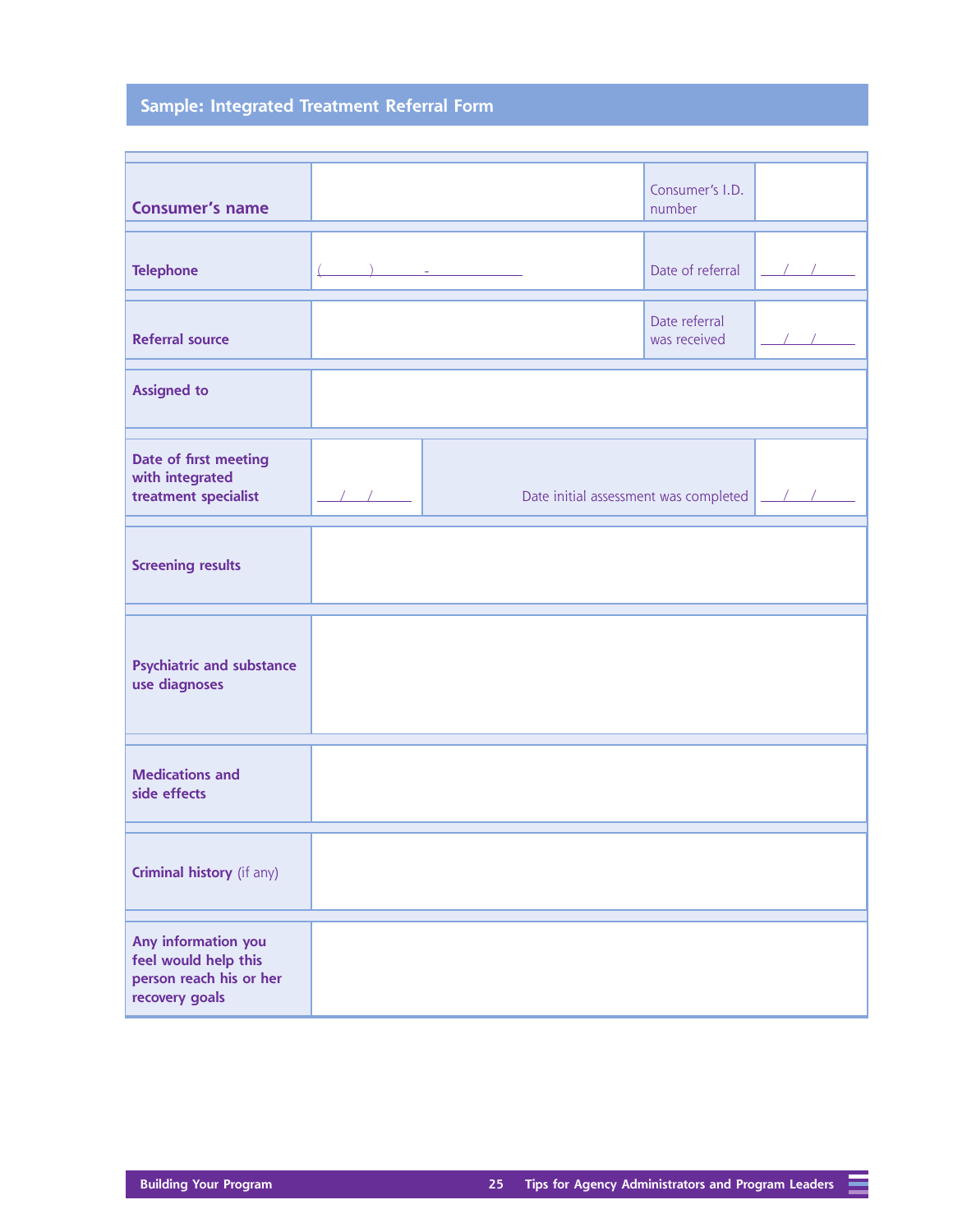#### **Develop discharge criteria**

When you develop the discharge criteria for your Integrated Treatment program, integrate the principles from the evidence-based model. Some consumers struggle with symptoms that persist over time, so their optimal treatment and rehabilitation require a long-term commitment. For this reason, despite consumers' success in abstaining from substances, consumers are never terminated from the Integrated Treatment program unless they directly request it.

In your discharge policies and procedures, specify that services should be provided to consumers on a time-unlimited basis with intensity modified according to each consumer's needs.

#### **Establish staffing criteria**

Your policies and procedures should also specify the staffing criteria for your program. Generally, Integrated Treatment programs consist of one program leader and one or more integrated treatment specialists, depending on the number of consumers that the agency plans to serve.

Integrated treatment specialists should participate in multidisciplinary treatment teams. Assign an integrated treatment specialist to each treatment team in your agency.

#### **Create useful job descriptions**

Include clear and useful job descriptions within the staffing criteria of your policies and procedures. For job applicants, a good position description clarifies whether a particular position matches their skills and expectations:

- Develop task-specific position descriptions,
- Outline the main task categories, and
- **n** Detail specific duties.

Clear job descriptions allow program leaders to effectively supervise new employees and also allow employees to focus on the basic elements of their jobs.

#### **Discuss program organization and communication**

Policies and procedures for your Integrated Treatment program should include criteria for how the program is organized and how integrated treatment specialists relate to one another. To be effective, integrated treatment specialists must be able to work both independently and also as team members. They should communicate regularly and provide cross-coverage for consumers. Integrated treatment specialists should also attend weekly group supervisory meetings that the program leader facilitates. These meetings give integrated treatment specialists the opportunity to discuss and problem-solve consumer cases.

Your policies should outline clear procedures for how integrated treatment specialists will communicate with multidisciplinary treatment team members. It is essential that integrated treatment specialists be part of a multidisciplinary treatment team that communicates frequently and meets weekly.

When working with treatment team members, integrated treatment specialists should model evidence-based practice treatment skills. They should also coordinate services with other team members to ensure that treatment supports dual recovery goals.

Integrated treatment specialists can work on several multidisciplinary treatment teams. However, if they work on more than two teams, they generally have to spend too much time in meetings or don't have the chance to adequately communicate with other team members.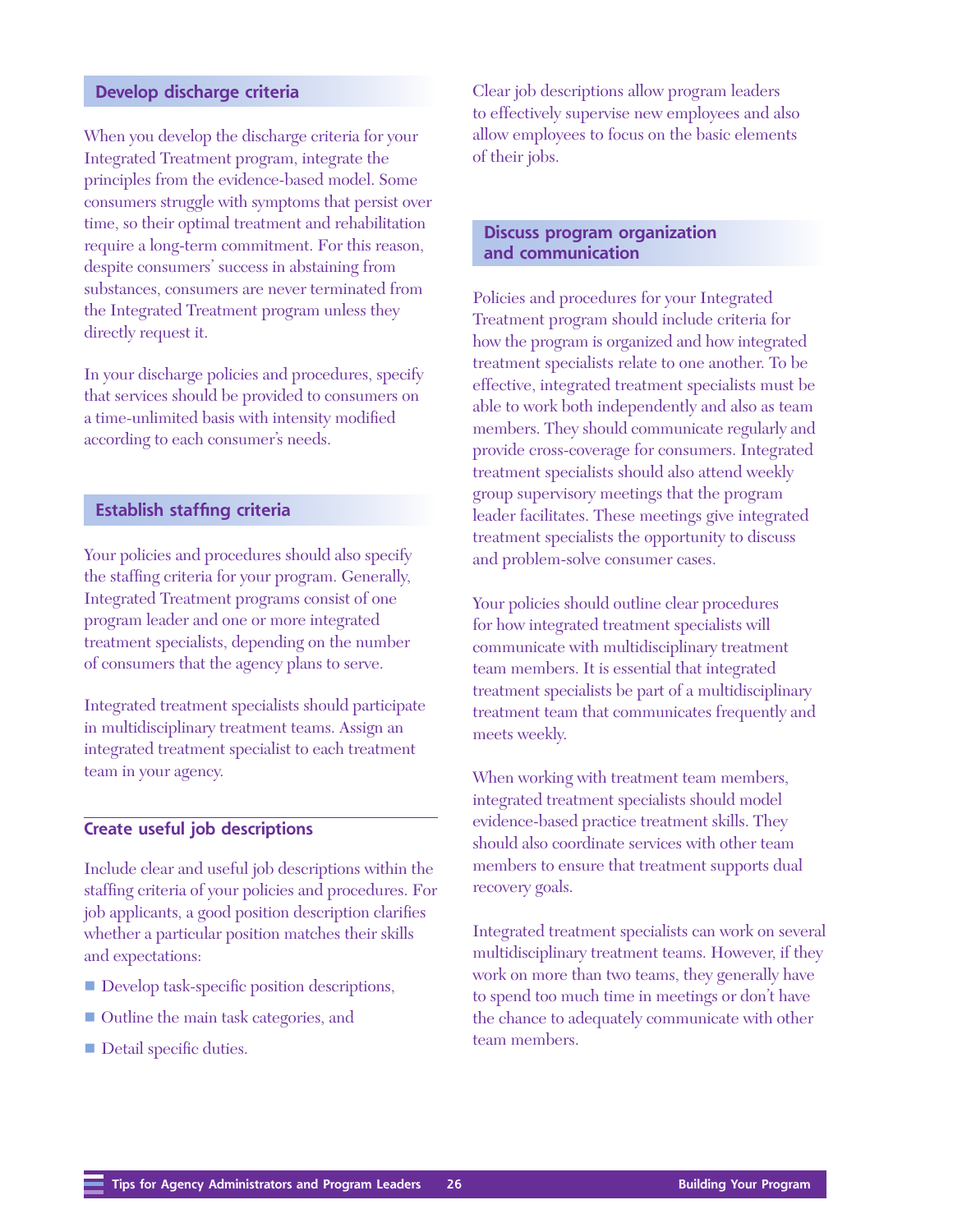#### **Involve significant others**

Policies and procedures for your Integrated Treatment program should encourage and facilitate involving family members and other supporters to help consumers increase their natural supports. Instruct integrated treatment specialists to ask consumers to identify a family member or other supporter whom they would like to involve in treatment.

With consumers' permission, family or other supporters may join meetings with the consumer and integrated treatment specialist, meet or talk with the integrated treatment specialist alone, or attend treatment team meetings. Family interventions should also be offered such as the following:

- Education about co-occurring disorders;
- **Family support groups; and**
- $\blacksquare$  Family therapy.

#### **Outline core service components**

Core service components for your Integrated Treatment program should be outlined in your program policies and procedures including these components:

- Stage-wise interventions;
- Access to comprehensive services;
- Outreach to keep consumers engaged;
- Group treatment;
- Interventions to promote health; and
- $\blacksquare$  A protocol to help nonresponders.

#### **Offer stage-wise interventions**

Services for co-occurring disorders are most effective when they are consistent with and determined by each consumer's stage of treatment. Policies and procedures should specify that integrated treatment specialists should assess consumers' stage of treatment every 3 months and offer interventions that are appropriate for the stage of treatment (such as motivational and cognitive-behavioral interventions).

#### **Provide access to comprehensive services**

Consumers with co-occurring disorders have a wide range of needs, such as the following:

- Developing a capacity for independent living;
- Obtaining employment or other meaningful recovery goals;
- Improving the quality of their family and social relationships; and
- Managing anxiety and other moods.

Since the recovery process occurs slowly over time in the context of making many life changes, Integrated Treatment programs must be comprehensive to be effective. Develop policies and procedures to ensure that consumers in your Integrated Treatment program have access to comprehensive services as described below:

- **Residential services** include supervised residential services, supported housing, and residential programs with onsite residential staff. Consumers with co-occurring disorders who live independently should receive counseling on their housing options, when needed.
- **Supported Employment (SE)** includes services that are focused on helping consumers find and keep competitive jobs. Abstinence should not be required to obtain these services.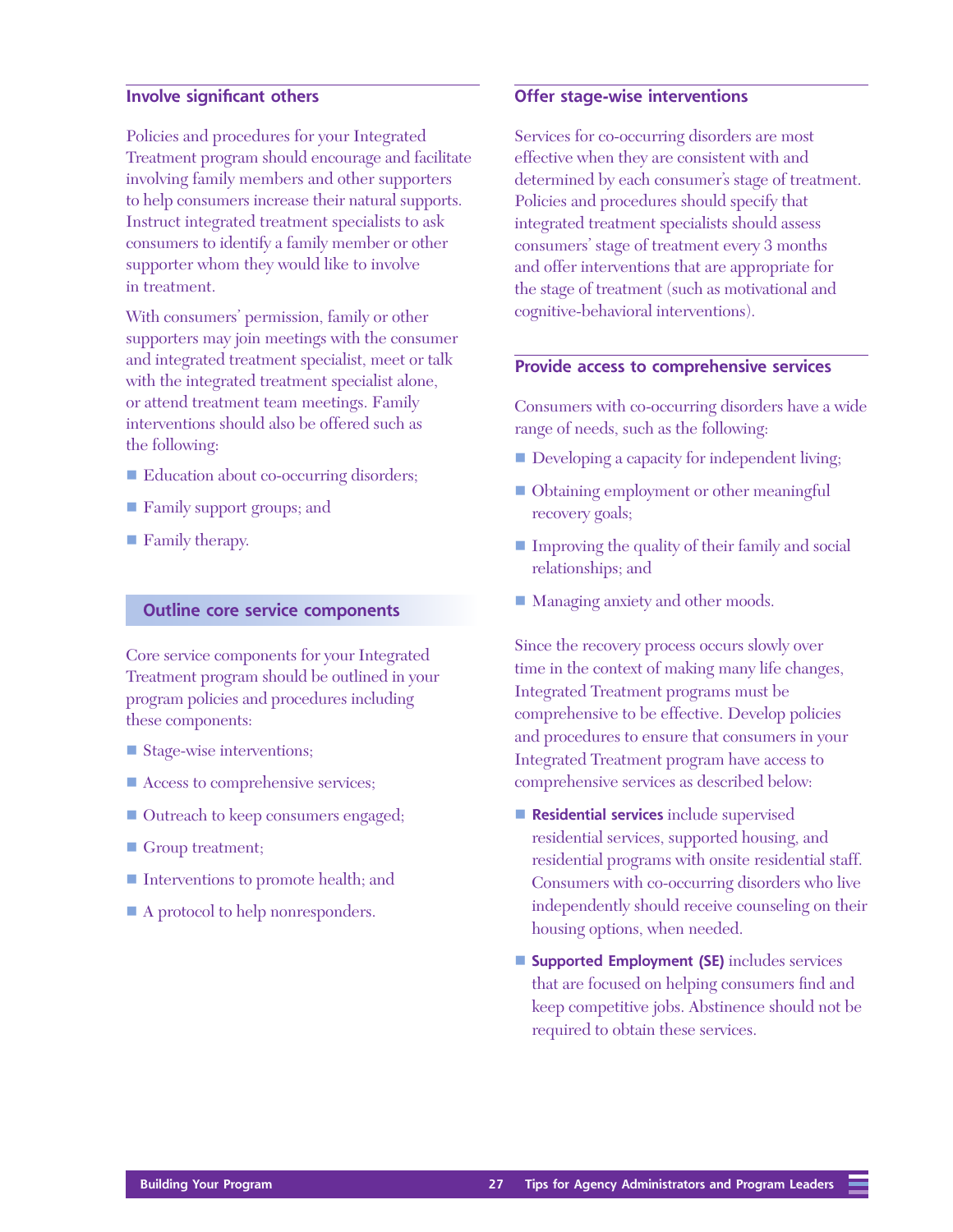- **Family Interventions** include a collaborative relationship between the treatment team, consumer, and family (or other supporters) in which basic education about co-occurring disorders, coping skills training, and support are offered to reduce stress in the family.
- Illness Management and Recovery (IMR) includes psychoeducation, behavioral tailoring, coping skills training, and cognitive-behavioral approaches to help consumers learn to manage their illness, find their own goals for recovery, and make informed decisions about their treatment.
- Assertive Community Treatment (ACT) includes a multidisciplinary team approach to treatment (consumer-to-practitioner ratios of 15:1 or lower) with 24-hour access and at least 50 percent of consumer contact occurring in the community.

#### **Provide outreach to keep consumers engaged**

Many consumers with co-occurring disorders drop out of treatment due to problems in their lives, low motivation, cognitive impairment, and hopelessness. Effective Integrated Treatment programs use assertive outreach to keep consumers engaged. For this reason, the policies and procedures for your Integrated Treatment program should specify that for all consumers in the program—and especially those in the engagement stage—integrated treatment specialists provide assertive outreach by offering practical assistance or by connecting consumers with other community services (for example, housing assistance, medical care, crisis management, legal aid) that meet their needs as a way to develop trust and a working alliance.

#### **Offer group treatment**

Integrated Treatment programs are most effective when consumers are able to access services in a variety of formats including individual treatment, group treatment, and self-help groups. Group treatment can be a powerful way for consumers with co-occurring disorders to do the following:

- Learn about themselves;
- $\blacksquare$  Learn new skills;
- Find models of recovery;
- **Develop new values;**
- Develop social supports; and
- Have the experience of helping others.

It is also a cost-effective way of providing education and treatment. Integrated Treatment programs that follow the evidence-based model are able to engage about two-thirds of their consumers with cooccurring disorders in group interventions.

We recommend that you offer two types of treatment groups as a part of your Integrated Treatment program:

- Groups for consumers in the persuasion stage of treatment; and
- $\blacksquare$  Groups for consumers in the active treatment and relapse prevention stage.

Agencies may choose to run a single group for co-occurring disorders when there are not enough consumers to attend two separate groups. The challenge in running a combined group is meeting the varied needs of all group members. Consumers in the persuasion stage of treatment need to explore the effects of substance use on their lives, while those in the active treatment stage need to learn new skills to stop using substances, to remain abstinent, and to go on with their lives.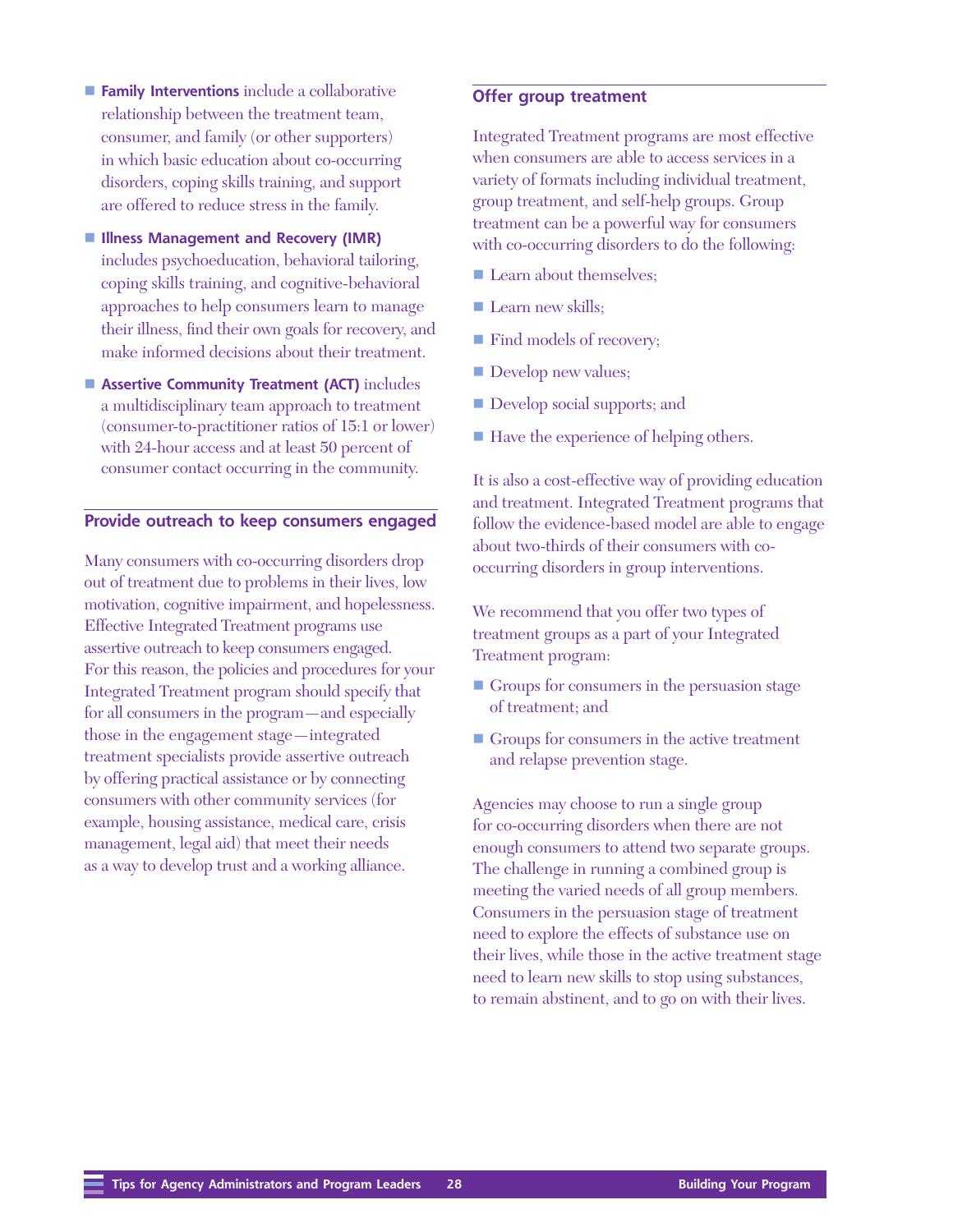Although in a combined group, consumers in the engagement stage have the opportunity to have peer role models who are abstinent, the disadvantage of combined groups is that issues that are relevant for consumers in the persuasion stage may not be relevant for those in active treatment, so some active treatment consumers lose interest and drop out. Ideally, you should offer groups for both stages.

We also recommend that integrated treatment specialists routinely refer consumers with cooccurring disorders to self-help groups. Self-help groups are widely available, are affordable (free), and offer many different tools and supports for recovery. Specifically, encourage consumers in the active treatment and relapse prevention stages to attend self-help groups. Self-help groups can be effective for the following:

- $\blacksquare$  Any consumer who wants to go;
- Consumers who have no sober support network; and
- Consumers who like the idea of peer support rather than, or in addition to, professional supports.

To refer consumers to self-help groups, integrated treatment specialists have to get to know the types of self-help group meetings offered in your local community. Also, the evidence-based model encourages integrated treatment specialists to help consumers select a meeting by accompanying them to their first self-help group meetings, if the consumer desires. It is important to establish policies and procedures that facilitate these referrals. For more information on group treatment, see *Training Frontline Staff* in this KIT.

#### **Provide interventions to promote health**

Consumers with co-occurring disorders are at higher risk than consumers without co-occurring disorders for detrimental effects of substance use. Typical negative consequences of substance use that are the focus of interventions include the following:

- **Physical effects**—chronic illnesses, sexually transmitted diseases, blood borne illnesses;
- **Social effects**—loss of family support, victimization;
- Self-care and independent functioning—mental illness relapses, malnutrition, unemployment, housing instability, incarceration; and
- **Use of substances in unsafe situations**—driving while intoxicated, needle sharing for intravenous drug use.

Policies and procedures for your Integrated Treatment program should encourage integrated treatment specialists to promote health by encouraging consumers to avoid high-risk behavior and situations that can lead to infectious diseases, find safe housing, practice proper diet, and exercise.

Other interventions designed to reduce negative consequences include the following:

- Providing support to families;
- Helping consumers avoid high-risk situations for victimization;
- Encouraging consumers to pursue work; and
- Helping consumers develop friendships with non-users.

Establish policies and procedures that encourage integrated treatment specialists to provide interventions to promote health.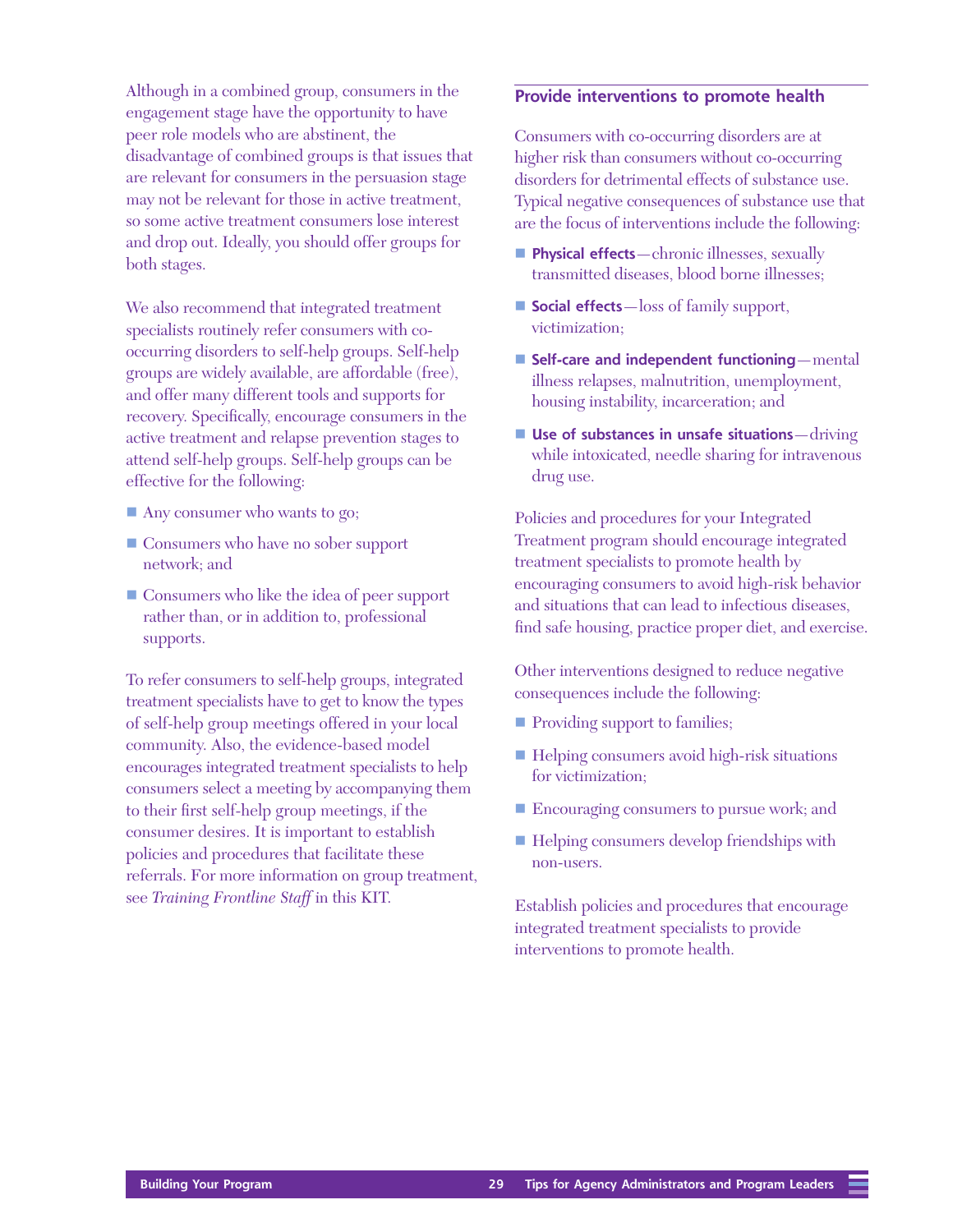#### **Outline a protocol to help nonresponders**

Approximately 50 percent of consumers with cooccurring disorders respond well to basic treatment and will attain stable remissions of their substance use disorders within 2 to 3 years. The policies and procedures for your Integrated Treatment program should outline a protocol to also help those who do not respond to basic treatment, to evaluate them, and to link them with appropriate secondary (i.e., more intensive) interventions.

To identify nonresponders, we recommend assessing the progress of all consumers every 3 months. A senior clinician should reassess consumers who are not progressing and should consider them for more intensive interventions such as the following:

- **n** Prescribing and monitoring medications that may help reduce addictive behavior (for example, clozapine, naltrexone, buprenorphine, or disulfiram);
- $\blacksquare$  Offering intensive psychosocial interventions (for example, intensive family treatment, additional trauma interventions, intensive outpatient treatment such as daily group programs, or longterm residential care); or
- $\blacksquare$  Providing intensive monitoring, which is usually imposed by the legal system (for example, protective payeeship, conditional discharge, or mandatory urine testing).

Outline a protocol in your policies and procedures for how you will reassess and treat those who do not respond to basic treatment.

#### **Develop integrated assessment forms**

Traditionally, substance use and mental disorders were assessed and treated separately at different points in time and often by different practitioners in different agencies. Experience and research evidence show that doing so is a mistake because assessing and treating co-occurring disorders separately is ineffective. The evidence-based model recommends conducting integrated assessments for consumers with co-occurring disorders.

In general, integrated treatment specialists conduct two types of assessments:

- Comprehensive longitudinal; and
- Contextual.

*Comprehensive longitudinal assessments* involve collecting information about functional status, mental health, substance use, and interactions between mental illness and substance use in a timeline. This information may need to be filled in over time, from multiple sources.

On the next page is a sample form that may be used to record this type of information.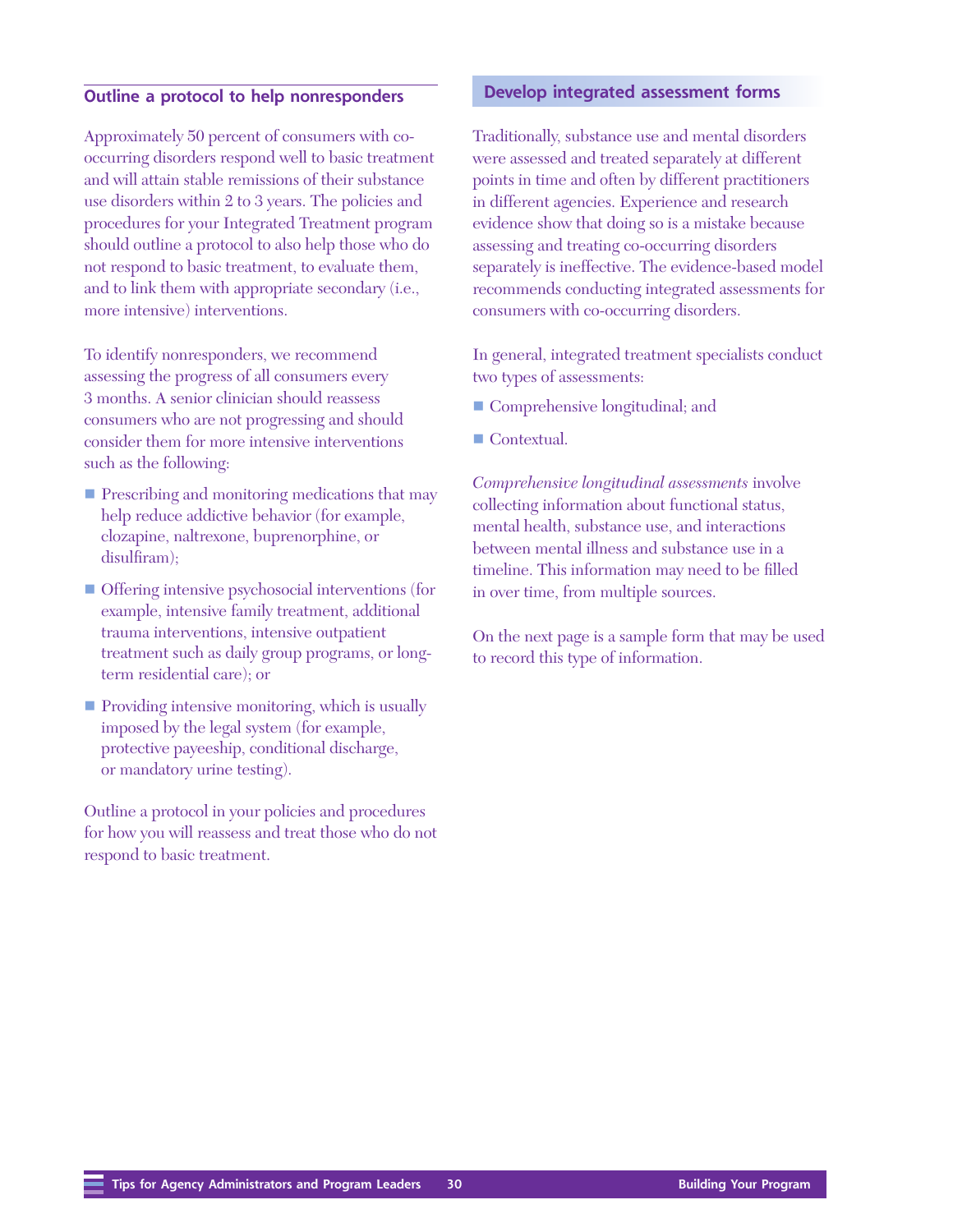|  | Sample: Comprehensive Longitudinal Assessment |  |
|--|-----------------------------------------------|--|

≡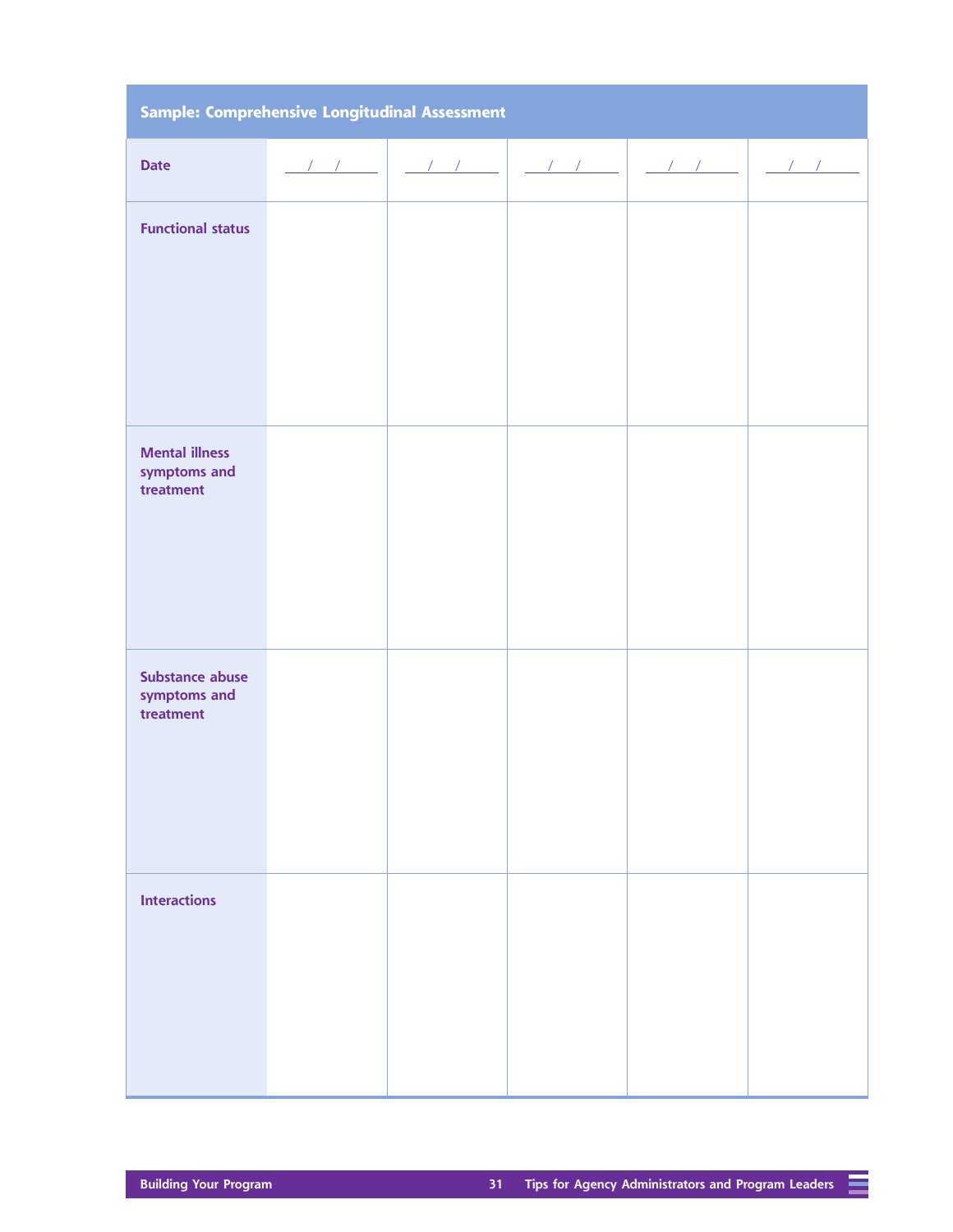The second type of assessment, *the contextual assessment*, is similar to functional assessments for mental illness. It assesses the context of substance use and how it interacts with consumers' mental illnesses. Consider integrating the following questions on your comprehensive assessment forms to help integrated treatment specialists complete contextual assessments.

Although this information is essential for developing effective integrated treatment plans, consumers may not initially share it. Integrated treatment specialists may need to collect this information over time as they develop a strong working alliance with consumers.

We recommend that integrated treatment specialists diagram consumer responses. The diagram can help integrated treatment specialists talk with consumers about their co-occurring disorders and plan interventions that will help them meet their personal recovery goals.

On the next page is a sample form that may be used to diagram consumer responses. For more information about integrated assessments, see *Training Frontline Staff* in this KIT.

#### **Examples of Questions Included in a Contextual Assessment**

- $\blacksquare$  When do you usually use alcohol?
- $\blacksquare$  With whom do you usually drink? Where?
- $\blacksquare$  How do you feel before you have a drink?
- $\blacksquare$  What makes you think about wanting to have a drink?
- $\blacksquare$  What is it like when you drink? How do you feel? What do you do?
- $\blacksquare$  What do you enjoy about drinking?
- $\blacksquare$  What are the down sides to drinking for you?
- $\blacksquare$  What do other people think of your drinking?
- $\blacksquare$  How do you feel after you have a drink?
- $\blacksquare$  Have you ever tried to stop drinking?
- $\blacksquare$  What are your current goals?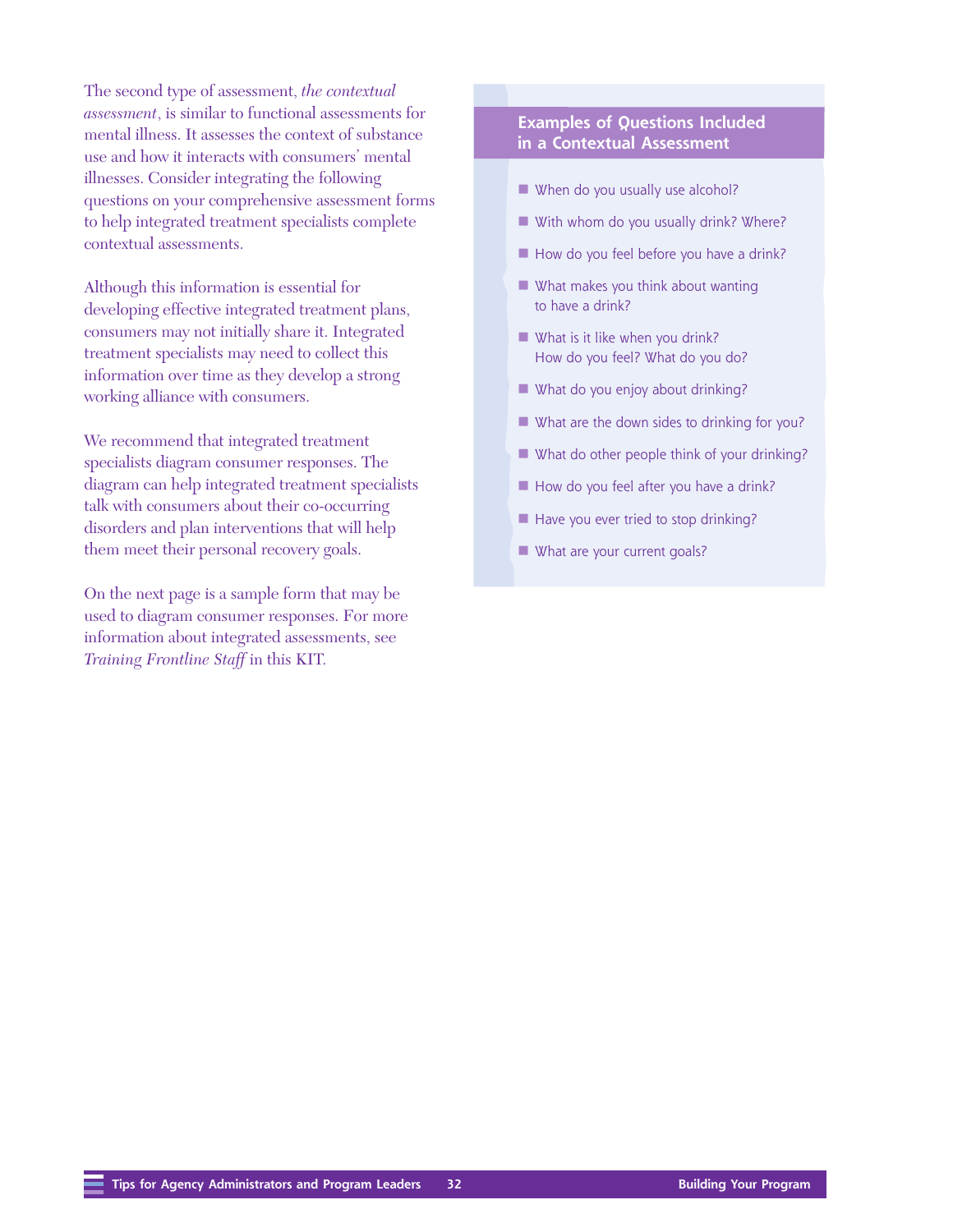|                 | <b>Sample: General Contextual Analysis</b> |                                   |                              |                              |                                     |                                     |
|-----------------|--------------------------------------------|-----------------------------------|------------------------------|------------------------------|-------------------------------------|-------------------------------------|
| <b>Triggers</b> |                                            | <b>Responses</b>                  | <b>Consequences</b>          |                              |                                     |                                     |
| <b>External</b> | <b>Internal</b>                            | Choices,<br>decisions,<br>actions | <b>Immediate</b><br>positive | <b>Immediate</b><br>negative | Delayed or<br>long-term<br>positive | Delayed or<br>long-term<br>negative |
|                 |                                            |                                   |                              |                              |                                     |                                     |
|                 |                                            |                                   |                              |                              |                                     |                                     |
|                 |                                            |                                   |                              |                              |                                     |                                     |
|                 |                                            |                                   |                              |                              |                                     |                                     |
|                 |                                            |                                   |                              |                              |                                     |                                     |
|                 |                                            |                                   |                              |                              |                                     |                                     |
|                 |                                            |                                   |                              |                              |                                     |                                     |
|                 |                                            |                                   |                              |                              |                                     |                                     |

≡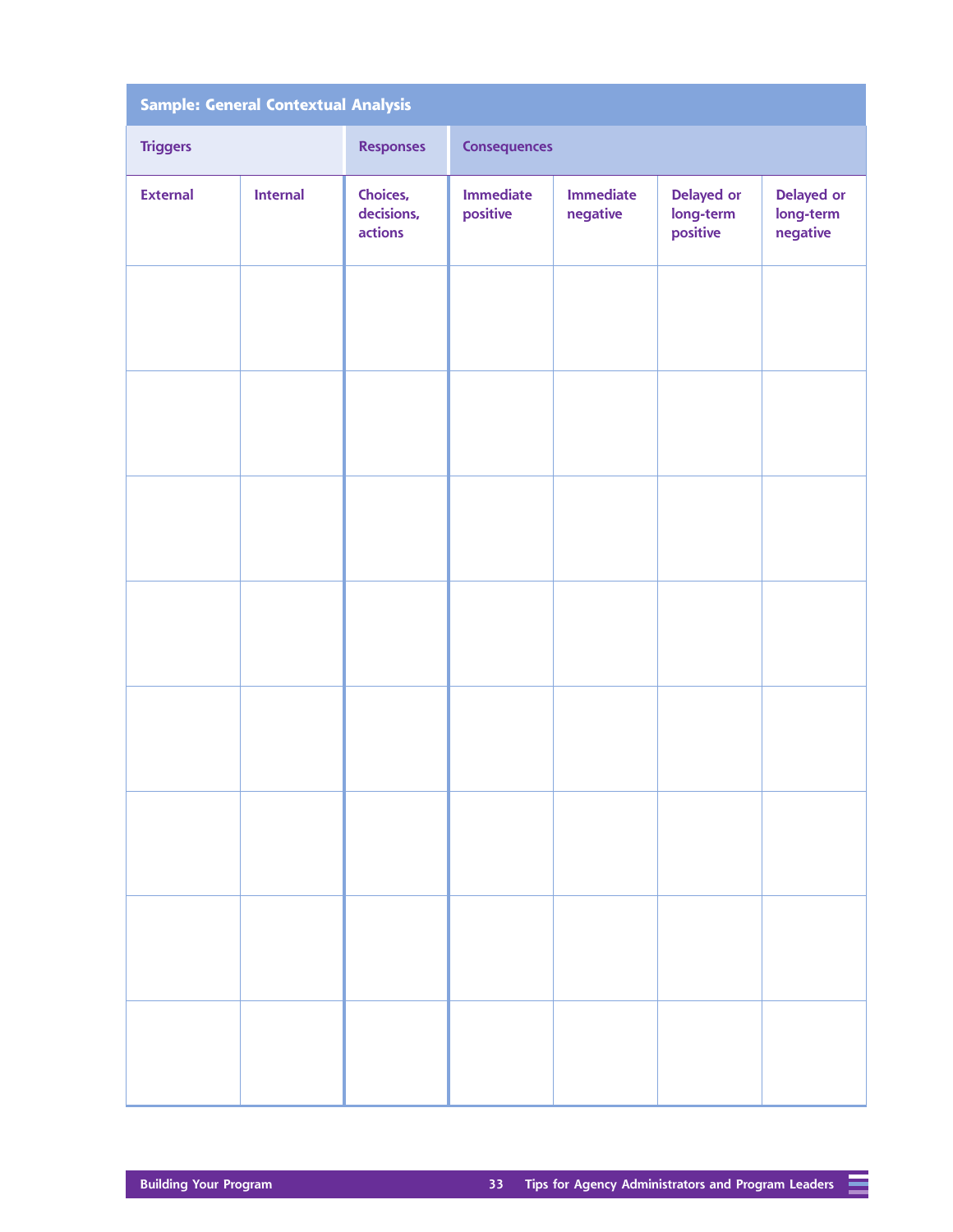Specify in the policies and procedures for your Integrated Treatment program that information from the comprehensive longitudinal and contextual assessments may be used to rate

consumers' stage of change and their associated stage of treatment. Below is a sample form that may be used to capture consumers' progress through the stages of treatment over time.

| <b>Sample: Stage of Treatment Assessment Form</b>                                                                                                                                                                                                                                                                              |             |             |             |             |
|--------------------------------------------------------------------------------------------------------------------------------------------------------------------------------------------------------------------------------------------------------------------------------------------------------------------------------|-------------|-------------|-------------|-------------|
|                                                                                                                                                                                                                                                                                                                                | 1st Quarter | 2nd Quarter | 3rd Quarter | 4th Quarter |
| 1. Pre-engagement<br>The consumer meets the criteria for a<br>substance use disorder but does not have<br>contact with the integrated treatment<br>specialist.                                                                                                                                                                 |             |             |             |             |
| 2. Engagement<br>The consumer meets DSM criteria for<br>Substance Abuse or Dependence but<br>has little or irregular contact with an<br>integrated treatment specialist.                                                                                                                                                       |             |             |             |             |
| 3. Persuasion<br>The consumer meets DSM criteria for<br>Substance Abuse or Dependence and<br>has regular contact with an integrated<br>treatment specialist, but continues to use<br>the same amount of substances or has<br>reduced substance use (fewer substances,<br>smaller quantities or both) for less than<br>1 month. |             |             |             |             |
| 4. Active Treatment<br>The consumer is engaged in treatment<br>and has reduced or abstained from<br>substance use for 1-6 months.                                                                                                                                                                                              |             |             |             |             |
| <b>5. Relapse Prevention</b><br>The consumer is engaged in treatment<br>and abstained from substance use for 6<br>months or more.                                                                                                                                                                                              |             |             |             |             |
| <b>6. In Remission or Recovery</b><br>The consumer is in Sustained Full<br>Remission (has not met DSM criteria for<br>Substance Abuse or Dependence for 1<br>year or more).                                                                                                                                                    |             |             |             |             |

#### **Assess cognitive impairments**

Intoxication with or withdrawal from alcohol and other substances causes reversible changes in memory and concentration during the time of use or withdrawal. Cognitive problems can persist for weeks or months and gradually clear up once a person stops using. Unfortunately, alcohol can also cause permanent changes in memory and other cognitive functions, and the only way to know if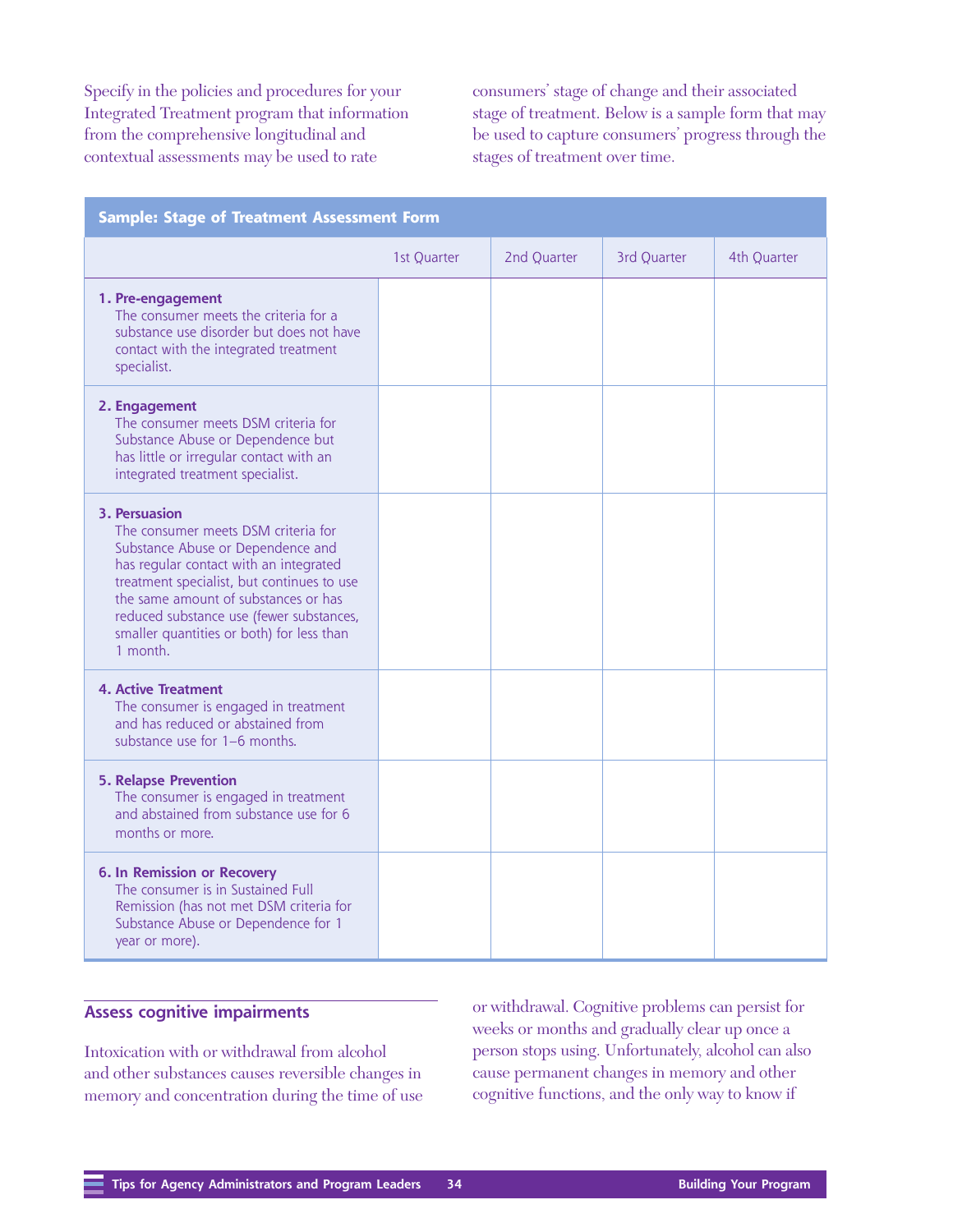these memory problems will get better is to observe consumers carefully during prolonged abstinence.

For this reason, when consumers with co-occurring disorders have problems with memory and concentration, we recommend using a simple test, such as the Folstein Mini Mental Status Exam (MMSE) to assess and monitor their cognitive impairment. For more information, see **[www.minimental.com](http://www.minimental.com)** or contact:

Psychological Assessment Resources, Inc. 16204 North Florida Avenue Lutz, FL 33549 1-800-331-8378 (813) 968-3003

If the problems are severe (for example, score is less than 20 on the MMSE) or moderate (score is less than 25 on the MMSE) and do not improve within a month of sobriety or show improvement, refer the consumer for a neuropsychological assessment or medical evaluation to assess other problems that could be causing the impairment.

#### **Develop integrated treatment plans**

Treatment planning is a collaborative process that guides treatment. It involves working with consumers and their family members (or other supporters) to consider the assessment information, establish personal recovery goals, and specify the means by which treatment can help them reach those goals.

Initial treatment planning typically occurs over weeks or months during the assessment and engagement processes. For consumers with cooccurring disorders, the treatment plan will address both mental health and substance use and will involve building both skills and supports for recovery goals.

In the policies and procedures for your Integrated Treatment program, specify the following:

- Integrated treatment plans should be written collaboratively.
- Integrated treatment plans should cover mental illnesses and substance use disorders.
- Integrated treatment plans should be updated every 3 months.

Also, consider including that, working together, consumers and integrated treatment specialists should complete the following six steps when developing integrated treatment plans:

| <b>Steps for Developing Integrated</b><br><b>Treatment Plans</b>                |
|---------------------------------------------------------------------------------|
| <b>Step 1</b> Evaluate pressing needs.                                          |
| <b>Step 2</b> Determine consumers' stage of<br>treatment.                       |
| <b>Step 3</b> Select target behaviors for change.                               |
| <b>Step 4</b> Determine interventions for achieving<br>desired goals.           |
| <b>Step 5</b> Choose measures to evaluate the effects<br>of your interventions. |
| <b>Step 6</b> Select followup times to review the plan.                         |

On the next page is a sample integrated treatment plan. For more information about how to develop integrated treatment plans, see *Training Frontline Staff* in this KIT.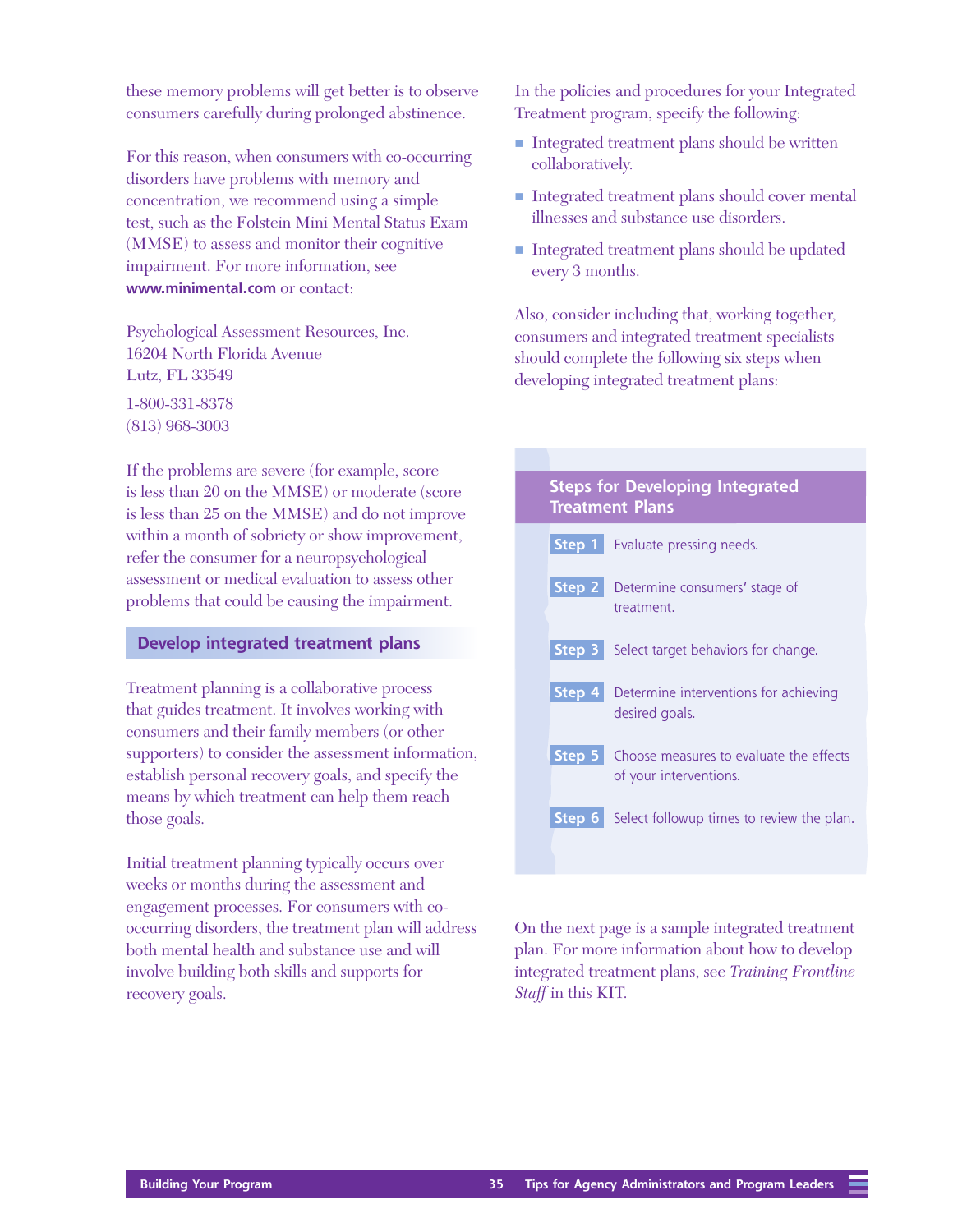## **Sample: Integrated Treatment Plan**

|                       | Consumer name            | Initial plan date $\angle$ / / |
|-----------------------|--------------------------|--------------------------------|
| <b>Integrated</b>     | Mental illness diagnosis | Plan updated on <u>111</u>     |
| <b>Treatment Plan</b> | Substance use diagnosis  |                                |
|                       | Stage of treatment       |                                |

| Problem 1                             |  |
|---------------------------------------|--|
| Goal                                  |  |
| <b>Targets</b>                        |  |
| Intervention                          |  |
| Responsible practitioner              |  |
| Review date and<br>evaluation measure |  |
| Problem 2                             |  |
| Goal                                  |  |
| <b>Targets</b>                        |  |
| Intervention                          |  |
| Responsible practitioner              |  |
| Review date and<br>evaluation measure |  |
| Problem 3                             |  |
| Goal                                  |  |
| <b>Targets</b>                        |  |
| Intervention                          |  |
| Responsible practitioner              |  |
|                                       |  |
| Review date and<br>evaluation measure |  |
| Problem 4                             |  |
| Goal                                  |  |
| <b>Targets</b>                        |  |
| Intervention                          |  |
| Responsible practitioner              |  |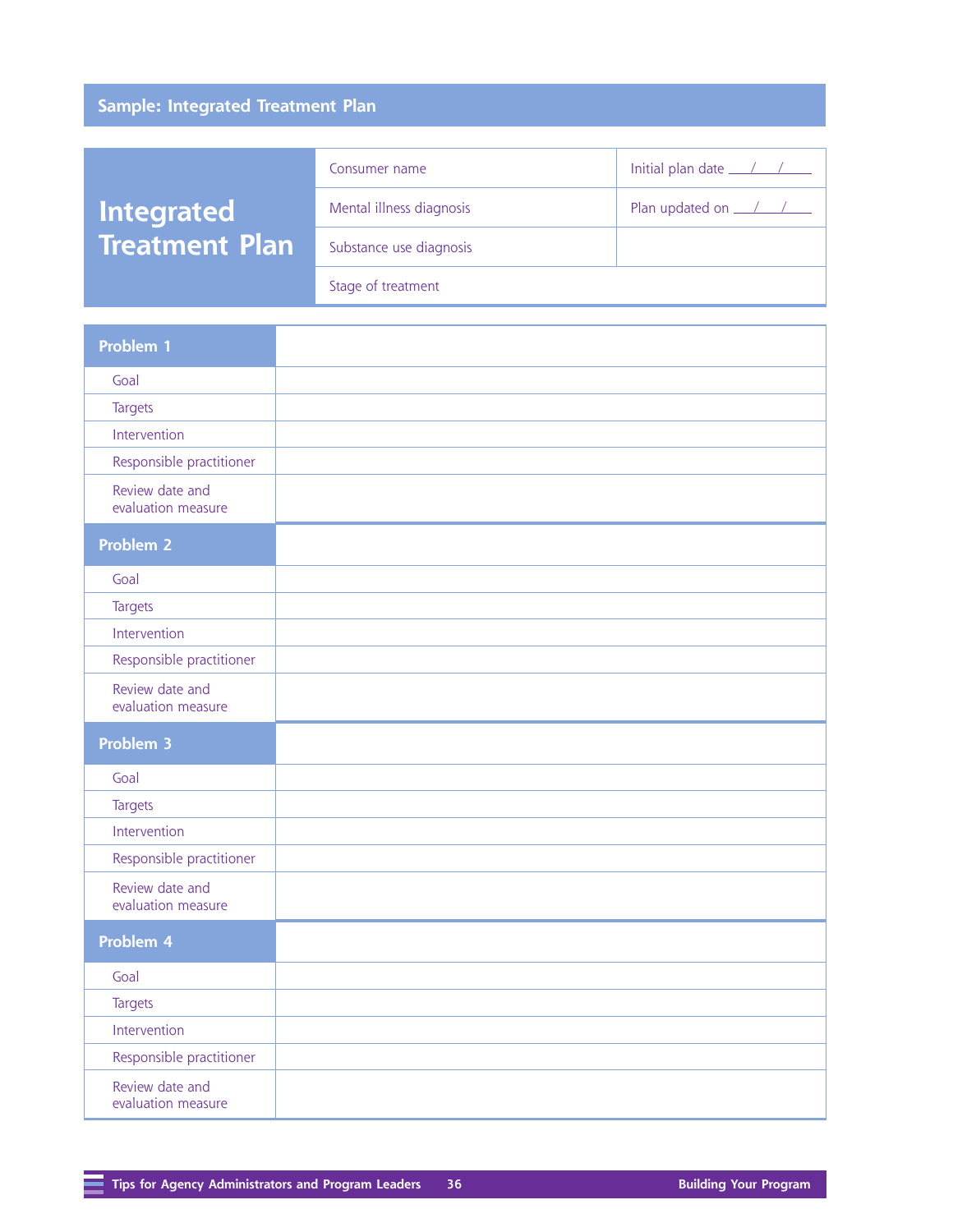We strongly encourage you to adapt the referral, assessment, and treatment plan forms and incorporate them in your routine paperwork. For printable copies, see the CD-ROM for this KIT. For a more detailed discussion of the screening, diagnosis, assessment, and treatment planning process, see *Training Frontline Staff* in this KIT.

#### **Describe how to maintain consumer records**

In the policies and procedures for your Integrated Treatment program, describe how you will maintain consumers' records. You must maintain records for each consumer and safeguard them against loss, tampering, and unauthorized use. The records should be consistent with Joint Commission (formerly known as the Joint Commission on Accreditation of Healthcare Organizations) and Centers for Medicaid and Medicare Services (CMS) requirements.

If you are creating a new recordkeeping system, you will need materials to create the records (for example, binders and forms) and to store them appropriately. You also need written policies and procedures for documenting and maintaining records. People with substance use disorders are protected by the Code of Federal Regulations (CFR) under 42 CFR Part 2, *Confidentiality of Alcohol and Drug Abuse Patient Records*. To learn more about these protections, visit **http://www. [access.gpo.gov/nara/cfr/waisidx\\_00/42cfr2\\_00.html](http://www.access.gpo.gov/nara/cfr/waisidx_00/42cfr2_00.html)** or see pages 525-528 in TIP 42 in *The Evidence* in this KIT. HIPAA regulations may also apply, visit [www.hhs.gov/ocr/hipaa](http://www.hhs.gov/ocr/hipaa).

Make sure that integrated treatment specialists are familiar with your policies and procedures for documenting and maintaining records. Supervise them in completing the required documentation and monitor that records are properly stored and protected.

#### **Discuss how to ensure consumers' rights**

In the policies and procedures for your Integrated Treatment program, discuss how you will ensure that consumers' rights are upheld. Integrated treatment specialists should do the following:

- Be aware of the state and federal consumer rights requirements;
- Inform consumers in a meaningful way of their rights; and
- Help consumers exercise their rights.

Also, your policies and procedures should reflect the model's recovery orientation. Traditional services were developed with a biomedical approach to mental health and substance use treatment; they focus on abstinence, reducing symptoms, and preventing relapse. In contrast, the evidence-based model is based on the concept of recovery. In the recovery framework, the expectation is that consumers can live lives in which co-occurring disorders are not the driving factors. Recovery means more than "maintaining" people with co-occurring disorders in the community. Recovery-oriented services encourage consumers to define and fulfill their personal goals.

Integrated treatment specialists must believe in and be true to the recovery principles within the evidence-based model. Integrated treatment specialists should be careful not to replicate those elements of traditional services that simply emphasize abstinence, containing symptoms, and complying with medication.

The value of consumer choice in service delivery and the importance of consumer perceptions must pervade how you provide Integrated Treatment. Most practitioners have never examined their own attitudes and behaviors about consumer recovery and uncritically accept many clinical traditions without paying attention to how disempowering these practices are for consumers.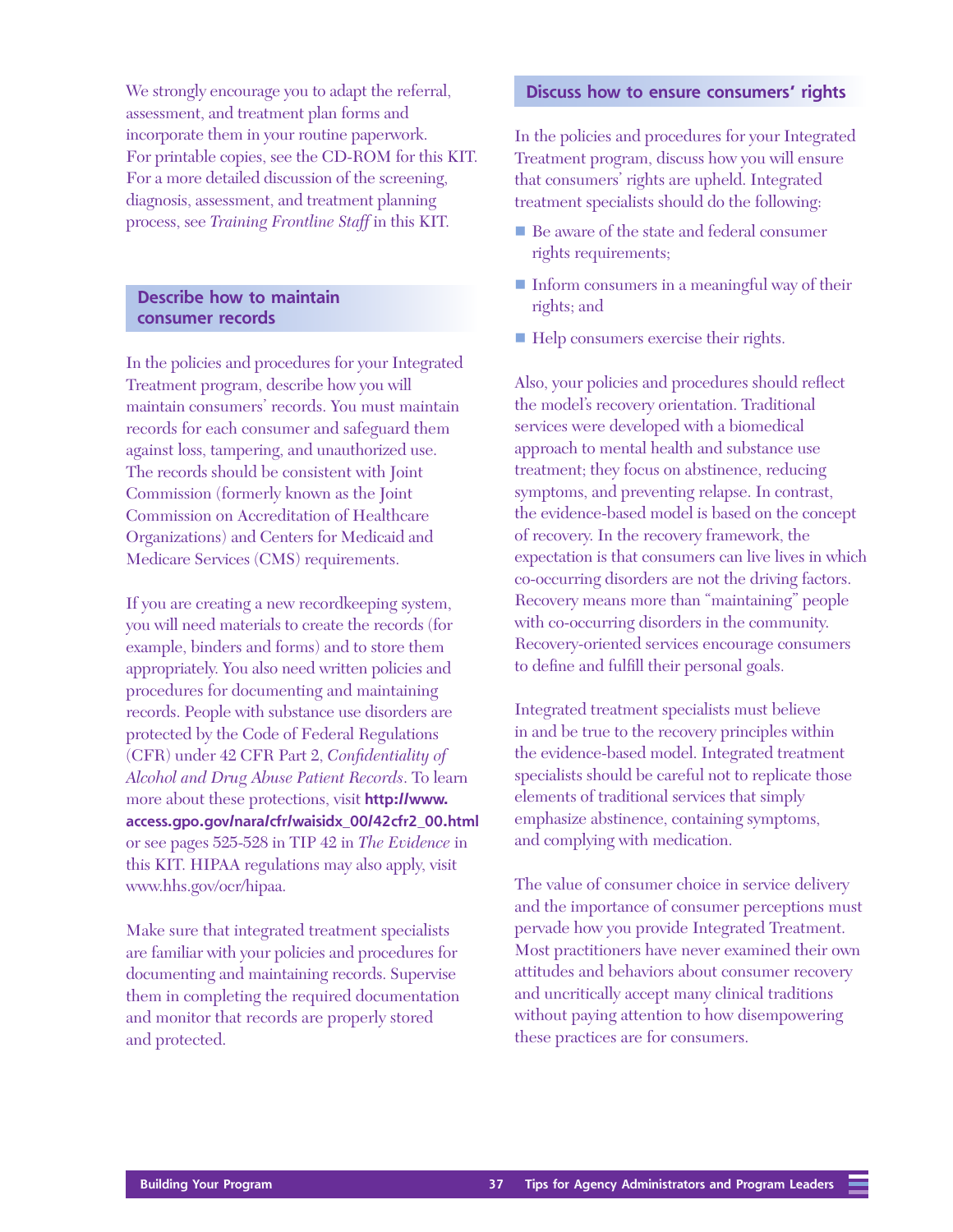In recovery-based services, establishing a trusting relationship is critical. Interactions with consumers should be based on mutuality and respect:

- Integrated treatment specialists should be challenged to listen to, respect, and understand consumers' perspectives and take into account consumers' reasons for "noncompliance."
- $\blacksquare$  Integrated treatment specialists should also focus on consumer-defined needs and preferences and accept consumer choice in service delivery.

Providing services with a recovery orientation means that integrated treatment specialists support and empower consumers to achieve their individual goals.

> **How Administrators and Program Leaders Can Help Provide Recovery-Oriented Services**

- $\blacksquare$  Clearly explain consumer rights in program policies and procedures.
- $\blacksquare$  Offer training on recovery principles and consumer rights to practitioners, consumers, and families.
- $\blacksquare$  Hold community forums using the multimedia tools in this KIT.
- $\blacksquare$  Involve consumers in local advisory groups.

#### **Develop procedures to evaluate program and staff performance**

When properly implemented, services for cooccurring disorders are associated with a variety of positive outcomes. For example, consumers in Integrated Treatment programs are more likely to achieve these goals:

- Reduced substance use;
- $\blacksquare$  Improvement in psychiatric symptoms and functioning;
- Decreased hospitalization;
- Increased housing stability;
- Fewer arrests: and
- Improved quality of life.

Evaluating the performance of your Integrated Treatment program will help you provide highquality services to consumers and assure stakeholders of your program's effective performance. We recommend that you develop procedures to evaluate your program early using the guidelines in *Evaluating Your Program* in this KIT.

Additionally, you should develop procedures for how you will supervise and evaluate the performance of integrated treatment specialists. To a large extent, clinical supervision is the process that will determine whether Integrated Treatment staff understand and are consistently applying the evidence-based practices for treating people with co-occurring disorders or if further leadership, training and accountability is required to meet this goal.

We recommend that program leaders provide weekly group supervision to integrated treatment specialists. Group supervision should review all consumers involved in the Integrated Treatment program and problem-solve ways to help them better meet their individual goals.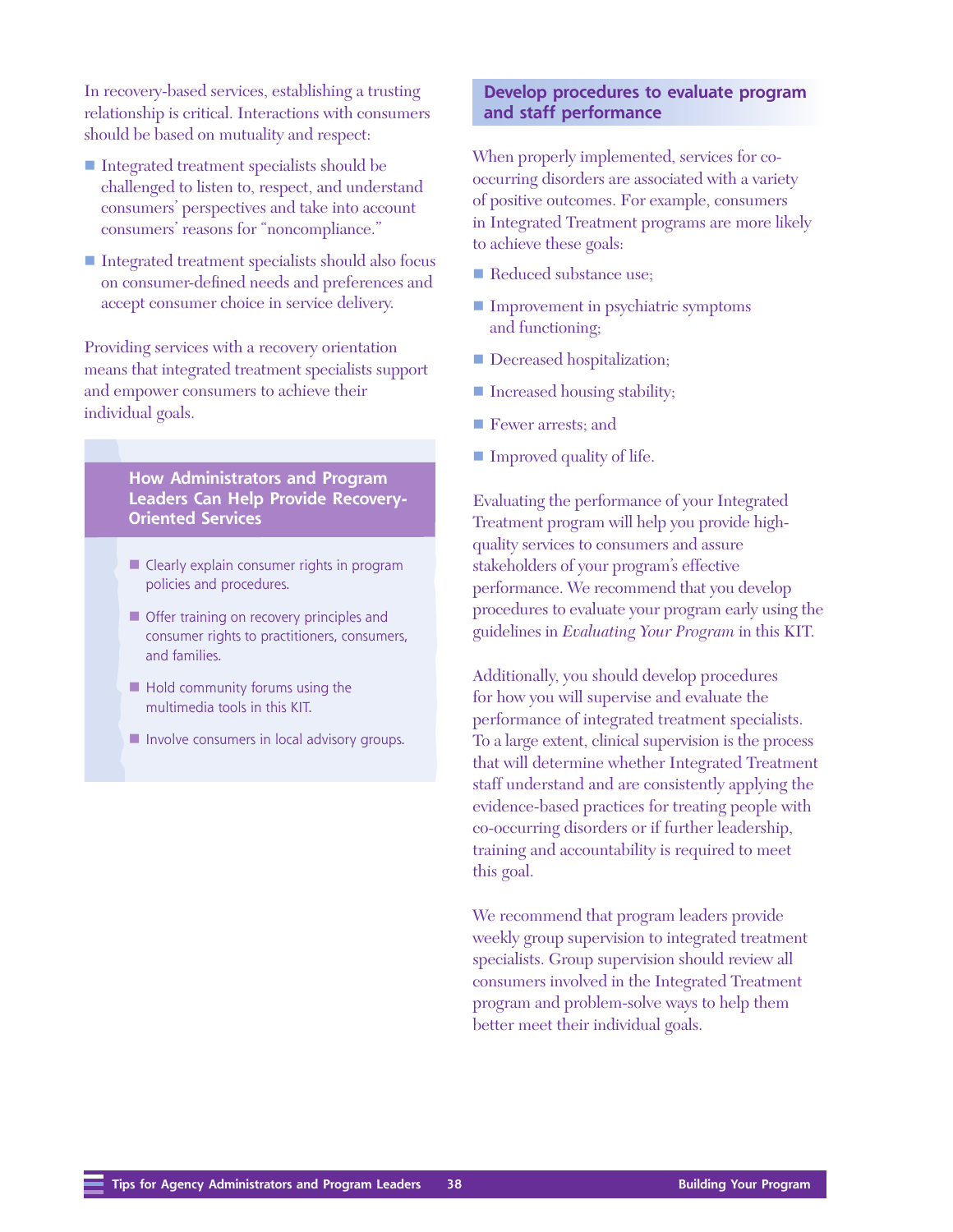Because program leaders dedicate some time to direct services, they will be familiar with all of the parts of providing Integrated Treatment for Co-Occurring Disorders. Program leaders will not just review "cases" that integrated treatment specialists present, but will also be able to actively problem-solve using evidence-based principles and techniques. Program leaders also provide individual, side-by-side supervision to achieve the following goals:

- **n** Assess performance;
- Give feedback: and
- $\blacksquare$  Model interventions.

Program leaders may schedule regular meetings with integrated treatment specialists to review specific cases. They should be regularly available to consult with integrated treatment specialists, as needed.

Some aspects of the integrated treatment specialist's job are hard to understand without seeing them done by an experienced integrated treatment specialist. Once program leaders thoroughly understand the evidence-based model, they should take integrated treatment specialists out into the field to model aspects of the job—such as engagement or motivational interventions —and directly coach them in their work. For training tools and recommendations, see *Training Frontline Staff* in this KIT.

If the Integrated Treatment program is working with a consultant, the program leader should involve the consultant in group supervision, treatment team meetings, and group treatment. Many new Integrated Treatment programs have found that feedback from an external consultant is a crucial component for improving staff performance and the quality of their program as a whole.

## **Develop a training plan**

Developing an Integrated Treatment program is a complex undertaking. Recruiting and retaining integrated treatment specialists who know the evidence-based model or who know how to treat consumers can be difficult. Agencies that have successfully implemented an Integrated Treatment program indicate that offering one-time training for integrated treatment specialists is not enough. Instead, you should assess the knowledge level of key stakeholders (See *Evaluating Your Program*) and develop a training plan.

Practitioners who implement evidence-based practices (EBPs) are often stymied in their efforts because people misunderstand the model or lack information. It is important that key stakeholders (consumers, families, and other essential community members) and agency-wide staff develop a basic understanding of Integrated Treatment for Co-Occurring Disorders.

#### **What Should Your Training Plan Include?**

- Basic training for staff at all levels across the agency
- Basic training for medication prescribers
- $\blacksquare$  Basic training for key stakeholders, including consumers, families, mental health and substance abuse authorities, and members of key community organizations
- $\blacksquare$  Intensive training for integrated treatment specialists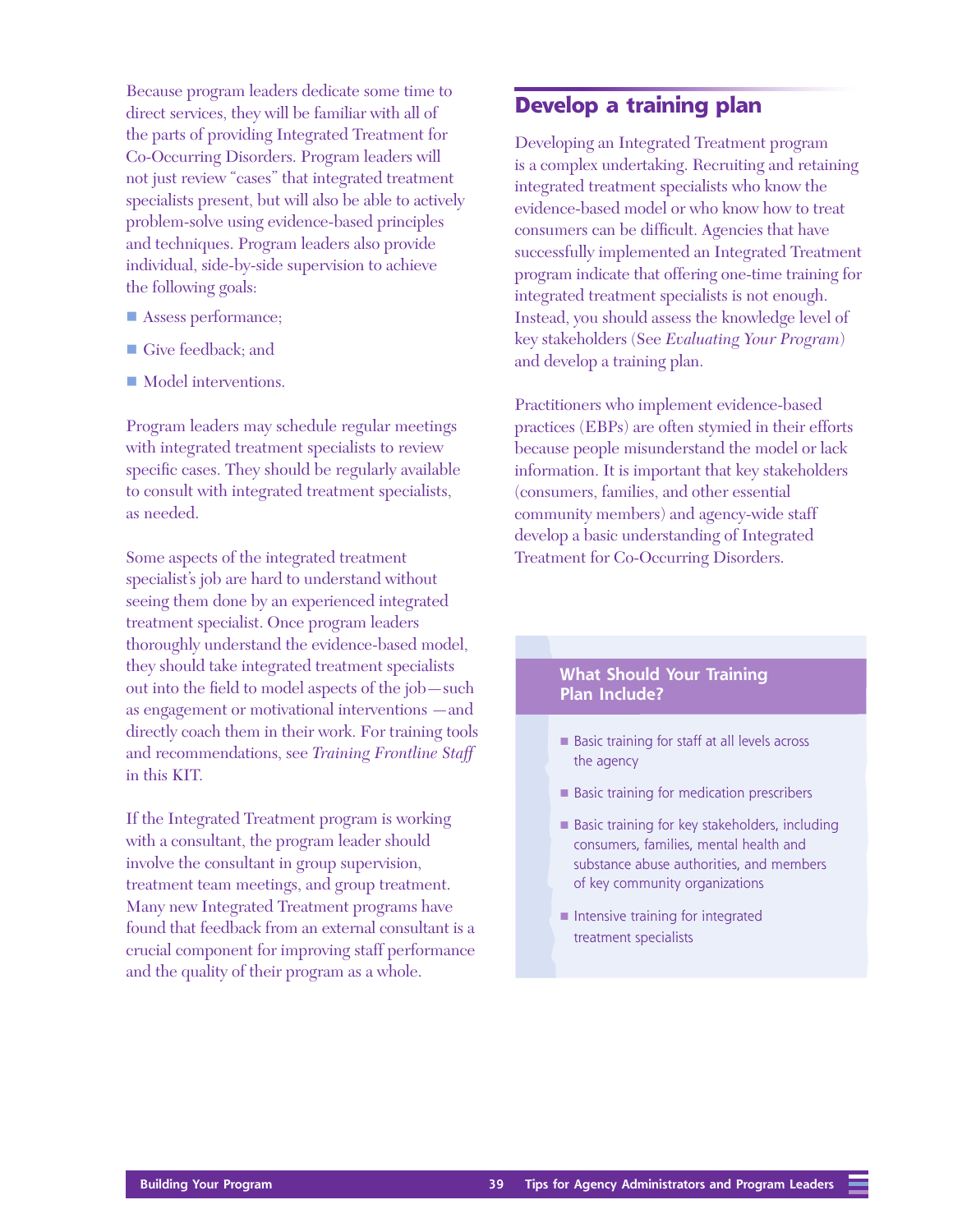This training will build support for your Integrated Treatment program. Your staff will find that they are better able to generate referrals for their program, engage consumers, and provide effective treatment. Since effective treatment depends on integrating mental health and substance abuse treatment, it is important for all members of the treatment team to have a basic understanding of the evidence-based model. Additionally, we suggest that you offer basic training to medication prescribers. Research shows that psychotropic medications are effective in treating serious mental illness, including consumers who have active substance use disorders. Access to such medications, including antipsychotics, mood stabilizers, and antidepressants, is critical to effectively treating serious mental illness.

Physicians or nurses who prescribe medications should be trained in the evidence-based model and work with consumers, integrated treatment specialists, and other team members to increase adherence to psychiatric medications, decrease the use of potentially addictive medications such as benzodiazepines, and offer medications such as clozapine, disulfiram, or naltrexone that may help reduce addictive behavior. Medication prescribers should be able to use the following strategies:

- **n** Prescribe psychiatric medications despite active substance use;
- Work closely with consumers and the treatment team;
- Focus on increasing adherence to psychiatric medication;
- $\blacksquare$  Avoid prescribing medications that may be addictive; and
- **n** Prescribe medications that help reduce addictive behavior.

In addition to these internal basic training activities, consider organizing routine educational meetings for consumers, families, or other key stakeholders in the community where consumers who have received services through Integrated Treatment programs share their experiences. These key stakeholders may hold misconceptions about the goals of the Integrated Treatment program. For example, they may believe that consumers must be abstinent to participate. It is important to correct false beliefs before they impede implementing the evidencebased model.

Next, consider how you will offer the staff of your Integrated Treatment program intensive training to allow them to learn and master the evidence-based model. We suggest organizing a group training series that includes at least five half-day sessions. The Integrated Treatment KIT includes *Training Frontline Staff*, which gives integrated treatment specialists in-depth information about the evidencebased model and skills for providing effective services to consumers with co-occurring disorders. Program leaders may facilitate a structured group training using these materials.

Once integrated treatment specialists have a basic understanding of the model, we recommend that they visit an existing, well-functioning, high-fidelity Integrated Treatment program to observe how integrated treatment specialists work with consumers, interact with one another, and collaborate in multidisciplinary treatment teams. Once trained, program leaders and integrated treatment specialists will also be able to use the basic training materials found in the KIT to conduct routine community workshops and in-service seminars. For materials to support basic training, see *Using Multimedia to Introduce Your EBP*. You will find these resources:

- An introductory PowerPoint presentation;
- A sample brochure in both English and Spanish; and
- The introductory video.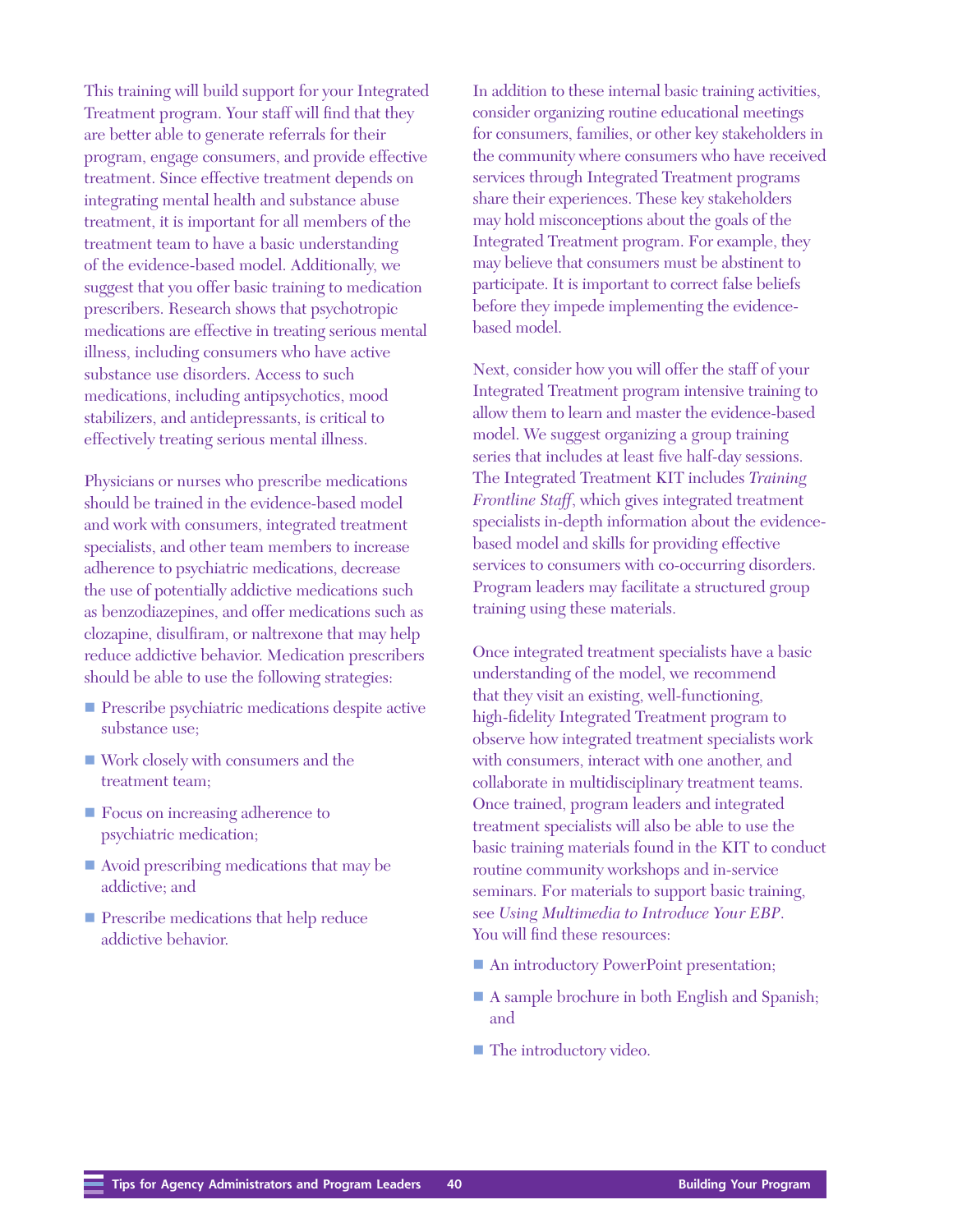#### **Hire an external consultant and trainer**

Establishing the initial processes that must be in place to provide quality services requires great attention to detail. Consequently, during the first 1 to 2 years after forming a new Integrated Treatment program, many agencies have found it helpful to work with an experienced external consultant and trainer. Consultants and program leaders often work together over the 2 years to ensure that the Integrated Treatment program is structured appropriately. They integrate evidencebased practice principles into the agency's policies and tailor procedures to meet local needs.

Once the Integrated Treatment program has been launched, it is important that you do not allow integrated treatment specialists to revert to older and more familiar ways of doing things. External consultants and trainers who are experienced in running Integrated Treatment programs can provide ongoing technical assistance, side-by-side supervision, and periodic booster training sessions. This type of assistance, along with ongoing evaluation of fidelity and outcomes, has been found to be critical in reducing the chance that integrated treatment specialists return to old habits.

## **Select a location for your Integrated Treatment program**

Although integrated treatment specialists will reach out to consumers in the community, they will also meet with consumers in your agency. For this reason, it is important for integrated treatment specialists to have a place to meet with consumers and to have access to a desk, a phone, and voice mail. Additionally, access to a cell phone for outreach work can increase safety and improve communication.

Office space should not be separate from the rest of the treatment team. Ideally, the offices should be intermingled and the space consistent with how space is allotted for other team members. Touching base in the hall and lunchroom with other treatment team members facilitates ongoing communication that supports the goals of Integrated Treatment for Co-Occurring Disorders.

Mental health agencies that implement Integrated Treatment programs will increase the amount of substance use laboratory screening they do as well as associated expenses. Explore the least expensive and most efficient ways of doing this. Many agencies acquire their own testing equipment.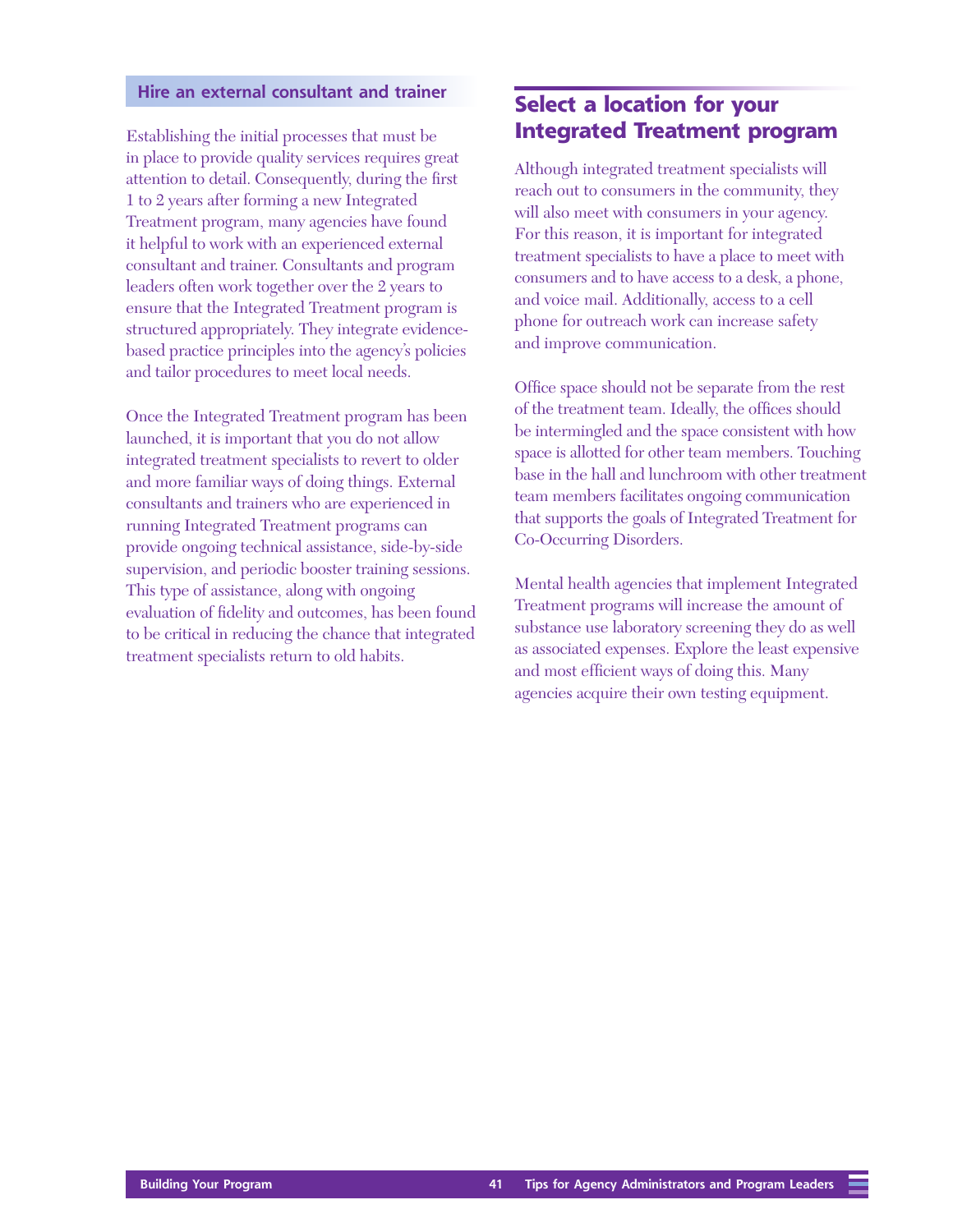## **Review your program budget and revenue sources**

It is important for you to understand the budget for your Integrated Treatment program and revenue sources so that you can actively participate in the budgeting process, make informed management decisions, and understand where collateral revenue sources are most needed.

In some mental health systems, programs receive a fixed rate for each consumer who receives services. In other systems, programs are only reimbursed based on the specific services provided. In that case, you should be familiar with how services must be tracked to capture billing from various funding streams. You will also need to know the billing process and billing codes.

Financing mechanisms for Integrated Treatment programs vary from agency to agency. Administrators use federal, state, and private funding opportunities to fund Integrated Treatment programs.

Financial barriers can slow implementation. Be aware that over time the mission and activities of programs can become defined by the funding that supports them. Know the principles of the evidence-based model and be vigilant that funding opportunities support the model rather than shape and corrode it. Consult with agencies and system administrators who have been successful in this area for useful ideas and strategies. For more information, see the reference for TIP 42 in *The Evidence* in this KIT.

In summary, building an effective, well-functioning Integrated Treatment program is a developmental process. We encourage you to periodically revisit the information in this KIT throughout the first year after you start your new program. We believe that these materials will take on a new meaning as the process of implementing an Integrated Treatment program evolves.